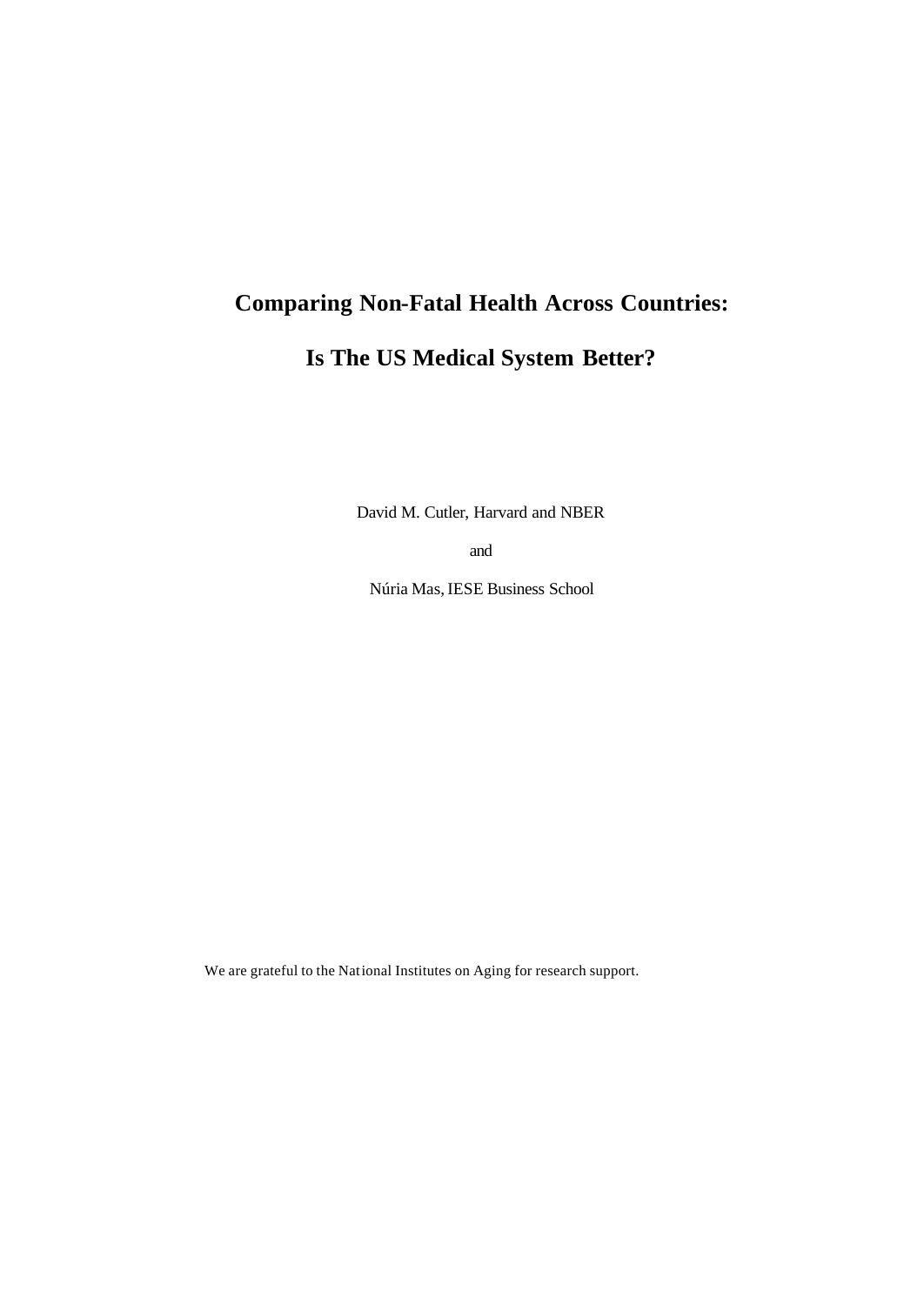Comparing medical care systems across countries has become a preoccupation of policymakers. It is commonly asserted in the United States, for example, that the Canadian health care system is better than the US one since its per capita spending in US dollars PPP is lower, by about 45 percent, but longevity is just as high. The UK asserts its superiority over France for the same reason.

Implicit in such comparisons is the idea that mortality is a good summa ry for the output of the medical care system. But this is not necessarily the case. Many medical services are designed not to extend life but to improve the quality of it. Indeed, entire fields of medicine – care for mental illness, ophthalmology services, physical therapy, gastroenterology, to name a few – are devoted not to extending life but to increasing its quality. And even services that were developed to extend life, such as coronary bypass surgery, are often applied in situations where quality of life more than length of life is the goal.

Specialists in the field, of course, recognize the limitations of mortality for comparing health across countries. But traditionally there have been few good ways to compare morbidity across countries.<sup>1</sup> In this paper, we propose a methodology to compare non-fatal health outcomes across countries and present a preliminary comparison of health differences in the United States, Canada, the United Kingdom, and Spain.

To understand our methodology, suppose there were just one disease, say kidney failure. Imagine that we surveyed the population in each country, including people with and without kidney failure, asking people "How would you rate your health: excellent, very good, good, fair or poor?" People with kidney failure will generally report their health as worse than people without kidney failure (holding constant demographic and other factors), reflecting their true lower health state. The degree to which people with kidney failure report themselves in worse

<sup>&</sup>lt;sup>1</sup> Measuring disability adjusted life years is one approach that has been taken in the literature, but this is very controversial. See Murray and Lopez (1996).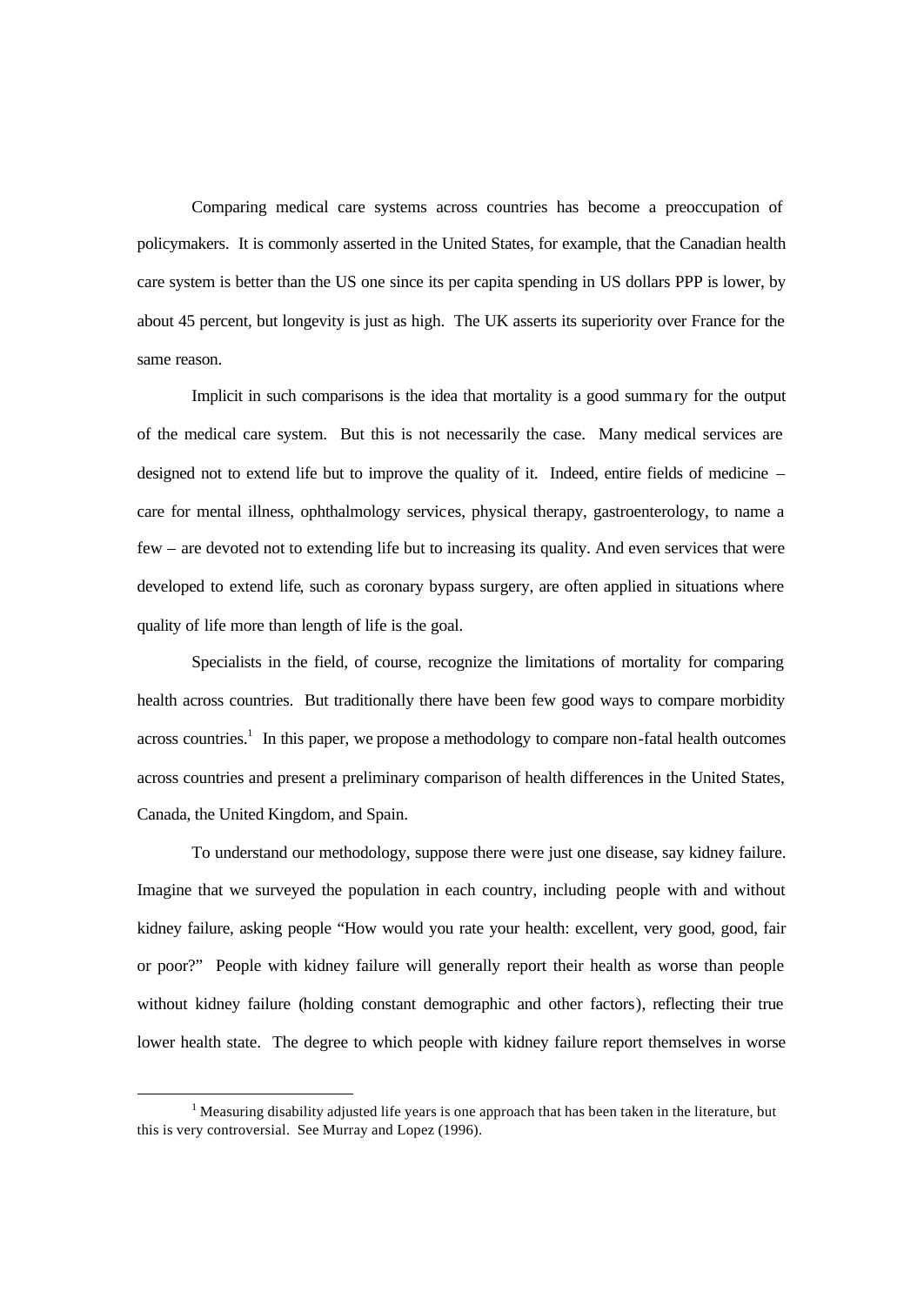health in different countries is a measure of how well the medical care system -- and society more generally -- treats kidney failure. If the US has a better medical care system than other countries, people with kidney failure in this US should report themselves in relatively better health compared to people without kidney failure than people with kidney disease do in other countries.

Note that our methodology does not make a comparison of *absolute* levels of selfreported health for people with kidney disease in different countries. Rather, it compares the *relative* health of those with and without kidney failure. In this respect, it follows the approach of Cutler and Richardson (1997, 1998, 1999), who propose to measure quality of life disutility for different conditions by how people with and without those conditions self-report their health. Our analysis applies this logic to an international setting.

We implement this methodology in four countries: the United States, Canada, the United Kingdom, and Spain. We chose these countries because they have very different medical care systems, and because they have readily available data on medical conditions and self-reported health. But even for four countries, the data are somewhat limited. We feel comfortable making only eleven diseases comparisons (and fewer than that in some cases): heart disease, strokes, asthma or bronchitis, diabetes, arthritis, hypertension, migraine, back problems, hearing impairments, cataracts and glaucoma.

Our primary focus is whether the United States, which spends significantly more than any of these other countries do on medical care, has better health outcomes. Somewhat to our surprise, this is not uniformly the case. The US does clearly better on some conditions. People suffering from heart problems, stroke or arthritis are found to be in better health in the US than people with these conditions in the other three countries. But the US does much worse on other conditions. The most important of these is diabetes, where US citizens report themselves in substantially worse health than citizens in any of the other three countries.

We consider a number of explanations for why this may be the case. The first explanation is that it may reflect a problem with our self-report variable; people in some countries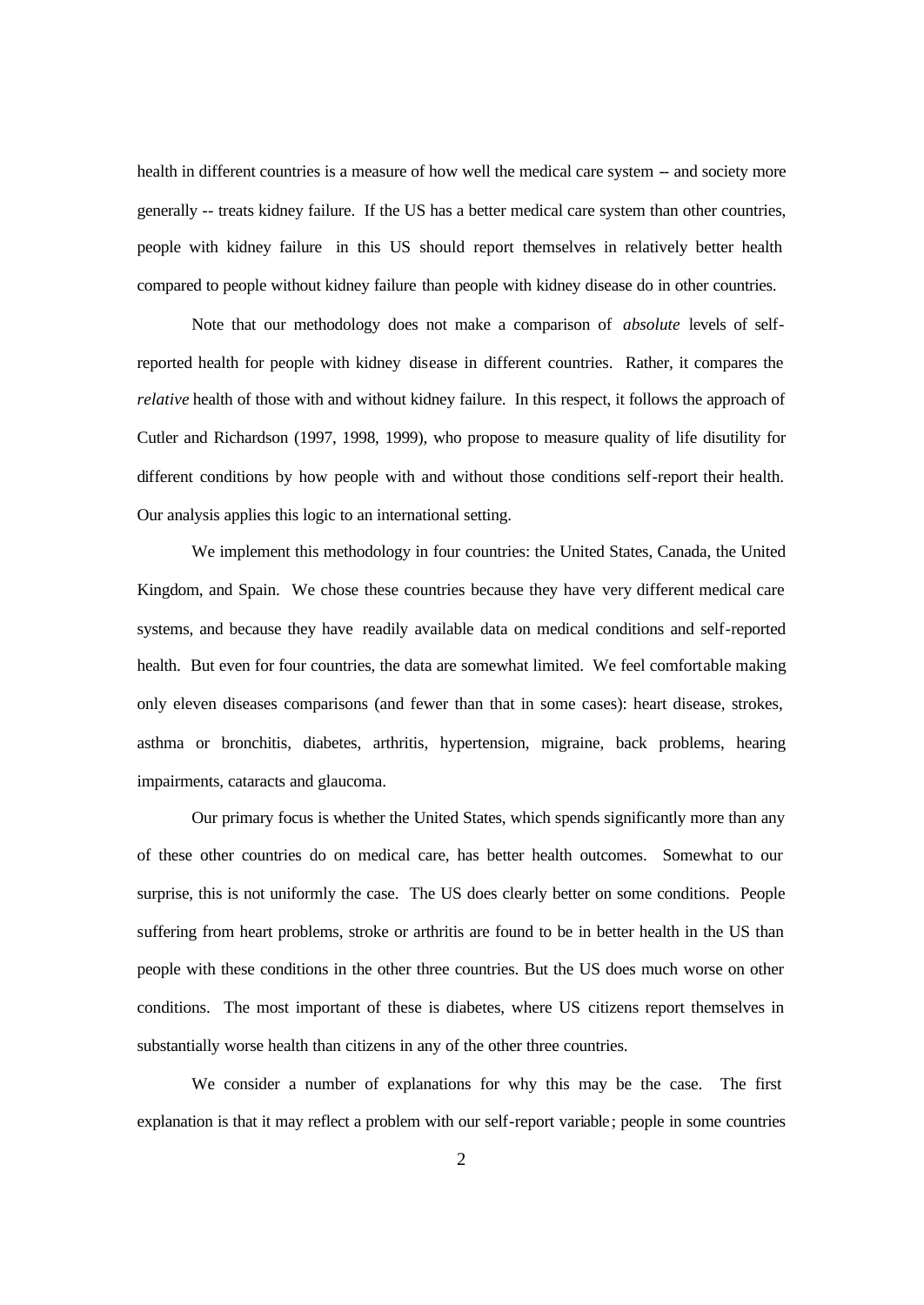may be less likely to report themselves in poor or excellent health than people in other countries even with the same 'true' quality of life. To some extent, we control for this by comparing health for people with and without particular conditions. As a further test, we repeat our analysis using a more objective measure of health: the number of impairments in basic Activities of Daily Living (ADLs) that the person has. Our results are virtually identical in considering ADL impairments as in looking at self-reported health, however, so we reject this explanation.

The second hypothesis we consider is that the US does better for richer, well insured people than for poorer, uninsured people, and these differences are reflected in the prevalence of particular conditions. However, we show that our results are the same when we divide each country into rich and poor, as when we consider them together. Thus, this explanation is not supported.

We finally propose, and provide limited evidence for, an alternative explanation: the US does much better in conditions where high-tech medicine is the key to better health, and worse in conditions where low-tech management of chronic disease is more important. This hypothesis matches the ranking of the diseases. Heart disease and strokes are the two conditions where hightech medicine is most valuable, and they are the two where the US does best. Diabetes is a condition where chronic disease management is vital, and the US does worst. With the data at hand, we are unable to prove whether high-tech care and poor chronic disease management are the source of the differing results, but we suggest empirical tests that could be helpful.

The rest of the paper is organized as follows. Section 1 describes the methodology. Section 2 describes the data and the institutional environment of the four countries we consider. Section 3 presents our main results, and section 4 discusses possible interpretations. The last section concludes.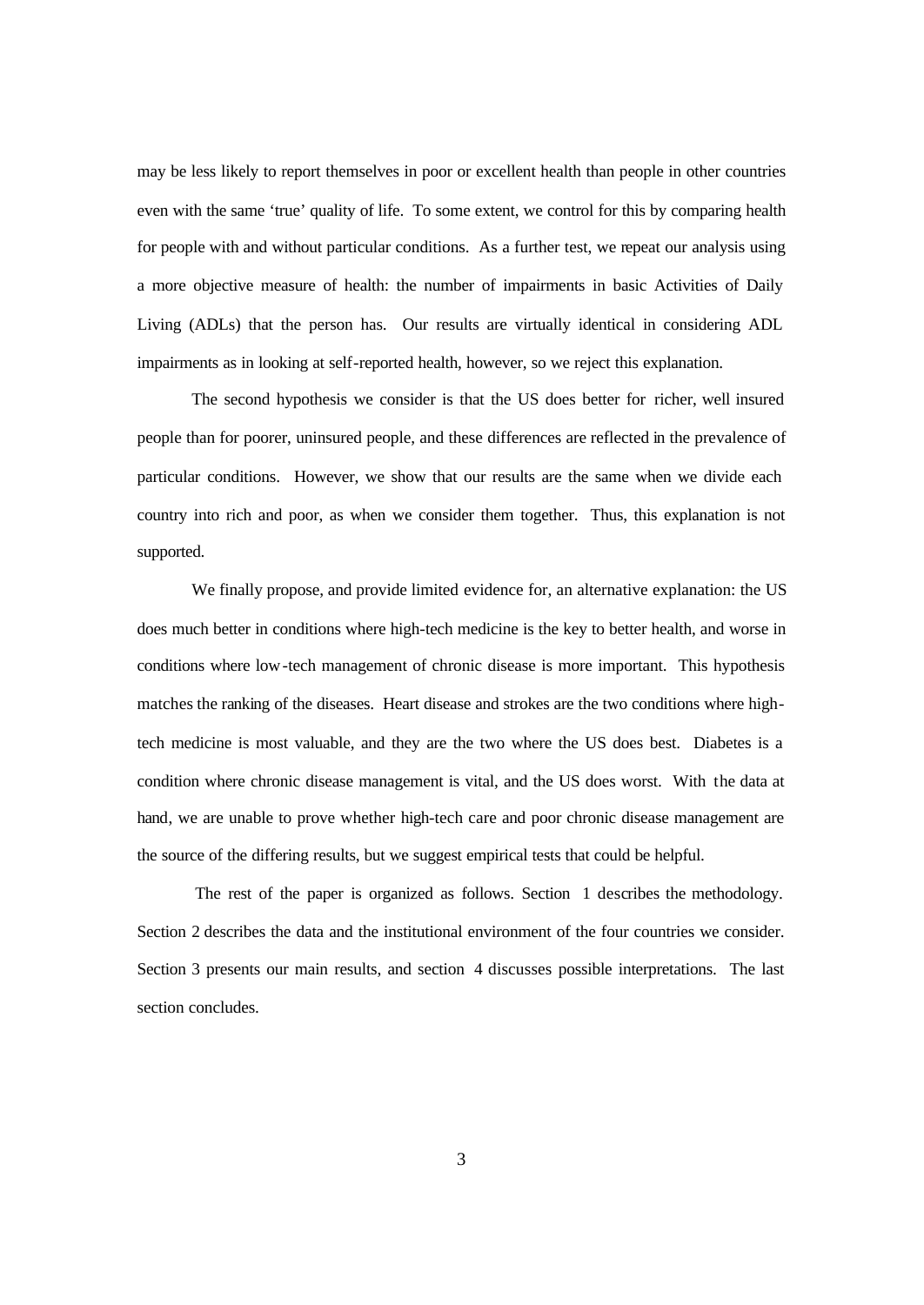#### **I. Methods**

When comparing the effect of medical care on non-fatal health across countries, we have several options. One option is to look at the prevalence of particular diseases across countries. This is an important outcome, but it suffers from two problems. First, and most importantly, prevalence of disease will be influenced by many factors in addition to medical care. Thus, one would need to be cautious about such an interpretation. Second, prevalence alone does not account for the severity of the impairment – how much does the health system alleviate the adverse impact of diseases.

To focus particularly on what medical care can do to influence health, we consider the health of people who have particular conditions, ignoring the possible role of medical care in disease prevention. Even here, there are methodological choices about how to compare health. One strategy is to undertake physical observations of people with different diseases and have experts (or non-experts) rate those observations. This is a good strategy, and we pursue it to some extent below. But physical assessment of life with diseases is limited, and omits the enormous contribution that mental and other non-physical attributes (such as pain) play in health. Further, even experts in the field may not know what it is like to live with particular diseases.

We thus take an alternate approach to measuring the impact of the medical system. Following Cutler and Richardson (1997, 1998, and 1999), we compare the self-reported health of people who have a condition to self-reported health of people who do not have that condition. These self-reports are the individual's own assessment of their current health state. Self-assessed health of the people with a condition are on average below those of people without the condition (as one would expect). The degree to which self-reports of those with a condition fall below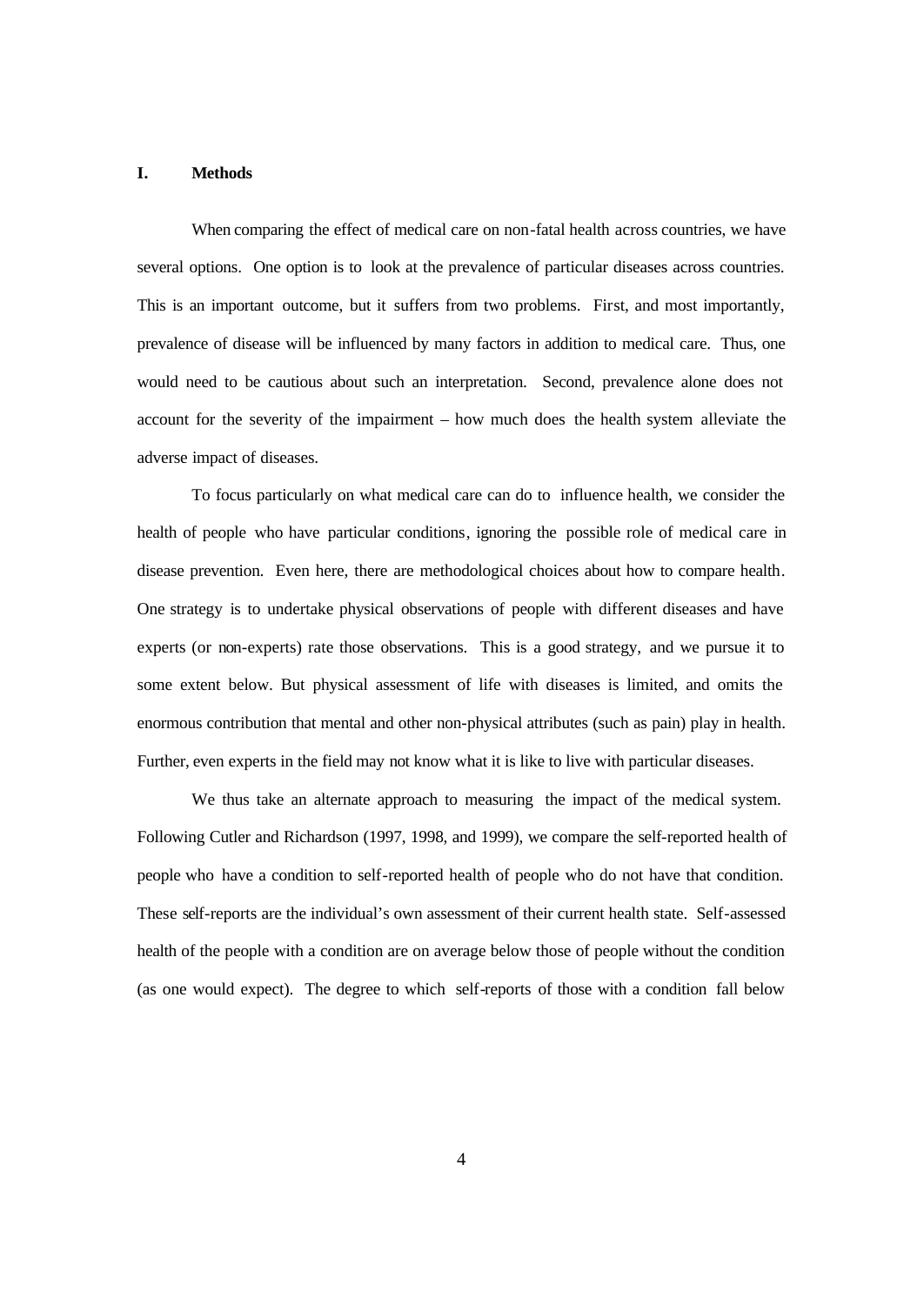those without a condition is an indictor of the quality of life for people with that condition. We can compare these quality of life differentials across countries.<sup>2</sup>

We formalize this idea with a little notation. We assume that people have a latent measure of health *h\**, which depends on the diseases they have *D*, demographic characteristics *X*  such as sex, income or education, and the country *C*. Countries treat diseases differently, and hence each disease may affect the health outcomes of people who live there differently. We express health of people *i* in country *j* as:

$$
h_{i,j}^* = D_{i,j} \cdot C_j \cdot \mathbf{b} + X_{i,j} \cdot C_j \cdot \mathbf{g} + \mathbf{e}_{i,j} \tag{1}
$$

where  $\beta$ , and  $\beta$  are vectors of parameters to be estimated. The interaction of disease indicators with country dummies allows for the differential effect of having each condition in each country. We interact demographic variables with country dummies to allow for variation along this dimension as well.

In practice, we do not observe *h\*,* the underlying health measure. We do observe discrete approximations to it, denoted *h.* In our primary specification, the questions that we consider are about self-reported overall health status (SRHS), generally framed as: "How would you rate your health: excellent, very good, good, fair or poor?" Previous research shows that SRHS is a good predictor of mortality as well as of other health outcomes, with people who rate their health as poor being more likely to die or to have a bad health outcome (Long and Marshall, 1999; Mossey and Shapiro, 1982; Kaplan et al., 1988; Idler et al., 1990).

With a distributional assumption on  $e$ , we can relate the underlying variable to its discrete approximation. In particular, if we assume that *e* is normally distributed, we can

 $2$  There is another way to explain the comparison that may be helpful. We are implicitly comparing the health of people with each disease across countries, but scaling that by the health of people without that disease. The scaling accounts for country-specific reporting factors that would otherwise influence the results.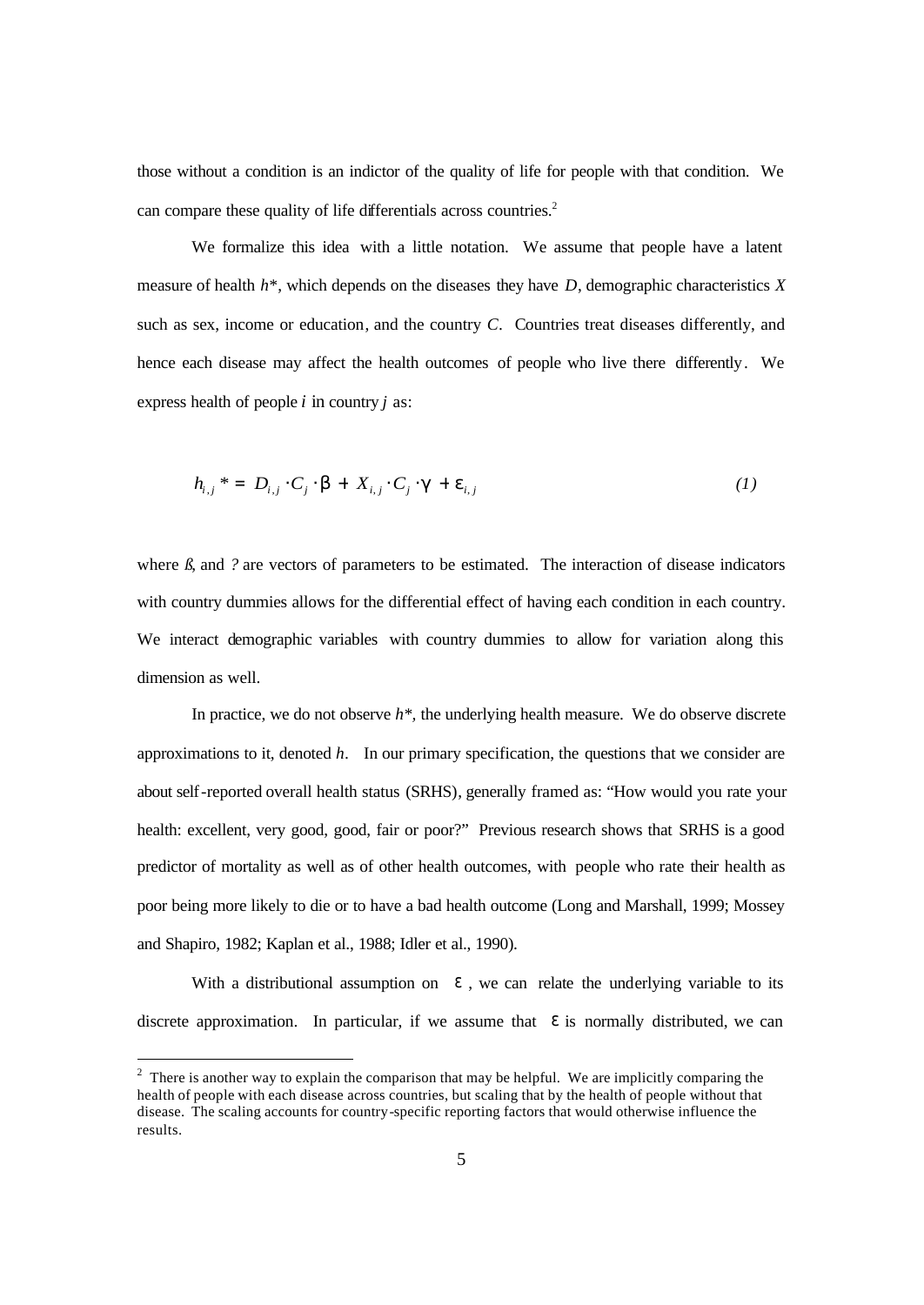estimate equation 1 using an ordered probit model. This model, in addition to the coefficients of the previous specification, will also give us estimates of  $c_1$ ,  $c_2$  and  $c_3$ , the break points between the four different health states (the four states are defined below).<sup>3</sup>

The  $\beta$  and *?* coefficients in our model range from  $+$ *¥* to  $-$ *¥*. To normalize the results, we divide our coefficients by the difference between the cut points of very good/excellent health and poor/very poor health, e.g.,  $\tilde{b}_i = \tilde{b}_i / (c_1 - c_3)$ . If we interpret the difference between q and  $c_3$ as the difference between perfect health and death, this would correspond to the quality-adjusted life expectancy associated with each health state. We thus term these QALY measures. Even if one is not willing to make this assumption, however, the scaling provides a useful benchmark.

Self-reported health status is not necessarily a perfect measure of health. The very nature of the self-report raises some questions. For instance, it could be the case that diseases has the same effect on the health of the population in different countries, but that people perceive the impacts differently for cultural reasons. As noted above, we believe our within-country comparison controls for this. We can test this further, however, using physical measures of impairment in addition to self-reported. We thus estimate models using impairments in activities of daily living (ADLs, including the ability to perform certain daily habits such as bathing, dressing, walking or eating) as the dependent variable. As we show below, the results are similar with the two measures.

# **II. Selection of Countries and Data**

We focus our analysis on the health of the elderly. In developed countries, the elderly are virtually the only group with significant health impairments, so it makes sense to focus on that group. We analyze the health of the elderly in four countries: the US, Canada, the UK, and

 $3\,$  In our basic model, we assume these cut points are the same across countries. We also have run the model allowing the cut points to differ across countries. The results are robust to this change.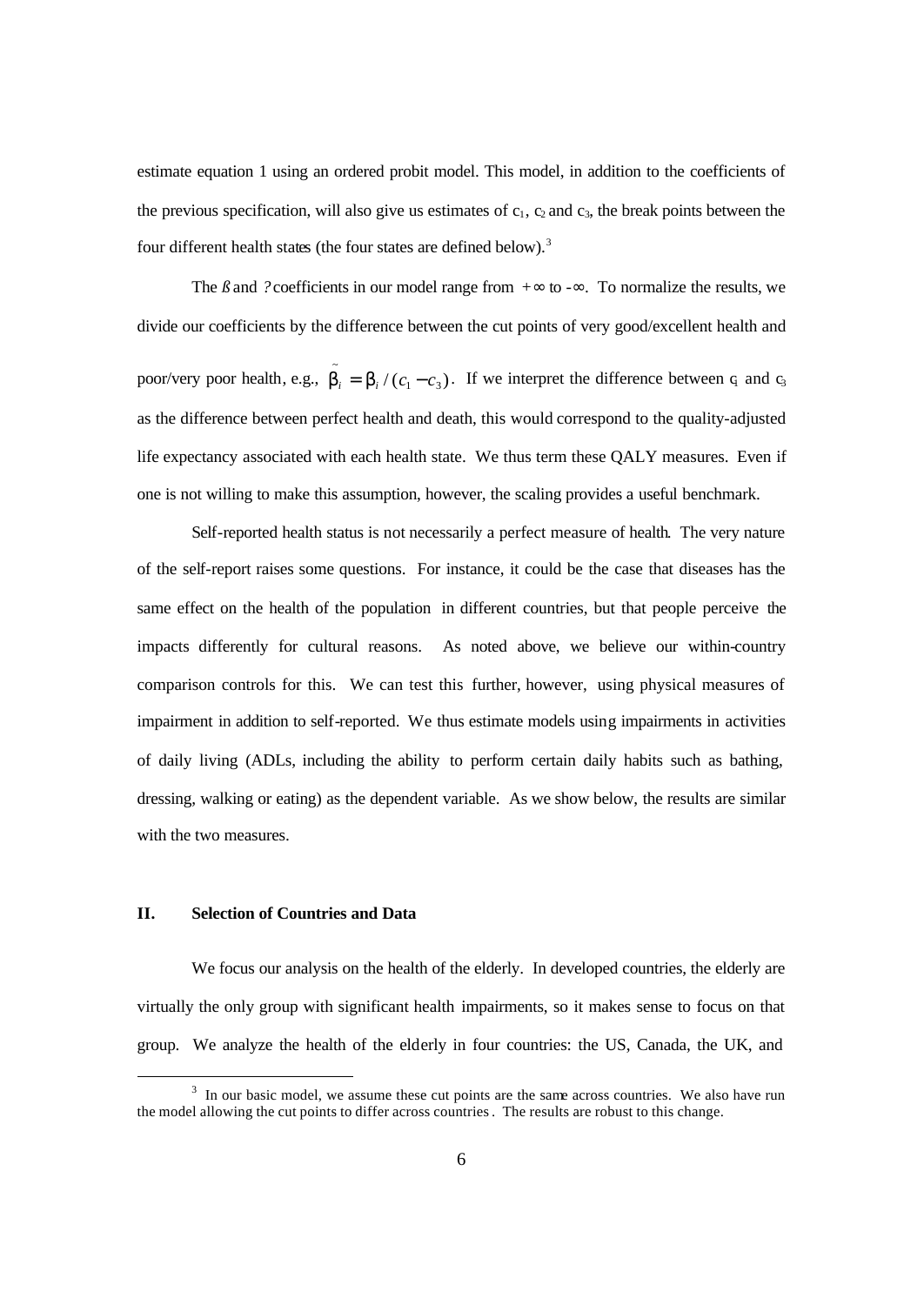Spain. The countries were chosen partly because they have available data, and partly because their health systems are so different. The main characteristics of the four systems are summarized below and spending trends are shown in Figure 1.<sup>4</sup>

#### *The United States*

The United States spends the most on medical care of the four countries in our sample – indeed, the most of any country. Spending was \$3538 per person (PPP applied), or 13.2 percent of GDP, in 1994<sup>5</sup> (roughly the time of our data). The US health care system is a mix of public and private insurance. There is near universal coverage for the elderly under Medicare, but some health impairments of the elderly will have resulted from conditions occurring earlier in life, when private insurance is more common. The receipt and quality of private insurance is related to income. About 15 percent of the US population is without health insurance, most predominantly the near poor population.

Health insurance in the United States is frequently quite generous on the demand-side. Patients pay relatively little for using care, and traditionally faced few restrictions on which providers they can access. This is still true among the elderly, although there is a ma jor exception: Medicare does not cover costs of outpatient prescription medications. In the nonelderly population, cost sharing is also low; most people with insurance can access medical care without a major financial barrier.

On the supply-side, the system is mixed. Much of private health insurance is 'managed', with explicit utilization restrictions placed on providers and financial incentives inducing them to use less care. But there are no overall constraints on technological availability, the way there are in other countries.

 $4\,$  A comparison of the problems faced by medical care systems internationally is in Cutler (2002).

<sup>&</sup>lt;sup>5</sup> All spending data are from the OECD Health Data (2002).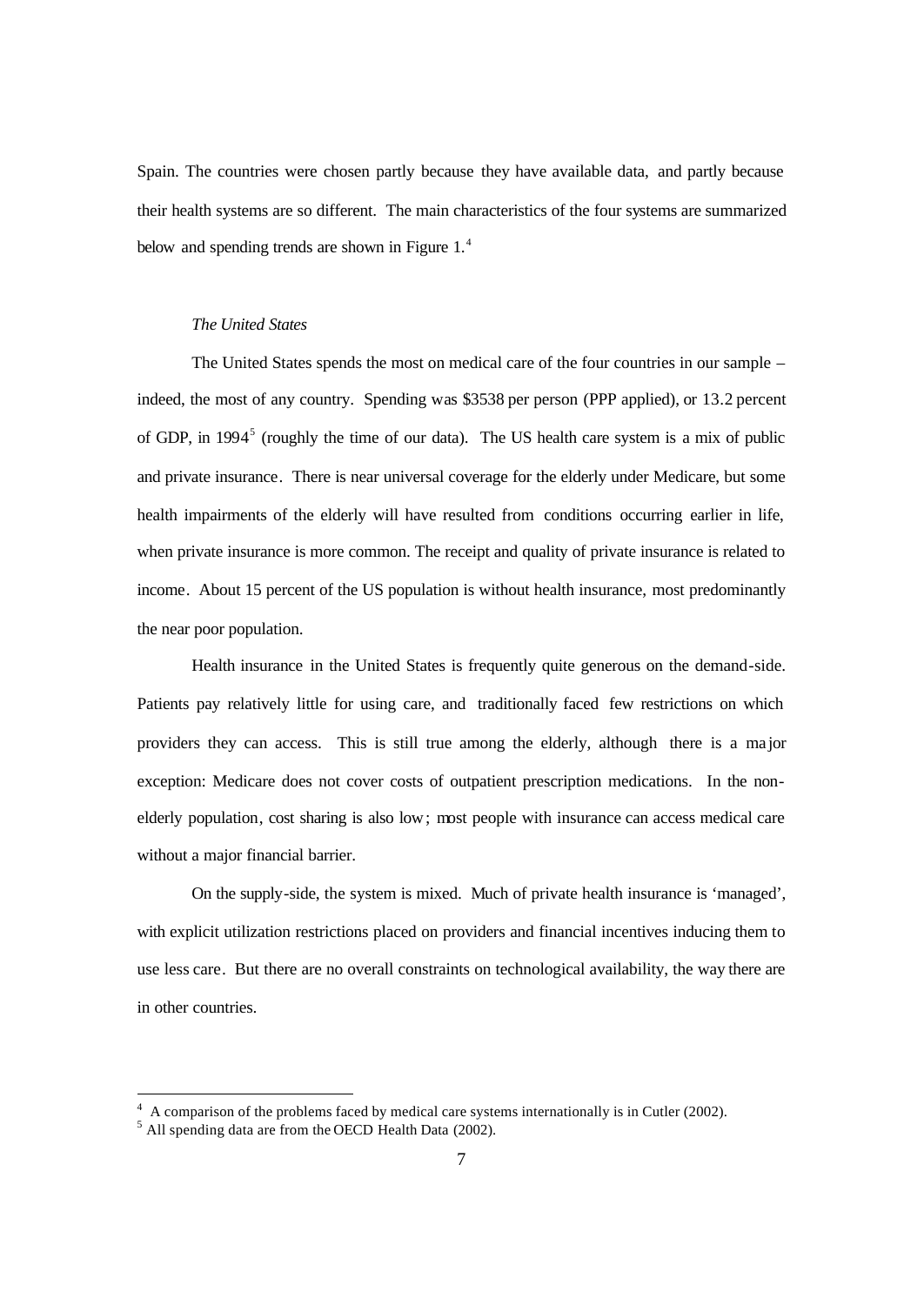The National Health Interview Survey (NHIS) is the most common source of information on disease prevalence and health status for the US, and it has been conducted annually since 1957. Each year it includes a core set of questions on health-related variables, with periodic supplements that include more detailed information for certain populations or diseases. In 1994, the NHIS conducted the Second Supplement on Aging (the first was in 1984), containing detailed information about health conditions and physical functioning. We use the SOA data in our analysis. The sample is about 110,000 people.

#### *Canada*

Canada is the second most expensive system among our four countries, spending over 9 percent of GDP on medical care in the mid-1990s. Canada has a national insurance system (Medicare), which covers people from cradle to grave.<sup>6</sup> The Canadian system is administered separately in the provinces and territories, but for our purposes the similarities are more important than the differences.

Coverage in Canada is relatively complete; there are few restrictions on the providers that people can see. As in the US, however, pharmaceutical coverage is spotty. Some provinces cover prescription medications for particular groups such as the elderly, and others do not.

For services that are covered, cost sharing in Canada is very low; patients pay very little for the care that they receive. Access to care is rationed on the supply-side, however, particularly for high-tech services. Governments in Canada set limits on the availability of sophisticated services and overall caps on hospital spending, which in turn limits how much technology can be used. Decisions on the availability of high-tech care are made at least in part on the basis of costeffectiveness criteria. The Canadian Coordinating Office for Health Technology undertakes a technology assessment, and many provinces have their own technology assessment services. The

<sup>&</sup>lt;sup>6</sup> Some of the current elderly were alive before Medicare was implemented, but they were very young, and their late life hea lth is unlikely to reflect this to any great extent.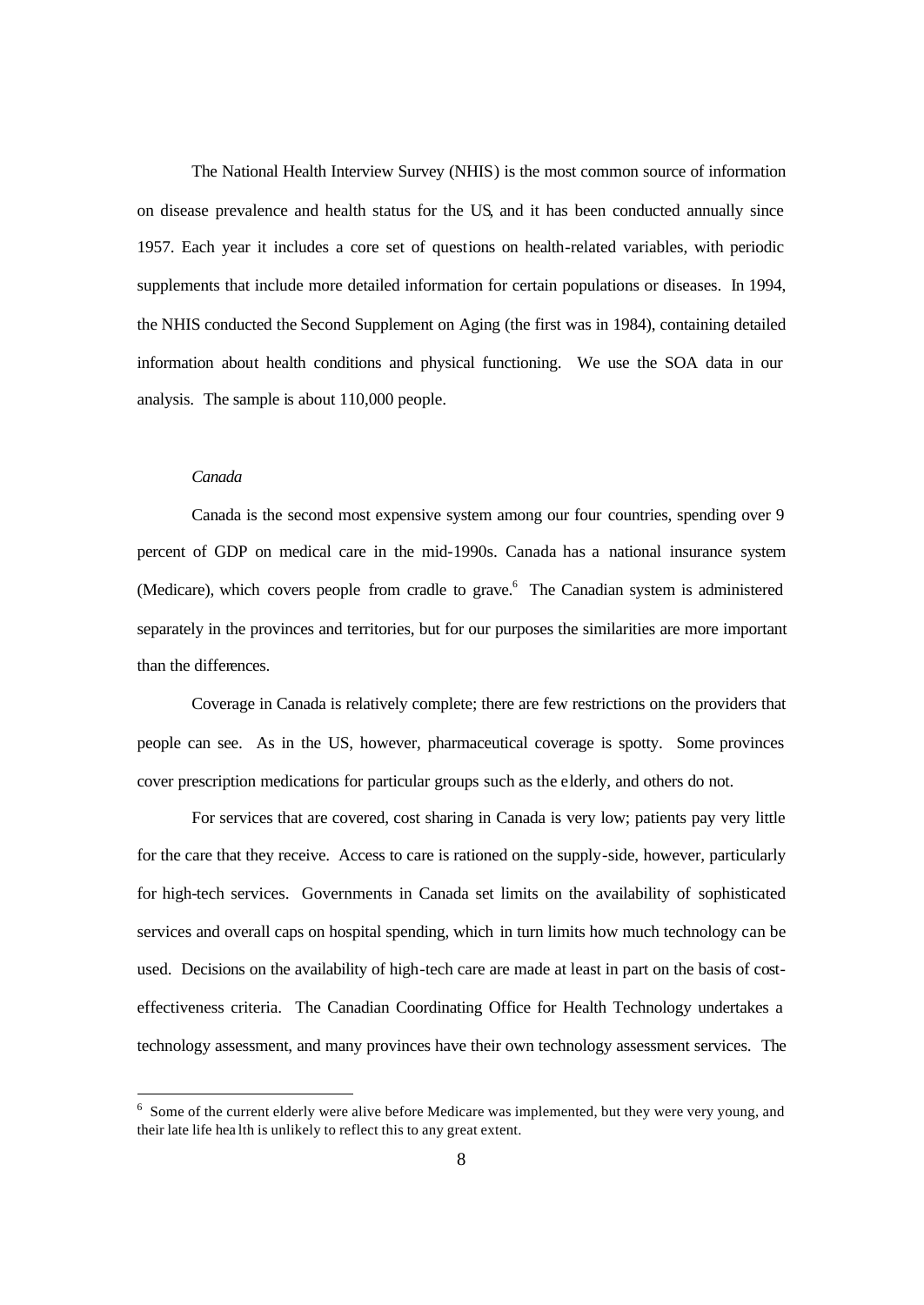same is true for the UK (the relevant body is the National Institute for Clinical Excellence) and Spain (The National Office of Technology Assessment). Use of high-tech care in Canada is far below similar use in the US (Kessler and McClellan, 1999), as we document below.

Data on health in Canada are available in the Canadian National Population Health Survey (NPHS). The first cycle of data collection was in 1994, and continued surveys have been conducted every second year thereafter. Our study includes data for 1994. The target population of the NPHS includes residents in all provinces, with the exclusion of people living on Indian Reserves. The sample is about 19,000 people. In each household, basic information is collected for all its members and one person, aged 12 or older, is randomly selected for a more in-depth interview.

#### *The United Kingdom*

The United Kingdom is a negative outlier in almost all medical spending comparisons. Spending on medical care is only about 7 percent of GDP. Given the fact that spending as a share of GDP typically rises with income, and that the UK is relatively wealthy, this makes spending be particularly low.

The National Health Service (NHS) in the UK dates from 1948. All legal residents are eligible for health care coverage. in addition to the public coverage, people are allowed to purchase supplemental private insurance, or to pay physicians privately for services. About 10.5 percent of the UK population had private insurance in 1995<sup>7</sup>.

Accessing health care in the UK generally costs a patient very little. Most health care is free of charge at the point of use, although there is some cost sharing for some services, including pharmaceuticals. This cost sharing is waived for the elderly (and children). As with Canada, spending in the UK is limited on the supply-side. The government restricts funding for hospitals

<sup>&</sup>lt;sup>7</sup> Source: Laing and Buisson (1997)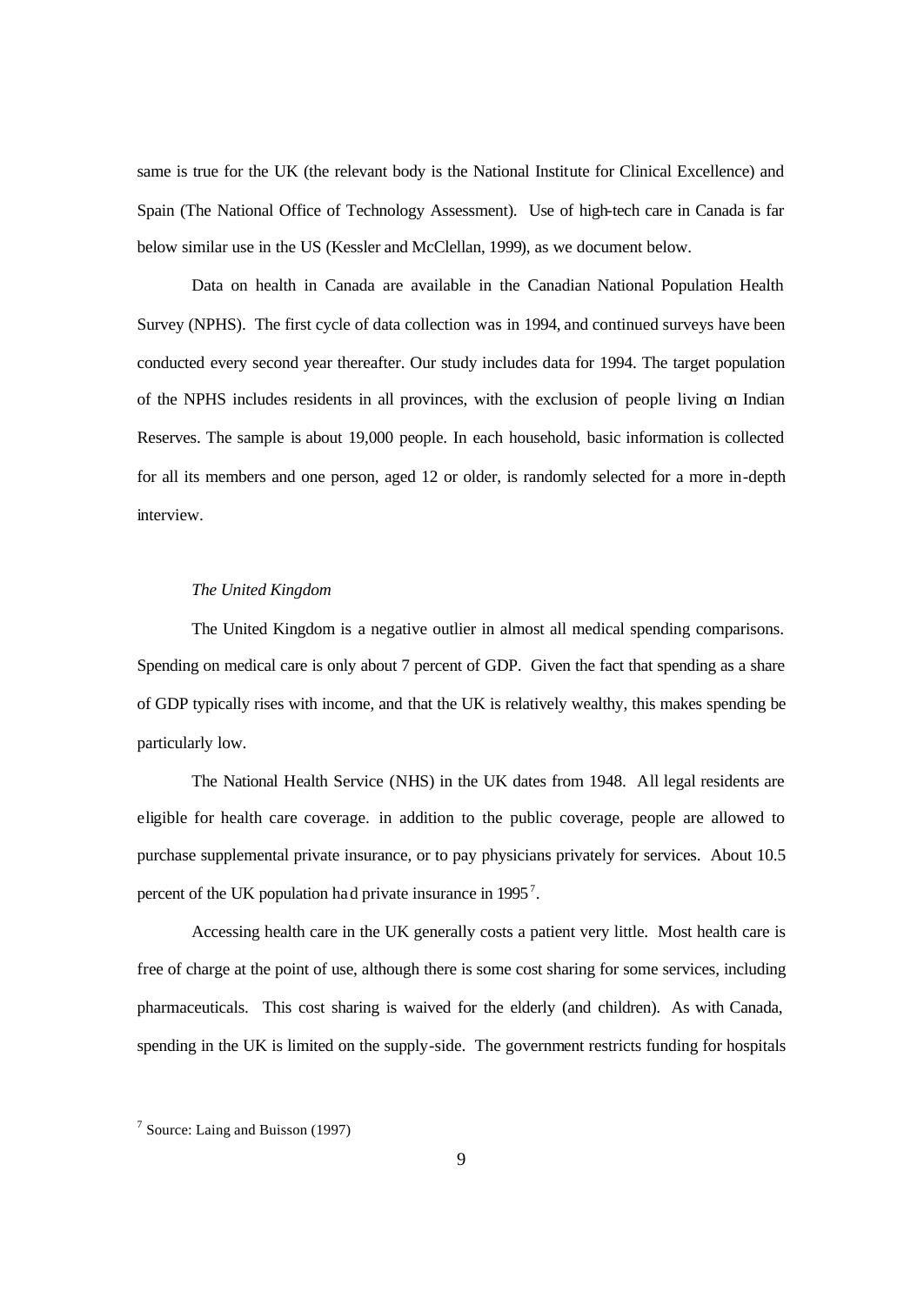and monitors technology acquisition. Both of these steps limit the availability of high-tech resources.

Service efficiency has been a chronic problem in the UK. The perception of the UK system is one of long lines and non-monetary restrictions on service use. Patients must have a referral from a general practitioner to access specialist care. Urgent cases may be seen soon, but non-urgent cases can have a substantial delay. To address these issues, the government in 1990 attempted to create an 'internal market' in medical services, where patients can choose their primary care 'fundholder', and primary care providers can shop among hospitals for the best care. The internal market was partially successful in improving the efficiency of the system (Propper and Soderlund, 1998), but not wholly.<sup>8</sup>

Our data for the UK are from the British Household Panel Survey (BHPS). The BHPS is not designed as a health survey, although it includes substantial information about health status. Questions are asked about the prevalence of certain health conditions as well as the ADLs for the elderly. The BHPS interviews more than 5,000 households (about 10,000 individuals) per year. Longitudinal information is collected in successive waves. The survey also includes information regarding household organization, labor market, income, housing and socio-economic values. We use data from 1995.

#### *Spain*

Spain spends about 7 percent of GDP on medical care, roughly the same percentage as the UK. The Spanish health system has changed enormously in the last 25 years since the reestablishment of democracy and the enactment of the new Constitution in 1978. Prior to 1978, Spain had a centralized, means-tested social security system, with only 20 percent of its

<sup>&</sup>lt;sup>8</sup> The Blair government has backed away from this reform somewhat, and in exchange proposes to spend much more on medical care.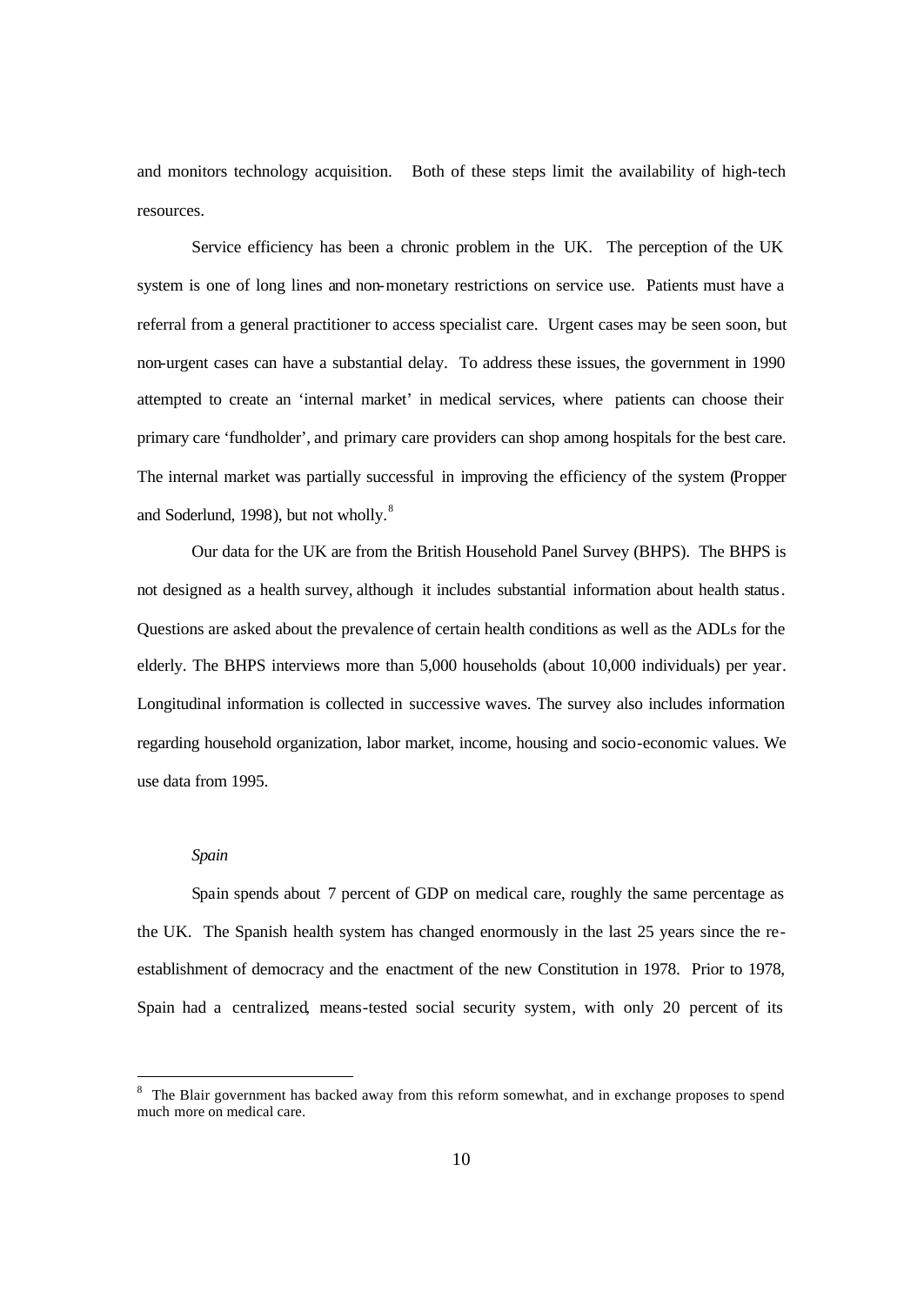population covered by public insurance in 1942 and 45 percent covered in 1960.<sup>9</sup> The Basic Social Security Act in 1967 lead to an increase in public health insurance coverage to 81 percent of the population.

The 1978 Constitution established the universal right to health care and set out a new regionally based health care system where the 17 Spanish Autonomous Communities were responsible for the provision of health care in their territories. The process of devolution of health care competences to the regional governments started in  $1981<sup>10</sup>$ . Each autonomous community is organized in health areas and basic health zones that are responsible for the management of the health facilities and services in their geographical area. Ninety-five percent of the Spanish population is covered by the Social Security system, with nearly all of the remainder (civil servants) covered through a special mutual fund system.

The Spanish medical system covers primary health care, specialized care (inpatient and outpatient), and pharmaceuticals. Primary and specialty care is free of charge, although there is a 40 percent copayment for pharmaceuticals, but this is waived for the elderly and those with permanent disabilities. Among common medical care items, only dental care is not covered.

Patients have free choice of their physician.<sup>11</sup> Two forms of organization of primary care coexist: the traditional form of organization that consisted in sole-practitioners working part time and paid on a capitated basis and the new model, where primary care physicians are part of a team of general practitioners working full time on a salaried basis and a small capitation fee. Now most physicians in Spain are salaried employees of the government. The same is true for

<sup>9</sup> Data: European Observatory of Health Care Systems

 $10$  Through 1994, authority had been transferred to 7 of the 17 Autonomous Communities, covering 62 percent of the Spanish population (Catalonia, Basque Country, Valencia, Galicia, Navarra, Canary Islands). Health care in the remaining 10 is still under the control of the central state´s administration and is managed by INSALUD (National Institute of Health). However, the devolution process back to these 10 communities has been reactivated since 2001.

 $11$  However, if patients want to choose a physician that is in another health care area, first the GP has to accept the patient in her list.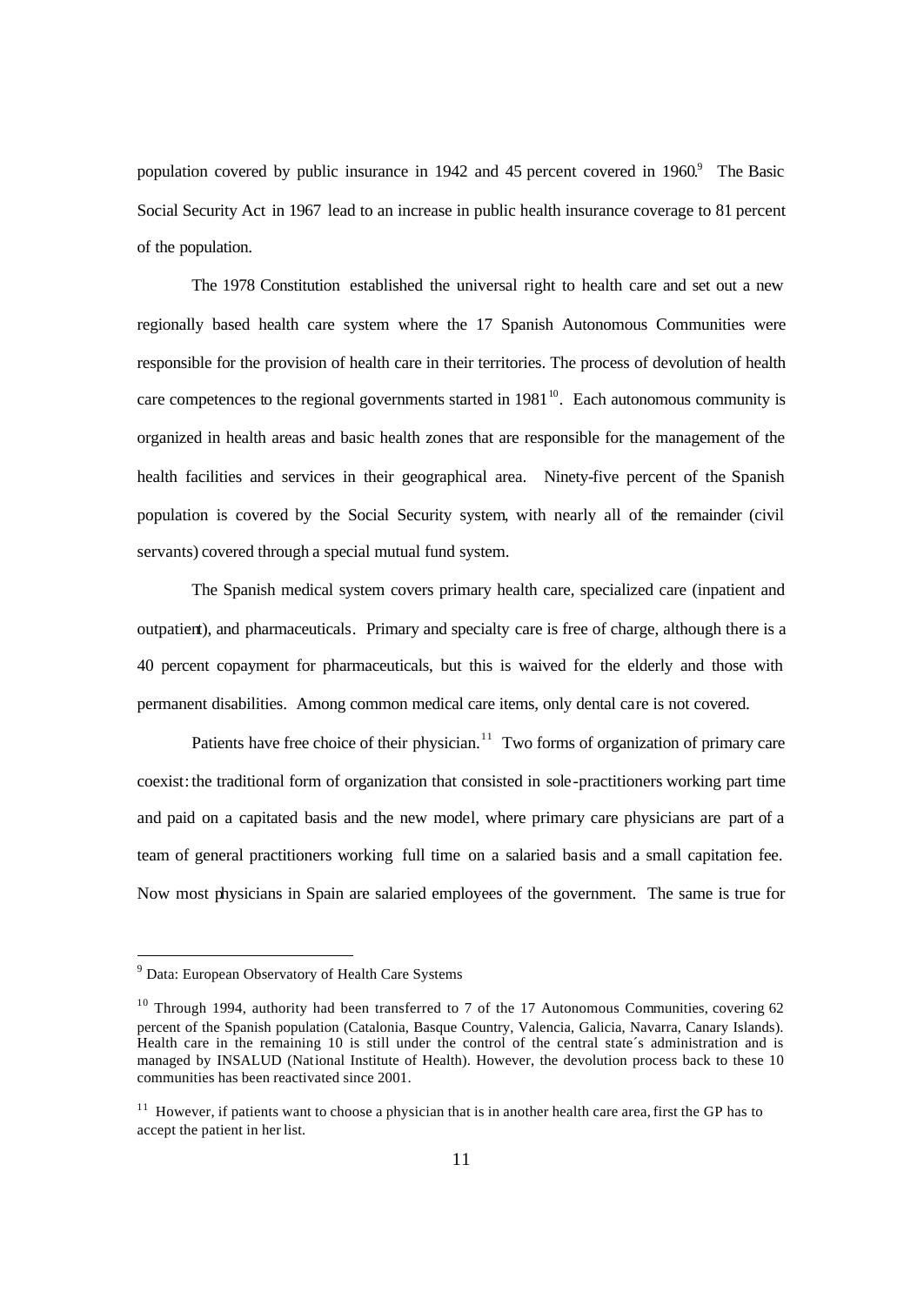hospitals and ambulatory clinics. In the Spanish health system, specialists from general hospitals rotate to cover for outpatient ambulatory services

As with Canada and the UK, Spain also uses supply-side restrictions to control spending, although there are some differences across autonomous communities. Most communities use an annual budget for hospital payments but a few (i.e. Catalonia) use a mixed funding system where the annual budget is combined with a DRG (Diagnostic Related Group) system.

On many measures, the Spanish medical care system works very well. Accessibility is among the highest in Europe, with 92 percent of the patients having to wait one day or less for a consultation with a GP (Ortún and López-Casasnovas, 1999). Moreover, despite the fact that GPs serve as gatekeepers, patients do not need a referral to see some specialists. All health care areas have at least one main hospital and they are organized in such a way that nearly everyone lives within an hour of a general hospital. Because of the centralized nature of provision, Spain can make large-scale changes in medical care quickly. As we discuss below, Spain has emphasized strongly some measures of preventive care, such as treatment of diabetes.

To measure health in Spain, we use data from the Encuesta Nacional de Salud de España (ENSE). The ENSE collects information about health status as well as access to care, visits to specialists, and pharmaceutical consumption. The survey contains extra information for the elderly (ADLs) and for children 16 or younger (diet, vaccination, breast-feeding). The survey includes about 9,000 people and it started in 1993, continuing every two years thereafter. In our study we include data for 1993, 1995 and 1997.

### *Questions about Self-Reported Health*

All four surveys ask about self-reported health, with relatively similar questions.<sup>12</sup> However, the possible responses vary slightly by countries. In the US and Canada, there are five

 $12$  For instance, the US NHIS asks "would you say that your health in general is excellent, very good, good, fair or poor?". The Canadian National Population Health Survey asks: "in general, how would you describe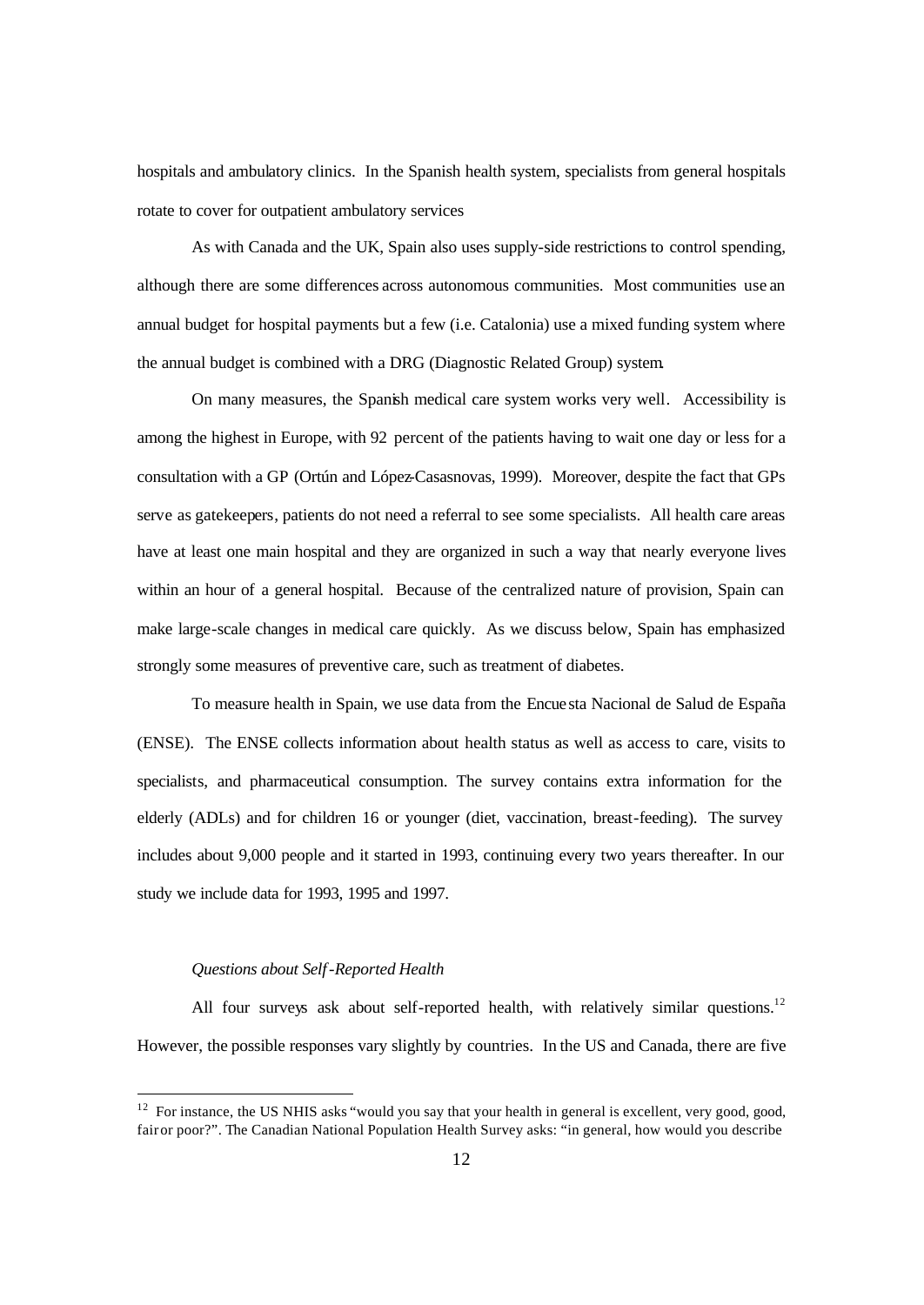responses: "poor", "fair", "good", "very good" and "excellent". In the UK and Spain, the five responses are slightly different: "very poor", "poor", "fair", "good" and "very good". Our withincountry differencing methodology should adjust for these differences in possible responses, but it is important to understand what effect such a wording choice can have.

To examine this, we take advantage of the fact that the US added the "very good" choice in 1981. Prior to that year, there were only four possible responses. Table 1 presents the percentage of US population that reported each of the answers in 1980 and in 1982-83. The differences in the set of people reporting fair or poor health, and good or better health, between the two sets of answers are not statistically significant. In light of this, we redefine SRHS in all countries into four categories that are comparable across all four countries: poor or very poor; fair, good, and very good or excellent. We order the responses from 1 to four in that order.

#### *Selection of Conditions*

The NHIS in the US contains information on a vast array of chronic conditions, as well as other measures of health such as ADL impairments. Unfortunately, this is not the case for all countries, where the prevalence questions are much more limited. This is particularly true in the UK, where the survey is not a dedicated health questionnaire. In light of this, and in order to be able to compare the US with as many countries as possible, we use several sets of comparison questions. In the first set of results, we compare only the US and Canada, since these are the countries for which the most conditions in common are asked about (14 total). The second set of results extends the analysis to include Spain, with fewer health conditions in common (9 conditions). The last set of results is for all four countries. These results have the least common conditions (8 conditions).

your health: excellent; very good; good; fair; poor". The British Household Panel Survey asks "please think back over the last 12months about how your health has been. Compared to people of your own age, would you say that your health has on the whole been: excellent, good, fair, poor, very poor?". The Spanish ENSE asks "in the last 12 months, would you say that your health has been very good, good, fair, bad, or very bad?"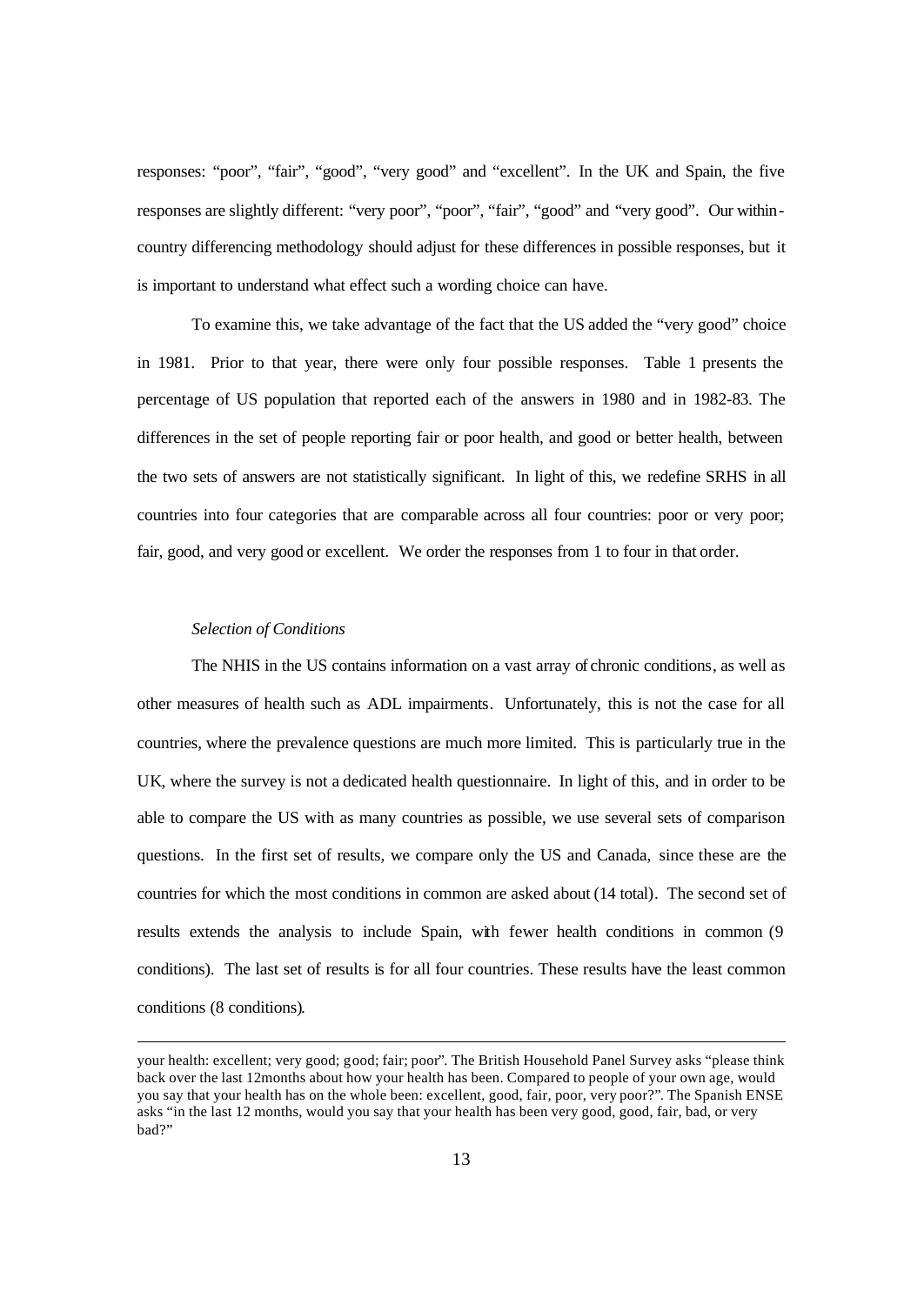Table 2 shows conditions that are available in each country. The large set of 14 conditions includes: stroke, asthma or bronchitis, skin or allergy problems, arthritis, diabetes, hypertension, stomach problems (ulcer and other digestive conditions), migraine, back problems, cataracts and glaucoma , sight impairment, and hearing impairment.

In addition to choosing comparable conditions, we need to account for the fact that different countries might have different awareness of certain diseases, with some countries diagnosing certain conditions more frequently. If this is the case, we might find that a country does very well in the treatment of a certain disease simply because there is more awareness and more mild cases are being diagnosed.

To examine this, Table 2 presents the prevalence of these health conditions in the four countries. We present prevalence estimates for the overall population and for the elderly. In most of the cases there are no major differences in prevalence across countries. The exceptions to this are skin or allergy conditions and visual impairments. The US has almost double the share of people suffering from skin or allergy conditions, while it has a much lower percentage of its population suffering from visual impairments.<sup>13</sup> Given this, when analyzing our results we downweight the results for these two conditions, and focus instead on the others.

#### **III. Main Results**

We present our main results in three tables. Table 3 compares the US and Canada, the countries with the most data. Table 4 adds Spain to the comparison, and Table 5 adds the UK. Tables 4 and 5 have fewer conditions than Table 3, reflecting the smaller number of comparable conditions asked about in different countries. In each case, the dependent variable is the person's self-reported health status, reported on a 1 to 4 scale as previously defined, where a higher number is better health. Thus, a negative coefficient indicates that a particular condition

<sup>&</sup>lt;sup>13</sup> In the case of visual impairment, there is an issue about how people respond if they use glasses or contact lenses and that corrects the problem.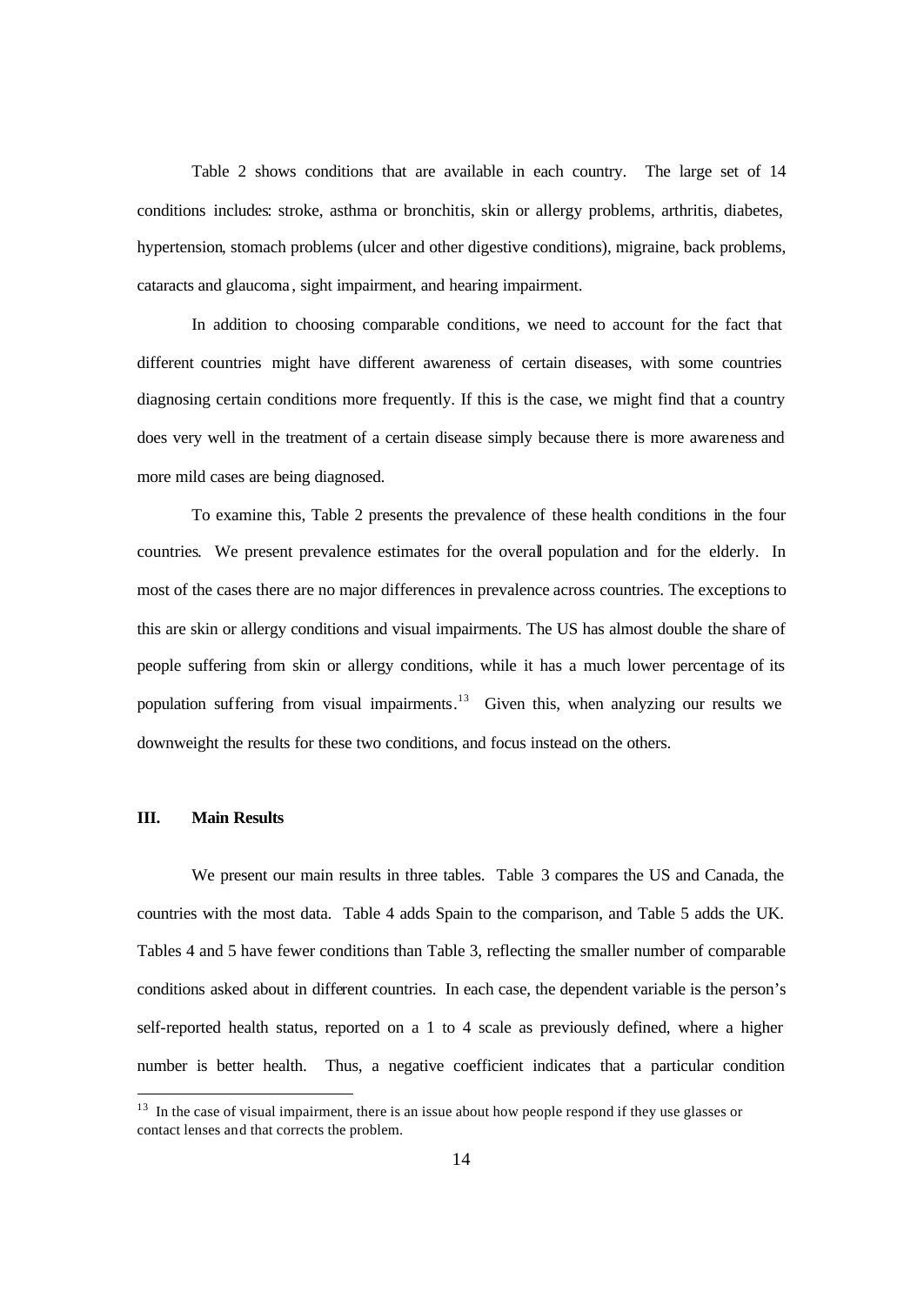adversely affects health. The first column of each table reports results for the entire elderly sample, and the second column normalizes the coefficients dividing them by the cut points 1 and 3. We term this the QALY estimate, although that particular interpretation is not central to our results. The third to sixth columns are discussed in the next section.

Consider first table 3. As expected, the diseases all have a negative impact on selfreported health. The ones with the largest impact are asthma or bronchitis, heart problems and strokes. The normalized coefficients in the second column imply that asthma or bronchitis would have a QALY weight for the US of 0.800 (1-0.200). The QALY weight for the US for heart disease is 0.841 and for stroke 0.710. The relative QALY rankings are consistent with our expectations.

The different impact between the US and Canada is reflected in the coefficient on the interaction between the Canada dummy variable and each disease. For example, the positive coefficient on diabetes \* Canada in the eighth row of the table indicates that people with diabetes in Canada are relatively better off than they are in the US. The fact that the interaction term is less than the main effect in the first row indicates that even in Canada, people with diabetes are not in better health than people without diabetes.

The interaction terms between the Canada dummy and the different illnesses are not of a uniform sign. The US does statistically significantly better in the treatment of strokes, heart problems, arthritis, asthma or bronchitis, and hearing, but it does poorly in the treatment of diabetes. There are no significant differences in the treatment of hypertension, migraines, stomach problems (ulcers and other digestive problems) and back problems. For instance, people in Canada suffering from heart problems have a QALY weight of 0.71, while those in the US would have a QALY of 0.84. People that have a stroke in Canada have a QALY of 0.61, while those that suffered a stroke in the US have a higher QALY of 0.71. The opposite is the case for the treatment of diabetes, where people in Canada have a QALY weight of 0.82 while diabetics in the US have QALY weight of only 0.62.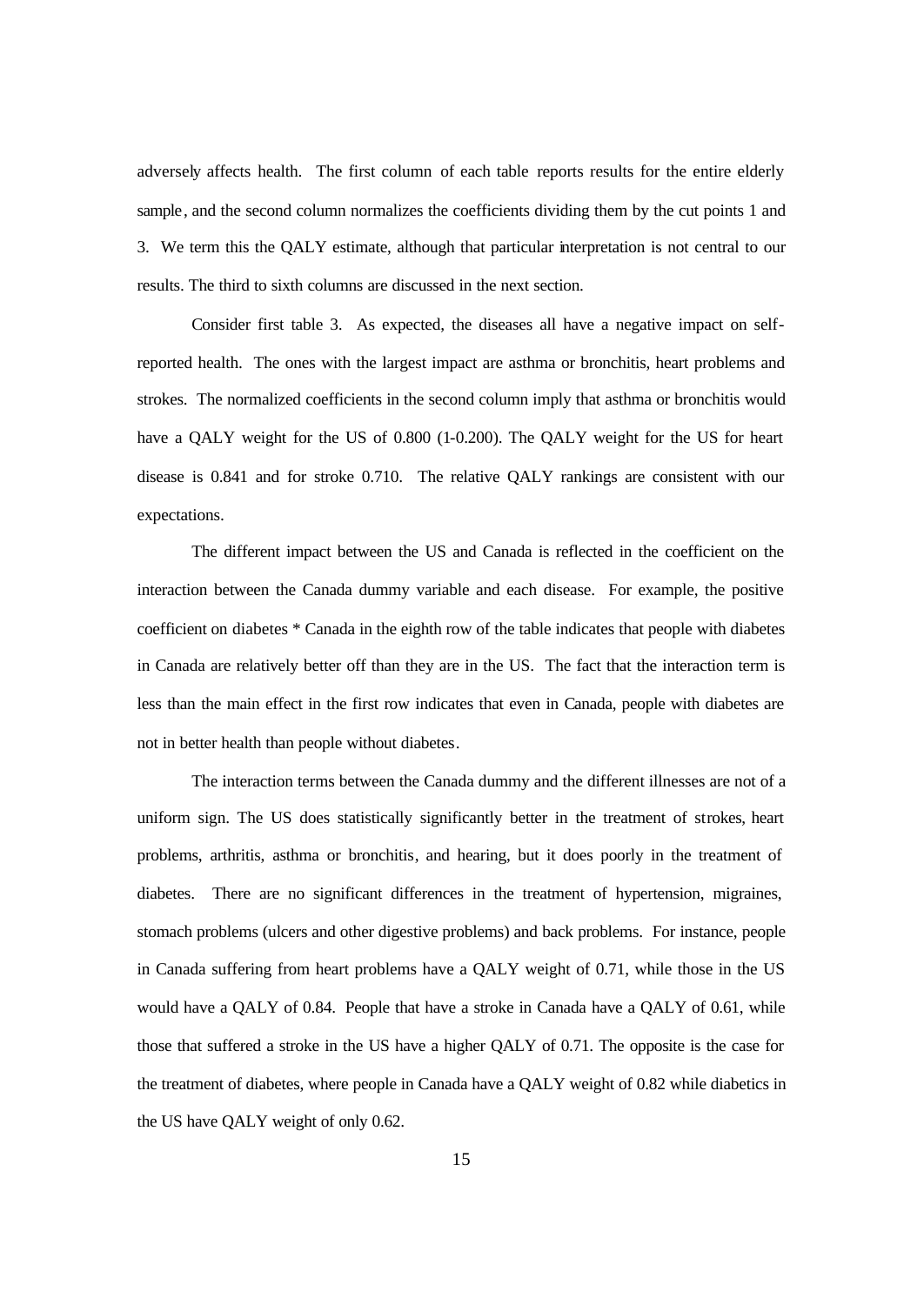Our regression also includes demographic and socioeconomic explanatory variables. As expected, income and education have a positive effect on health and age has a negative effect, with older people being less healthy. Sex has no significant effect.

Table 4 compares the US, Canada and Spain, considering 9 different illnesses. Again, all the conditions have a negative impact on SHRS. Once again, there is a mixed result in looking at the country-specific interactions. Compared to Canada, the US is still the country with the best health care for heart conditions, asthma, arthritis and hearing, but it does poorly in the treatment of diabetes. Strokes are not asked about in Spain so this condition is not reported in the table.

This pattern of findings is generally true in comparing the US and Spain as well. The US does better than Spain in heart conditions, asthma, hearing conditions, and arthritis. Spain does significantly better than US in the treatment of diabetes and hypertension. The relatively poor performance of the US in care for diabetics is a common theme of our findings.

While not the immediate focus of our results, we comment on the Spain-Canada comparisons as well. In general, there is no clear winner between the two countries. Spanish people suffering from diabetes are clearly better off than those from Canada, but Canadians with arthritis are better off than Spanish with arthritis. Most other conditions are about the same.

 Income and education have a positive effect on health in all three countries, although the income effect is more important for the US and Canada than for Spain, and education is more important for the US. Again, age has a negative effect in health, although this effect decreases as people grow older.

Finally, Table 5 includes all four countries: the US, Canada, Spain and UK. Compared to the other countries, people in the US with heart and circulatory conditions, arthritis and hearing conditions still report themselves to be in the best health, while people with diabetes and stomach conditions report themselves worse off. Once again, Spain is the country with the best treatment for diabetes and the worst treatment for arthritis. Canadians with hearing problems are worse off then in any other country.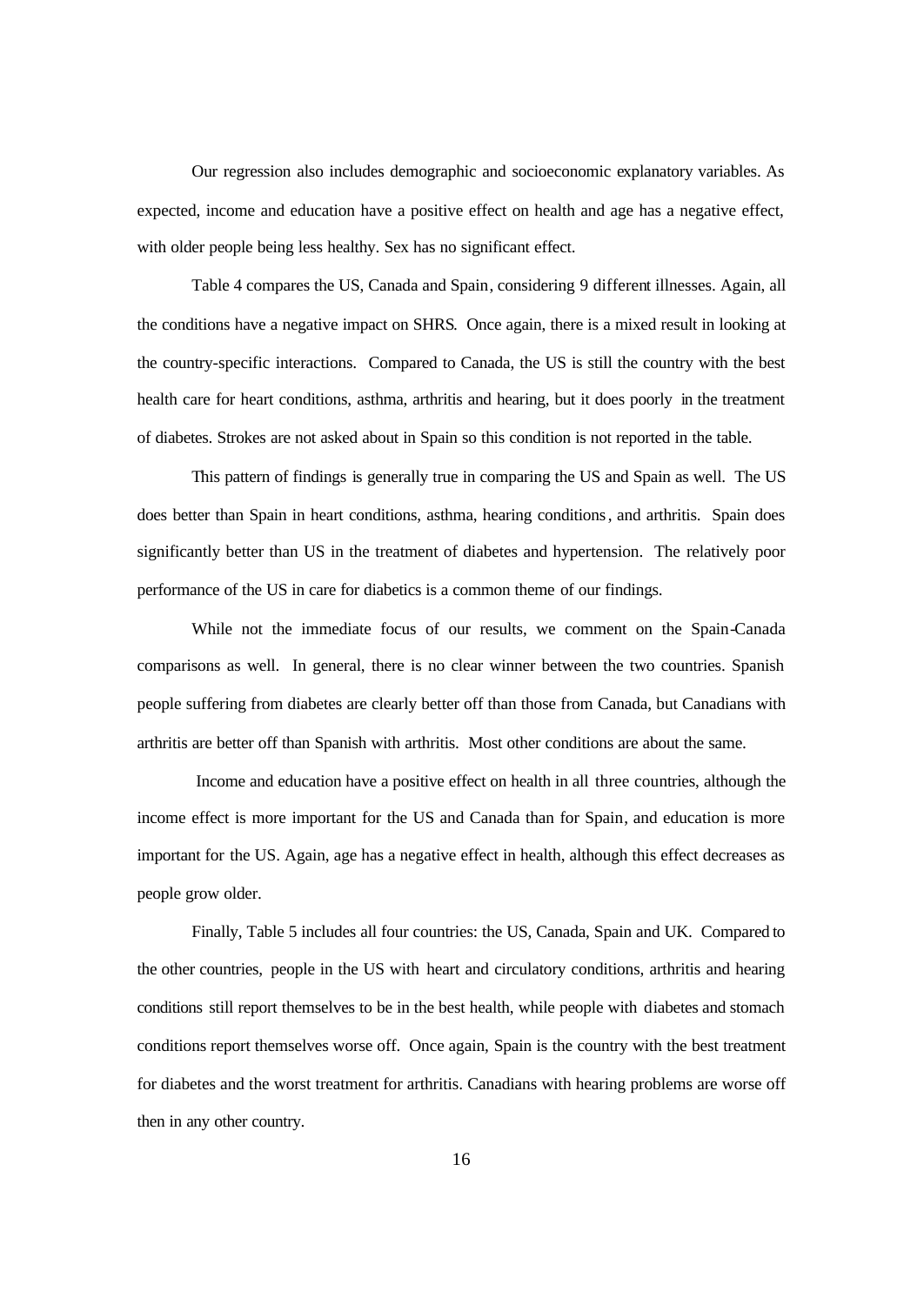To help with summary interpretations, Table 6 shows the relative ranking of countrie s by conditions. More \*'s in any cell indicate that the country does better. Looking at any particular country yields a mixed result – every country does well for some conditions and worse for others.

Overall, these results lead us to reject the hypothesis that the US has clearly superior outcomes compared to other developed countries. The US has better outcomes for heart disease, asthma or bronchitis, and arthritis, and significantly worse outcomes for diabetes and stomach problems. We cannot say that higher spending in the US buys significantly improved health across the board.

# **IV. Possible Explanations**

The important question raised by the previous section is how to explain the differing results across countries. We raise and test three explanations.

#### *Differences Between Rich and Poor*

One possible explanation for these results is that outside of the US, countries have universal coverage systems, while that is not true in the US. As a result, the US may have better outcomes for the insured (since overall medical spending is the highest), but worse outcomes for the uninsured. In the elderly population that we analyze, of course, there is no difference in insurance status in the US; virtually everyone over age 65 in the US is enrolled in Medicare. But there are differences in insurance coverage in the non-elderly population, and these may translate into health differences during the retirement years.

To test this hypothesis, we separate our population into two groups: poor and non-poor, and we run the same model for the two types. Poor is not synonymous with uninsured, but the two are correlated. Since we do not know about lifetime insurance coverage in the NHIS, income while elderly is a reasonably proxy. To classify people as "poor" we look at the whole population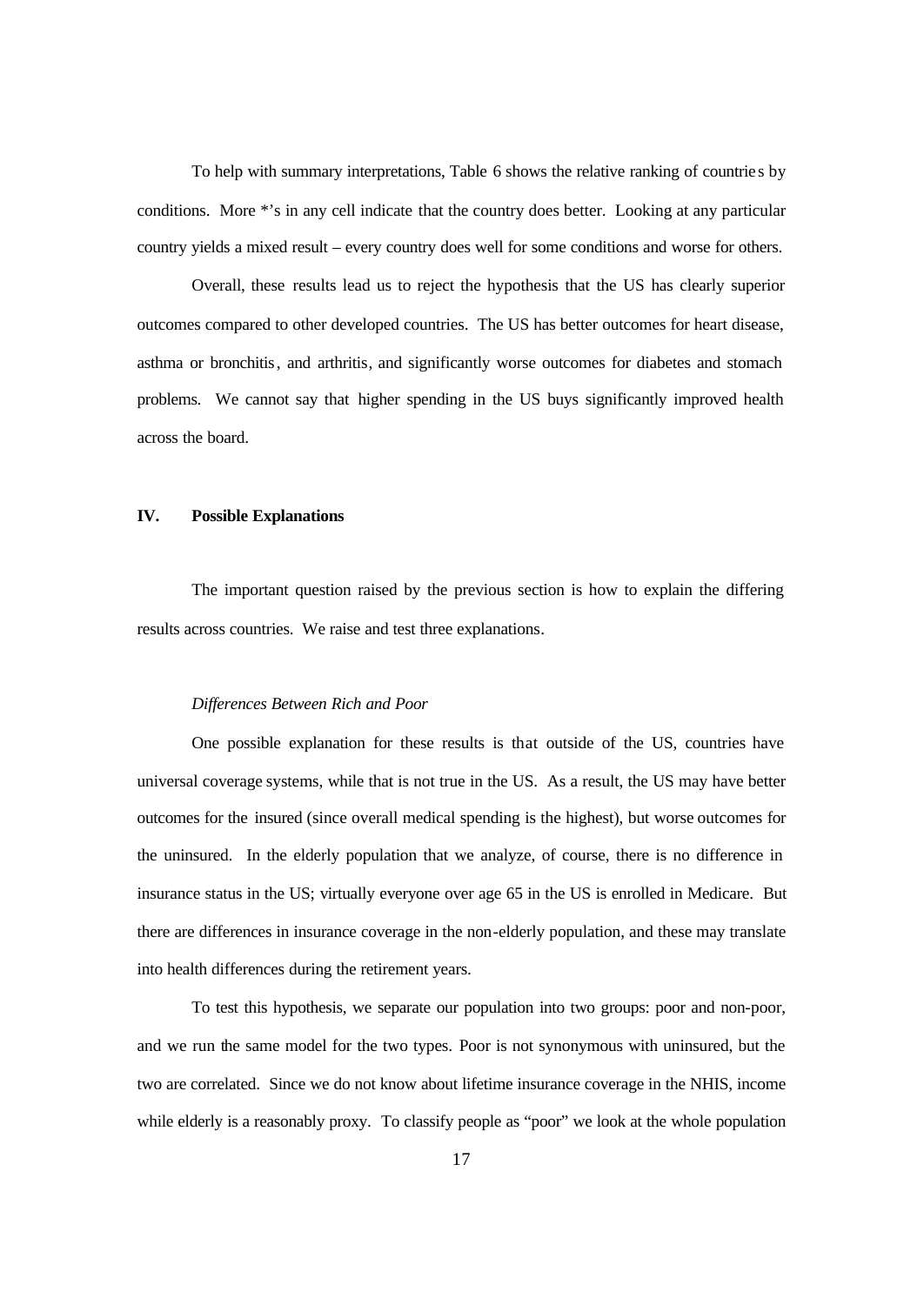18 or older and determine the level corresponding to the lower thirty-third percentile for that country. Any individual that has an income below the thirty-third percentile level is poor. We use income data for the entire population because we want to know the level of income for the elderly in the society as a whole, not just among the older population.

The third and fifth columns of Tables 3 to 5 present the results for poor and non-poor individuals respectively. In general, our results are very similar for rich and poor people: for conditions where the US does better than the other countries, both non-poor and poor do better, and for conditions where the US does worse, both poor and non-poor do worse. For example, among people affected by heart disease, the QALY weight for the poor is 0.74 and 0.88 in Canada and the US, respectively. The QALY weight of the non-poor is 0.62 in Canada and 0.76 in the US. Similarly, for those suffering from diabetes, the QALY weight of the poor in Canada is 0.85 and the weight for the US poor is 0.64. For non-poor Canadians, the weight is 0.92, while it is 0.75 in the US.

The third and fifth columns of Tables 4 and 5 expand the countries to include Spain (table 4) and the UK (table 5). The results are similar to the previous ones. For conditions where the US does better than the other countries, it does better for both poor and non-poor, and for conditions where the US does less well than the other countries, both poor and non-poor do less well. We thus reject the hypothesis that the pattern of results is explicable by differing effects by income.

# *Subjective Health Reporting*

There are several possible limitations in using self-reported health status as a measure of an individual's health. One important concern is that people in different countries may perceive their health differently for cultural reasons. If people in Canada are less likely to report their health as very bad, this could influence our results. Norming by the overall population responses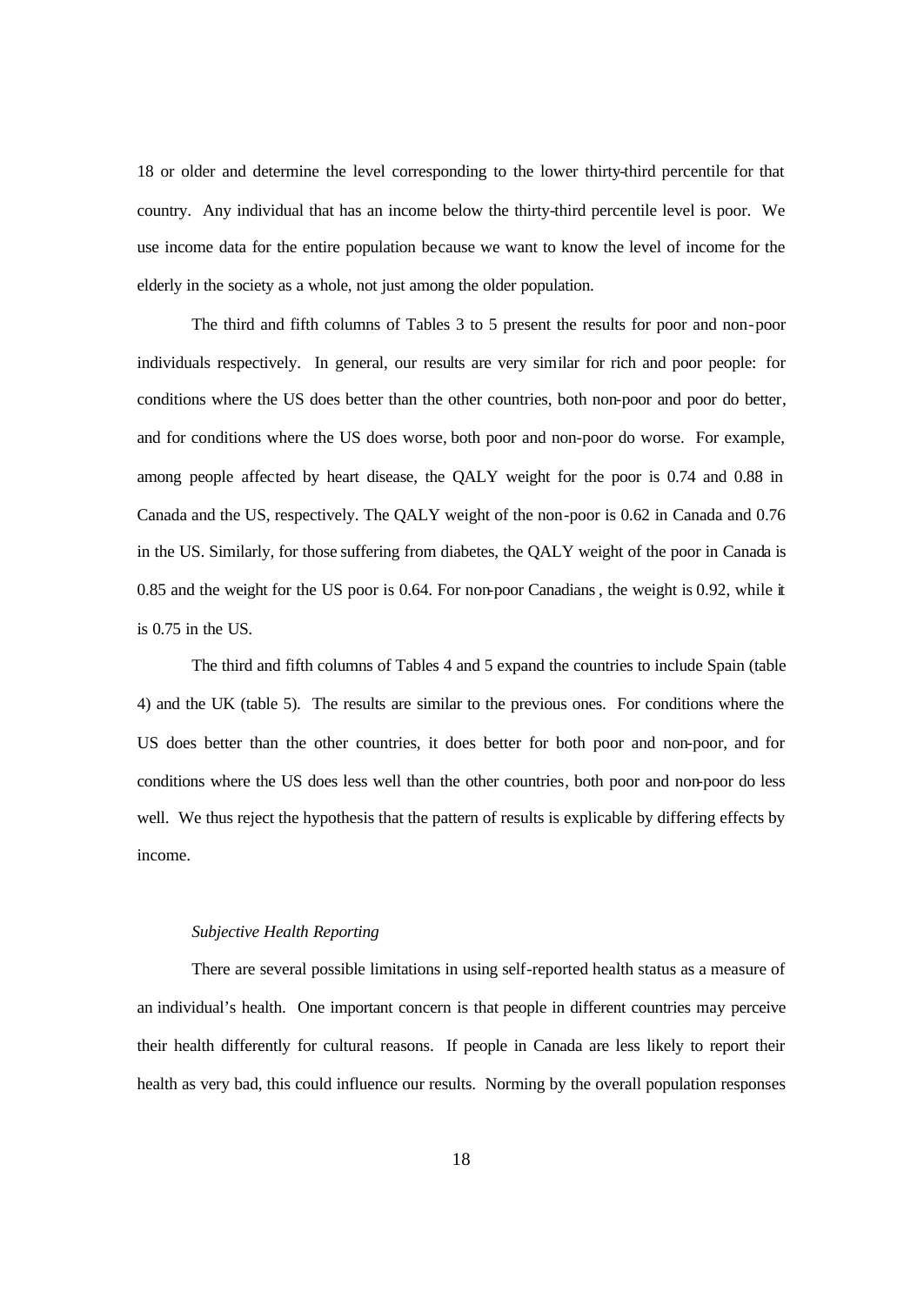controls for this to some extent, but may not do so completely. Responses outside the typical range of the overall population may not be well captured by this adjustment.

To test for this, we have repeated the results using a more objective health measure: the number of ADLs that the individual has. ADLs are basic measures of functional status reflecting the ability to live independently and without substantial assistance. Not all countries ask about the same ADLs. As with our earlier regressions, we look at the common ADLs for each set of countries. The number of common conditions declines as we include more countries.

In particular, comparing the US and Canada, we can measure consistently 6 ADLs: preparing meals, shopping for groceries, walking, showering, doing light housework and doing heavy housework. When we add Spain to the sample, we drop one ADL (doing heavy housework). There were no common questions between the UK and Canada regarding their population's ability to perform certain activities of daily living, but the UK, Spain, and the US each asked about two different ADLs: difficulty in dressing, and walking. Hence our last analysis compares just these three countries.

There are a few, relatively minor, differences between this specification of the model and the previous one. The first one is due to the fact that we had to use the data from the NHIS Second Supplement on Aging for the US and hence we have a lower number of observations.<sup>14</sup> Also, given that our dependent variable is not qualitative, we use an OLS specification instead of an ordered probit. Note in interpreting the results that a higher number of ADL impairments is worse health; thus, a positive effect of an explanatory variable implies that the individual is worse off.

Tables 7 through 9 show the results for the number of ADL impairments. The results of this analysis are very similar to those using self-reported health. As expected, for all the three columns, the different health conditions have a positive effect on the number of ADLs and hence,

 $14$  The supplement on aging is restricted to the population aged 65 and older. We impose this restriction in the other countries as well.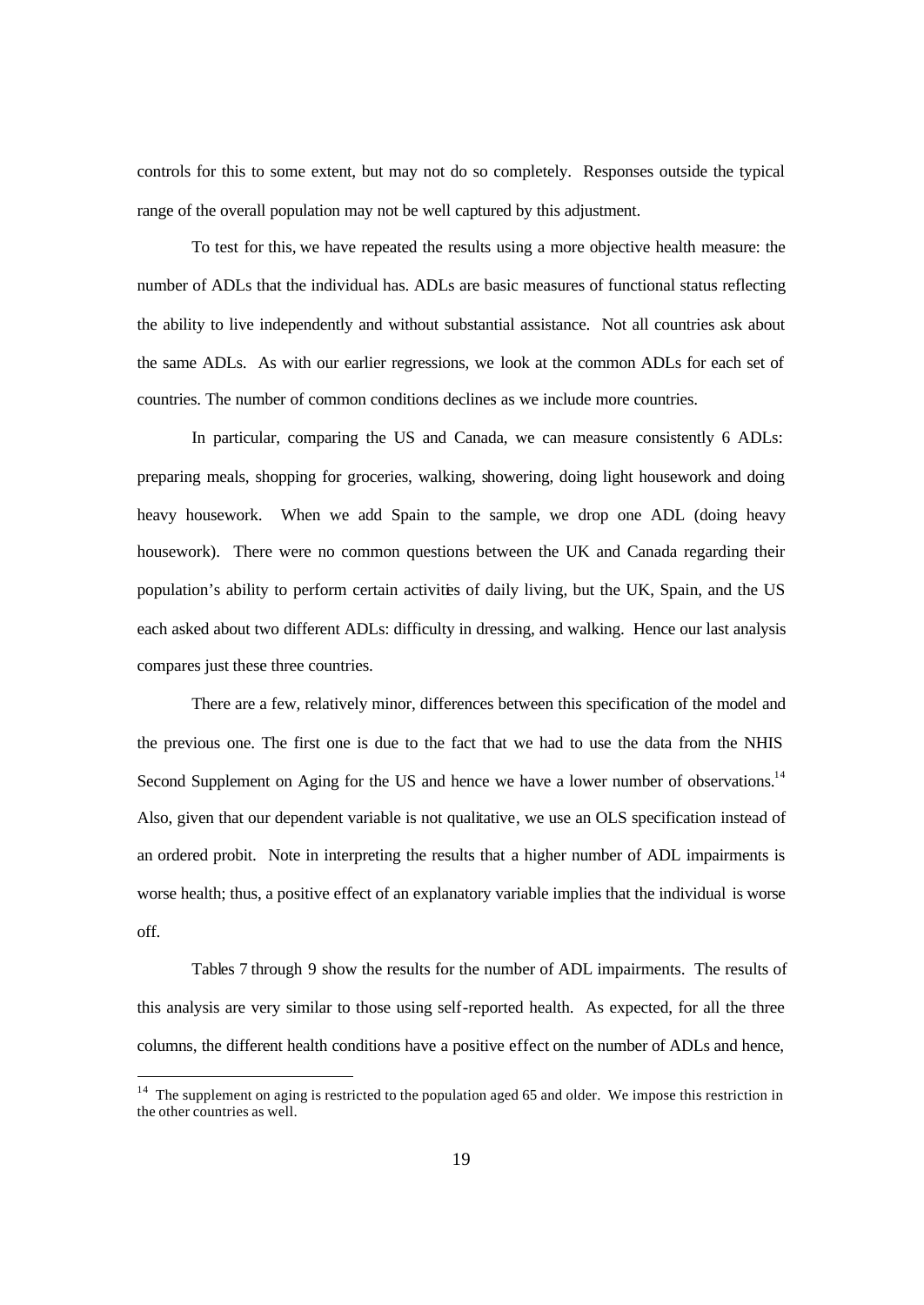a negative effect on the individual's health. Once again, the US has a positive performance in the treatment of heart problems and a negative one for the treatment of diabetes.<sup>15</sup> This is true when we compare the US and Canada, or when we add Spain and the UK to the samples. Our results using the number of ADLs as a measure of health thus strongly confirm our previous findings.

#### *Acute Versus Chronic Disease*

A third explanation is suggested by our findings: the US does relatively better at conditions where acute treatment is needed and relatively worse at chronic conditions. The comparison of heart disease and diabetes is particularly revealing. Heart disease is frequently treated in an acute setting, while diabetes is generally managed as a chronic disease. This could substantially influence the impact of medical care on health.

*Heart Disease.* Many individuals who report having had ischemic heart disease will have suffered from an acute event – a heart attack, angina, or other related condition. In such cases, there are many acute therapies that can be performed, along with ongoing chronic care. For a person who has a heart attack, for example, diagnostic surgical interventions such as cardiac catheterization may be used, and treatment may consist of intensive surgical procedures such as open heart surgery or angioplasty.<sup>16</sup> The medical literature shows that these therapies can affect quality of life, in addition to length of life (Brorsson et al., 2002; Sedrakyan at al., 2003; Hatky et al., 1997).

Medical systems that spend a lot can afford much more of this high-tech care than systems that spend less. The US spends the most on medical are and uses these intensive

<sup>&</sup>lt;sup>15</sup> We have repeated this analysis separating the sample into the poor and non-poor groups. Again, the results are similar to those for self-reported health.

<sup>&</sup>lt;sup>16</sup> Cardiac catheterization is a diagnostic test that involves passing a fine tube (catheter) through a blood vessel to the heart and into a coronary artery. Bypass surgery involves opening the chest wall and creating a new blood path around the occluded artery. Angioplasty is a technique for treating narrowing or occlusion of a blood vessel or heart valve by introducing a balloon into the constricted area to widen it.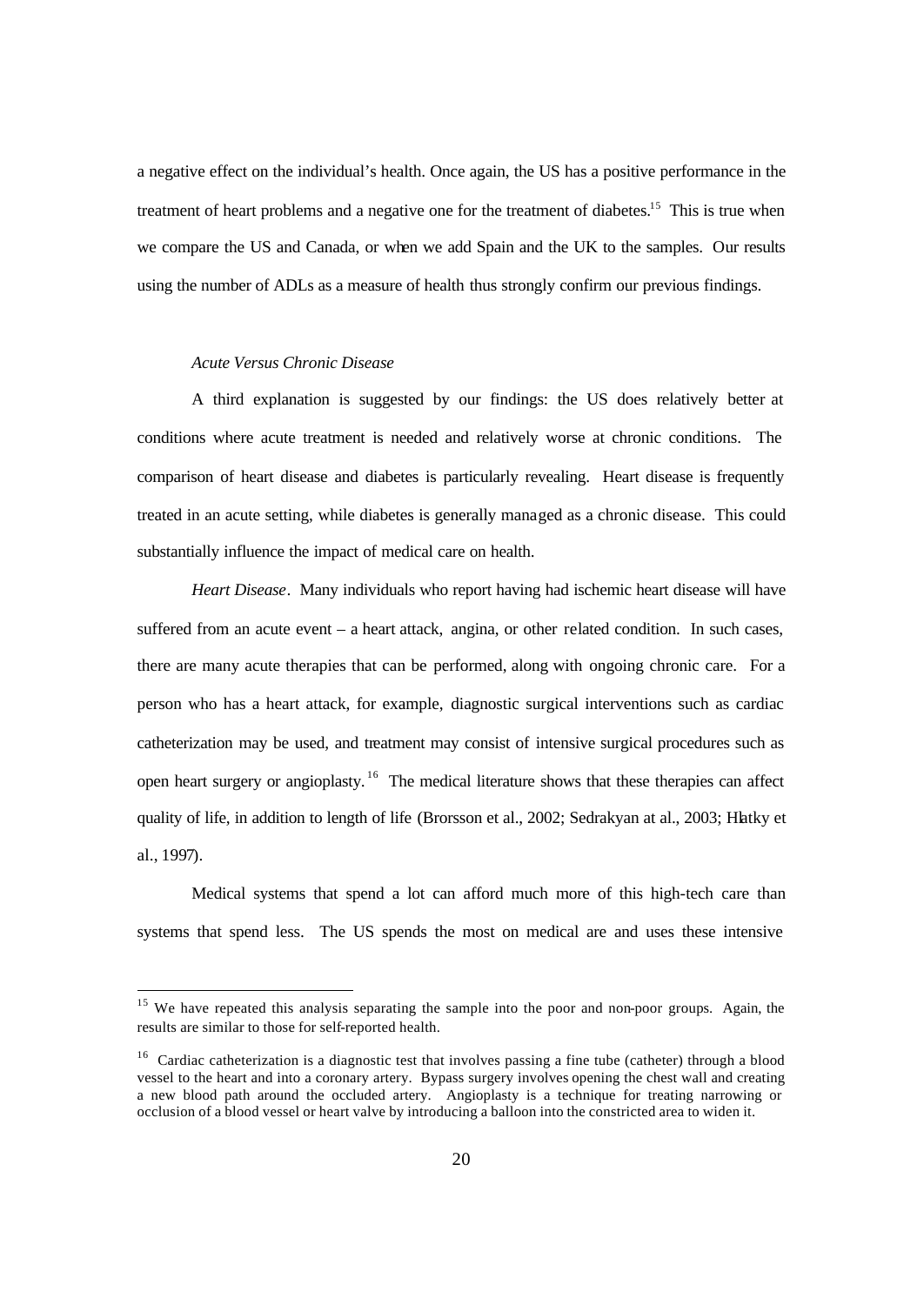procedures the most. This is shown empirically in figures 2, 3, and 4, which present the utilization rate for cardiac catheterization, bypass surgery, and angioplasty. In each case, the figures are scaled to the population as a whole.<sup>17</sup> The US uses these procedures far more than do other countries; use is three to five times greater in the US. The other three countries use them much less, and do so at relatively similar rates.<sup>18</sup>

This matches up with self-reported health of people with heart disease. People with heart disease in the US report themselves to be in substantially better health than people in other countries, and the average in each of these other countries is roughly similar.<sup>19</sup> Of course, this does not prove that increased use of these procedures is the cause of improved health. To be more definitive about this, we would need to link data on self-reported health with the particular diagnosis and treatment that an individual received; neither of these are available in any of the data sets we examine. But the evidence is certainly consistent with the theory. Additional work using other data sets could usefully test these other predictions.

*Diabetes.* Diabetes mellitus is a chronic condition that impairs the body's ability to produce or store glucose. Type 1 diabetes is usually diagnosed in children and is a situation where the pancreas produces little or no insulin. Type 2 diabetes is far more common (accounting for 90 percent of diabetes cases) and occurs when the body does not effectively use the insulin it produces. Untreated or poorly treated, diabetes can cause severe problems, including vascular diseases (heart disease or stroke can result), small blood vessel disease (it can lead to blindness or

<sup>&</sup>lt;sup>17</sup> Ideally, utilization would be scaled by the share of people with an acute heart disease incident, but such data are not available.

<sup>&</sup>lt;sup>18</sup> In the terminology of the TECH group, the US is an "early start/fast growth" country, Canada belonged to the "late start/fast growth" group, and the UK to the "late start /slow growth" class. A similar conclusion was reached by the OECD Study of Cross National Differences in the Treatment, Cost and Outcomes of Ischaemic Heart Disease (2003), which concluded that a lot of the differences observed across countries are due to the different health care systems. They found that Canada and the UK provide very limited incentives to adopt cost-increasing new technologies due to their global budgets and strong programs to regulate technology adoption.

<sup>&</sup>lt;sup>19</sup> Related evidence suggesting that greater use of intensive care improves the health of Americans relative to Canadians is in Pilote at al. (1994). That study made direct comparisons of functional status but did not normalize for the non-impaired group.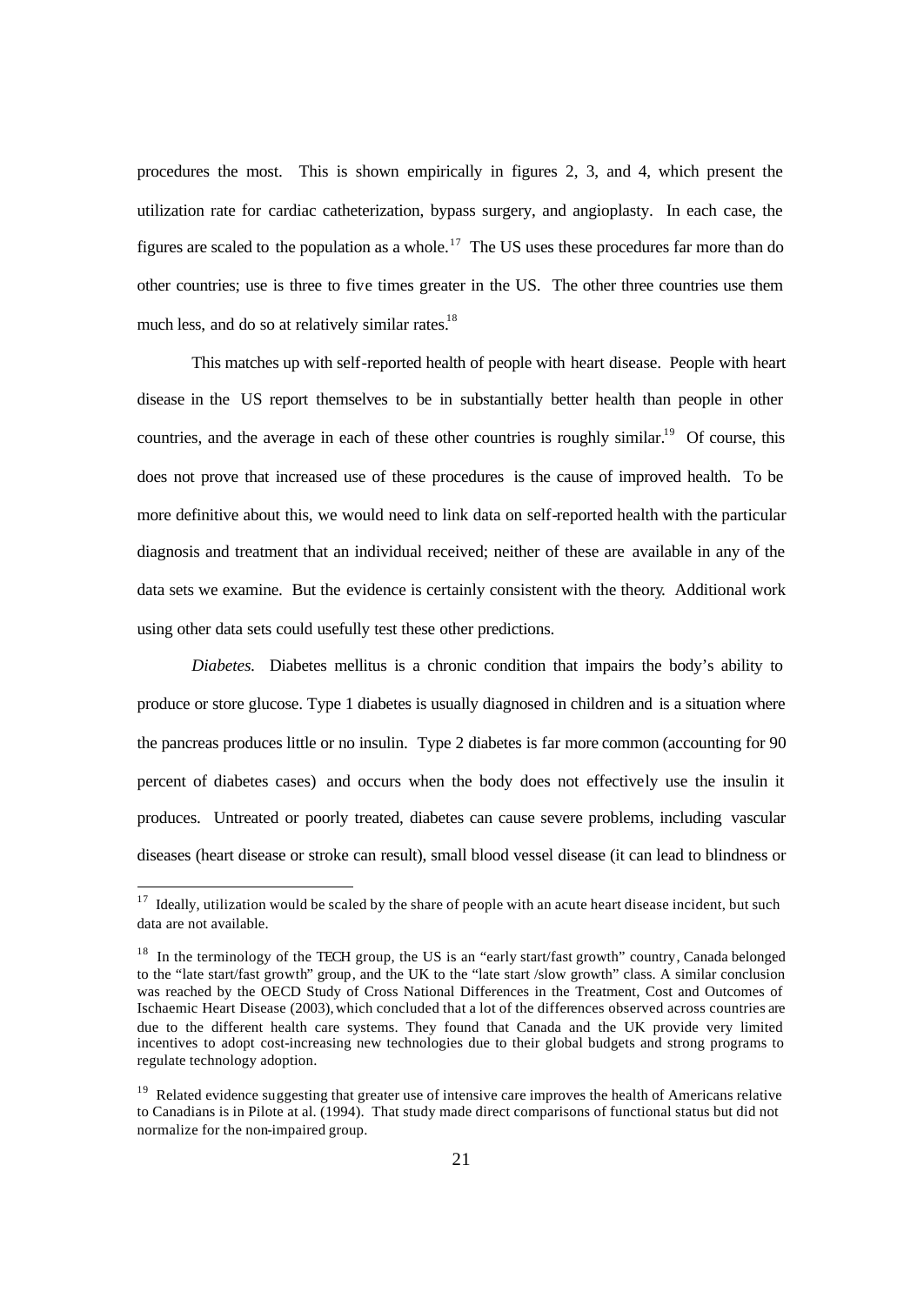kidney disease) and nerve damage or neuropathy (it can lead to amputation). Some of these complications are controlled for in our analysis (heart disease, stroke, and visual problems), and thus complications along these lines would not be associated with diabetes by itself. But not all complications would be picked up independently (kidney disease and nerve damage, for example). Better treatment of diabetes could well improve health through these pathways.

Diabetes requires continuous monitoring and therapeutic intervention. Type 1 diabetes requires the intake of insulin regularly. Type 2 diabetes is controlled through exercise and meal planning and possibly medications and/or insulin. This monitoring requires a lot of selfcommitment, including self-testing of blood (about four times a day) and continuous diet and exercise control. This ongoing monitoring and treatment is provided in a chronic care setting, in contrast to the acute care treatments that are a larger factor for people with heart disease.

The success of the UK, Canada and, even more, Spain in the treatment of diabetes may come from differences in how they organize chronic care for diabetes. In particular, these countries stress a team-based approach that allows for an early detection of possible diabetes complications; they also emphasize training patients in methods of self-care. For instance, in Catalonia and in most of the other Spanish Autonomous Communities, the Diabetes Association organizes education seminars for diabetics and their families in coordination with the regional government. Also, in Catalonia some of the largest public hospit als have nurses exclusively dedicated to the provision of education on diabetes for the patients and their families and most of the largest hospitals have nurses dedicated to educating on diabetes (but not full-time). Both Canada and the UK have recently established different platforms for the integrated treatment and monitoring of diabetes: in 1999 Canada started implementing the Canadian Diabetes Strategy, a five year program that has the goal of improving the prevention and control of diabetes. The UK has established the National Service Framework- Diabetes to determine the country´s standards for the treatment, monitoring and prevention of diabetes.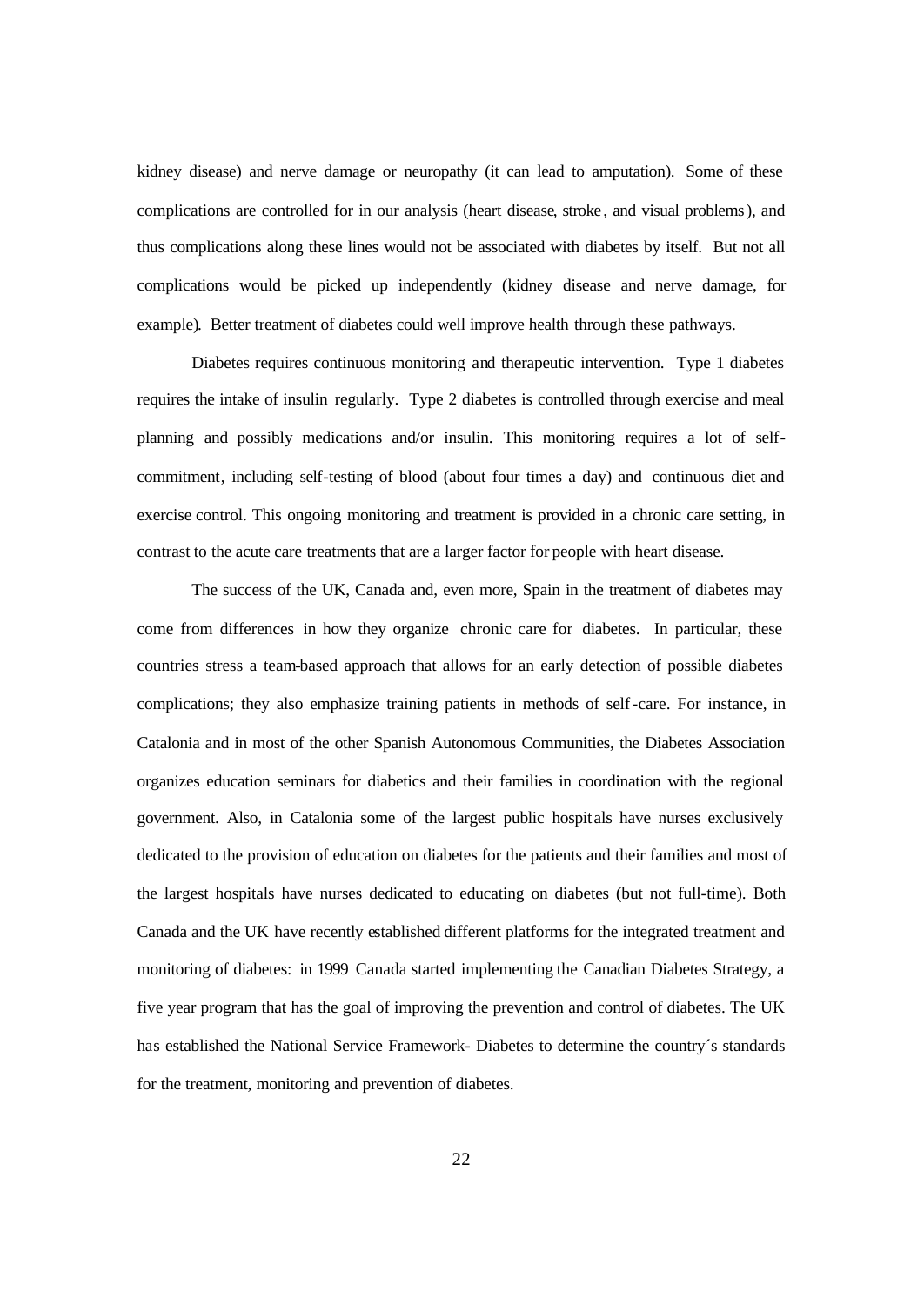The US, in contrast, has no such integrated approach. Patients are managed individually by their primary care physician, with most of the onus for successful treatment on the patient; most primary care physicians are ill-equipped to help people manage their disease.

The failures of individuals in self-management of chronic disease are clear, particularly in the case of diabetes. Common measures of diabetes control suggest that no more than 35 percent of diabetics in the US have their blood sugar below recommended levels (American Diabetes Association) and a recent study from the US Center for Disease Control and Prevention found that 71 percent of diabetics also had high blood pressure. These numbers are much lower for Spain and Canada, where the percentage of diabetic s with high blood pressure are 45 (EPICARDIAN, 2003) and 47 (Health Canada, Diabetes in Canada, 2002) respectively. Rates of medical examination for vision problems, problems with blood flow to extremities, and other complications are also low. As a result, diabetes complications are frequent in the US.

Further, substantial evidence shows that outcomes can be improved with appropriate chronic care interventions, of the type that occur elsewhere. Introducing systems that stress physician monitoring, outreach, and appropriate interventions has been shown to result in large improvements in diabetes outcomes (Beaulieu, Cutler, and Ho, 2002).

Thus, it is plausible that the poor organization of chronic disease care in the United States relative to other countries explains the difference in health outcomes for people with diabetes. Again, this is not proof of this proposition. But it suggests a type of data analysis that can shed more light on this hypothesis. Unfortunately, the data we examine do not have information on the nature of diabetes care provided. Thus, this test will have to await the analysis of other data.

### **V. Conclusions**

The US spends much more on health care than Canada, Spain or the UK. The natural question is whether that increased spending buys improved outcomes. It has long been clear that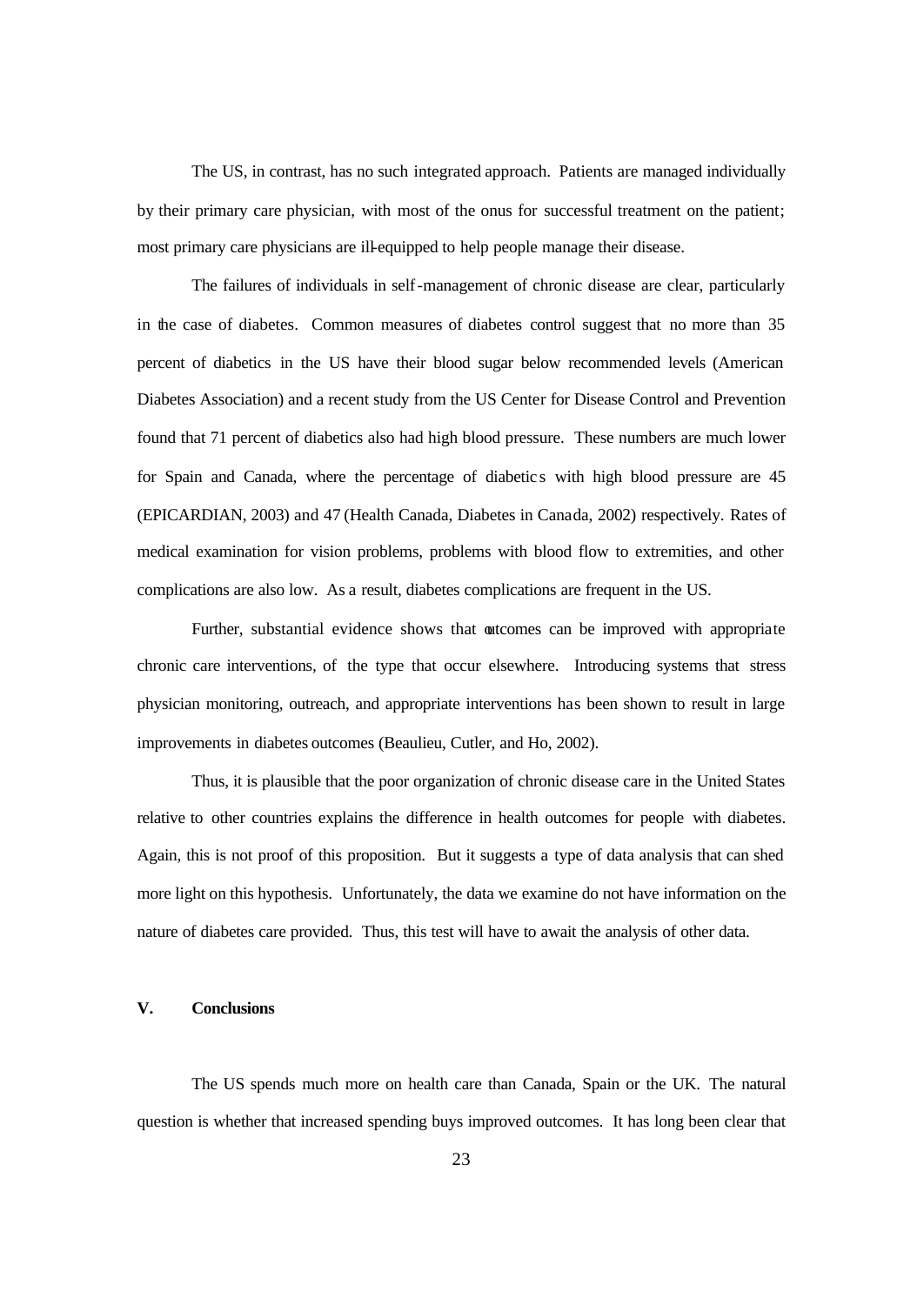mortality as a whole is no better in the US than in other countries. What was less clear is whether there are differences in non-fatal health outcomes. Our results provide among the first comparative looks at this question.

We present a mixed message: the US does much better for people with some conditions (most particularly heart disease), but does worse on others (especially diabetes).

The discrepancy between high quality of life for some conditions and low quality of life for others is not attributable to differing performance by income: the poor and non-poor fare similarly in the US. Nor does it appear to be attributable to measurement issues in determining a person's quality of life. We suggest that the difference may have to do with the nature of acute versus chronic disease care. The US tends to do better for conditions where there is an acute component to treatment: the availability and use of acute care is significantly greater in the US. The US does poorly, in contrast, for conditions requiring substantial chronic disease management. Countries that focus on this type of treatment seem to do much better. We suggest this hypothesis, and provide guidance on tests that might confirm or disprove it.

If this hypothesis is true, it raises the question about how medical systems are organized to treat various types of conditions. It may be that other countries focus on chronic disease care because they are cognizant of the limits on acute care and this is a reasonable substitute . Alternatively, it may be easier to focus on non-high tech treatments outside of the private market, where financial incentives are much less important. The political economy of medical system development, along with the exact nature for the results we observe, will have to await further research.

24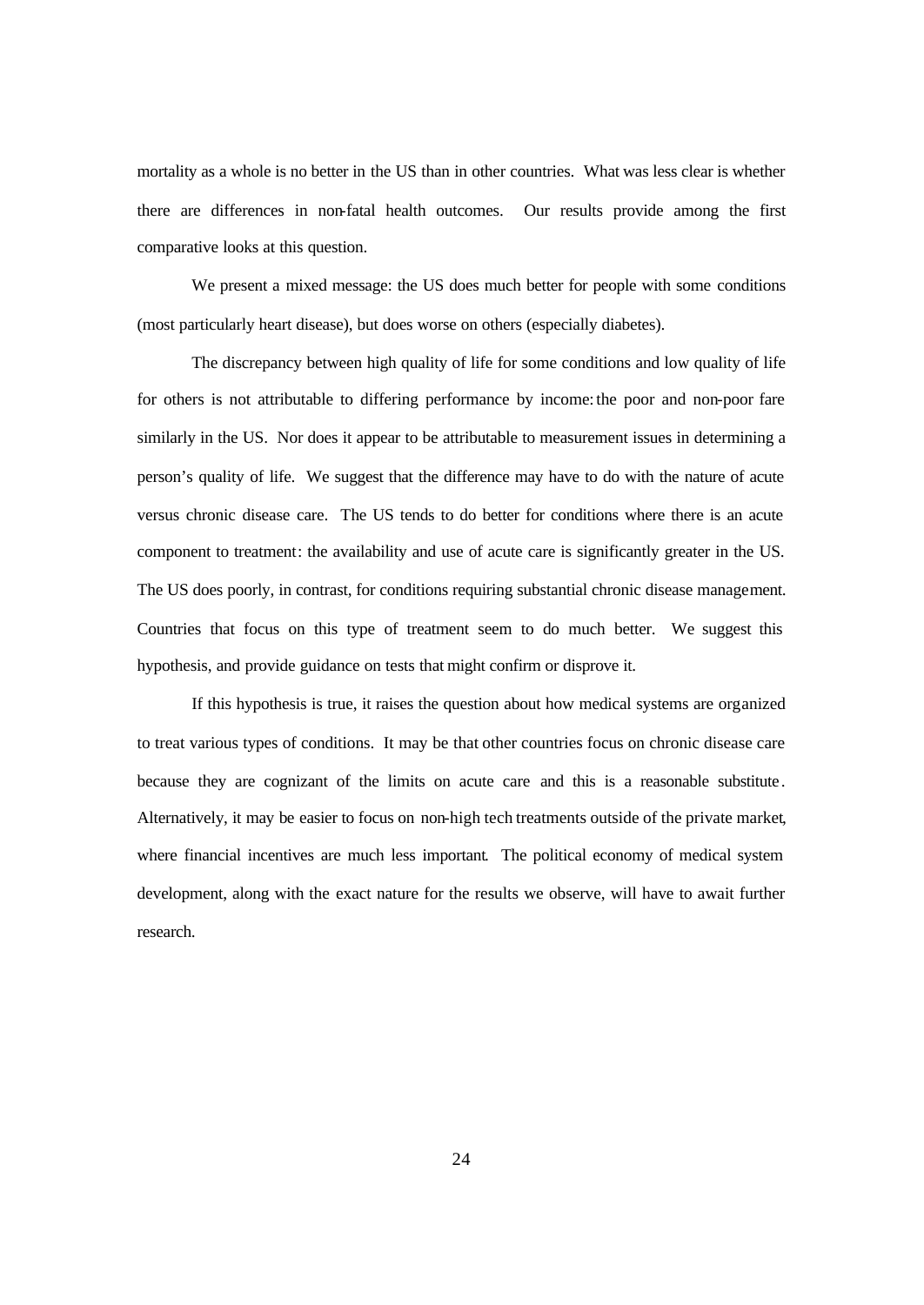#### **References**

American College of Physicians-American Society of Internal Medicine (2000) "No Health Insurance? It's enough to Make you Sick", Philadelphia, American College of Physicians-American Society of Internal Medicine.

Anderson, G. F (1997), "In Search of Value: An International Comparison of Costs, Access and Outcomes" *Health Affairs*, Nov-Dec 1997.

Brorsson, B. et al. (2002), "Quality of Life of Patients with Chronic Stable Angina before and four Years After Coronary Revascularization Compared With a Normal Population", *Heart*, 87: 140- 145.

Currie J. and P. Reagan (1998). "Distance to Hospital and Children's Access to Care: Is Being Closer Better, and for Whom?", *NBER working paper 6836* .

Cutler, D. and M. McClellan (1996), "The Determinants of Technological Change in Heart Attack Treatments", *NBER Working Paper* 5751.

Cutler, D.; M. McClellan and J. Newhouse (1998), "The Costs and Benefits of Intensive Treatment for Cardiovascular Disease", *NBER Working Paper* 6514.

Cutler, D. and E. Richardson (1997), "Measuring the Health of the US Population", *Brookins Papers: Microeconomics*.

Cutler, D. and E. Richardson (1998), "The Value of Health: 1970-1990" *The American Economic Review*, Nashville, May 1998.

Cutler, D. and E. Richardson (1999), "Your Money and Your Life: The Value of Health and What Affects It", in A. Garber, ed., *Frontiers in Health Policy Research, Volume 2*, 1999, 99-132.

European Observatory on Health Care Systems (1999), "Health Care Systems in Transition: Spain". 2000

European Observatory on Health Care Systems (1999), "Health Care Systems in Transition: UK".

Evans, J. G (1996), "Health Care for Older People: A Look Across a Frontier", *JAMA*, May 1996

Federal, Provincial and Territorial Advisory Committee on Population Health (1999), "Toward a Healthy Future: Second Report on the Health of Canadians",. *Meeting of Ministers of Health, Charlottetown*, Sept 1999.

Figueras, J. and R. B. Saltman (1998), "Analyzing the Evidence on European Health Care Reforms", *Health Affairs*, Mar/Apr, 1998.

Garber, A. and M. N. Baily (1997), "Health Care Productivity", *Brookins Papers: Microeconomics*.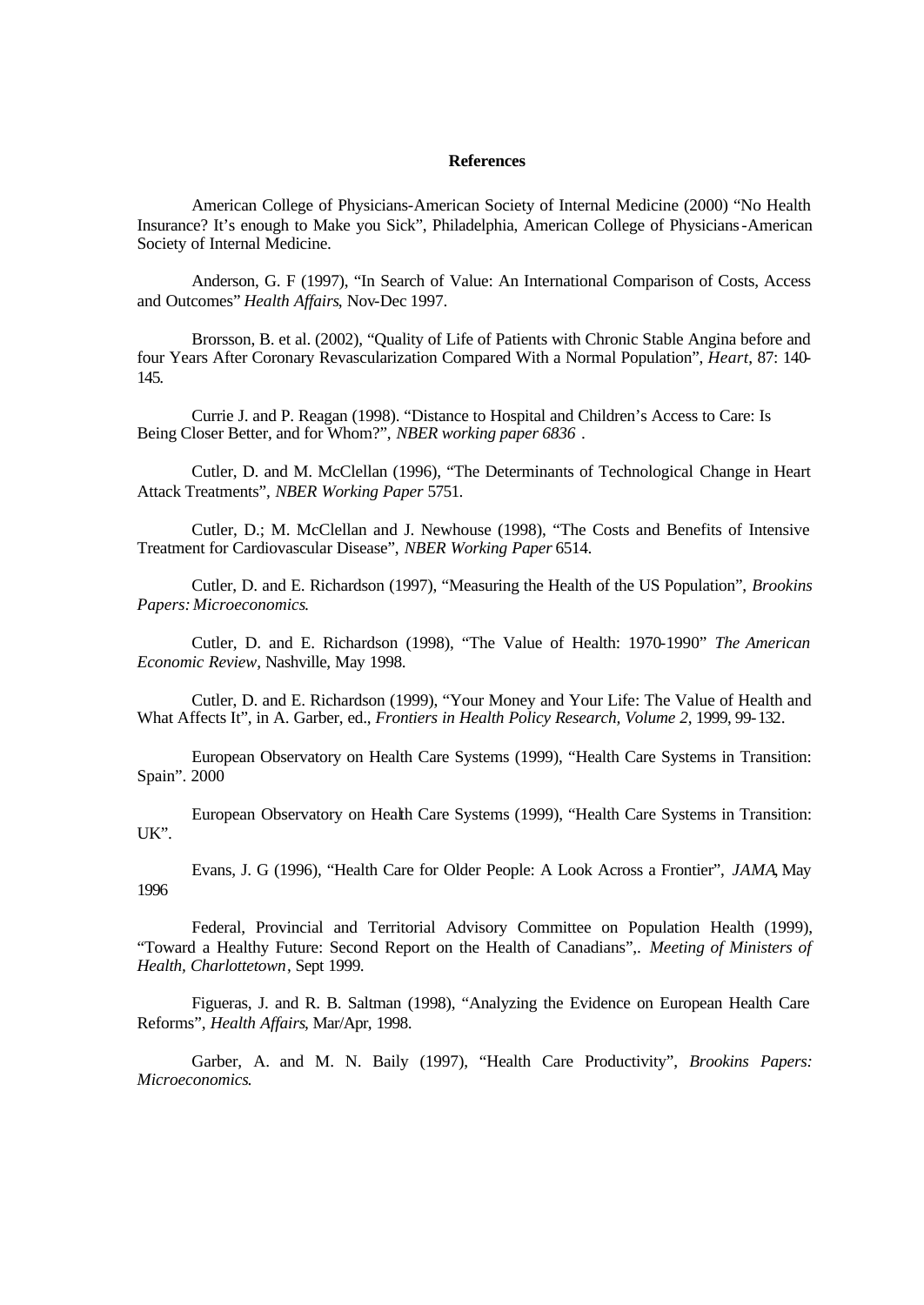Go, Robert (1996) "The US Health Care System in Transition", *The CPA Journal Online. http://www.nysscpa.org/cpajournal/old/15410211.htm*

Gratzer, D. (2002) *Better Medicine, Reforming Canadian Health Care*, ECW Press, Ontario, 2002.

Hlatky, M. A. et al. (1997) "Medical Care Costs and Quality of Life after Randomization to Coronary Angioplasty or Coronary Bypass Surgery", *The New England Journal of Medicine,* Vol 336: 92-99.

Idler, E.L, S. V. Kasl and J. H. Lemke (1990), "Self-Evaluated Health and Mortality among the Elderly in New Heaven, Connecticut and Iowa and Washington Counties, Iowa 1982-1986", *American journal of Epidemiology* (131): 91-103.

Kaplan, G.A., V. Barell and A. Luskey (1988), "Subjective State of Health and Survival in Elderly Adults" *Journal of Gerontology* (43):114-20

D. Kessler and McClellan, M. (1999), "A Global Analysis of Technological Change in Health Care: The Case of Heart Attacks", *Health Affairs*, vol 18: 250-255*.*

Laing and Buisson (1997) *Laing´s Healthcare Market Review 1997-1998*, Lang and Buisson, London

Long, M. and B. S. Marshall (1999), "The Relationship Between Self-Assessed Health Status, Mortality, Service Use, and Cost in a Managed Care Setting", *Health Care Management Review,* Fall 1999.

McBride, T. (1997), "Uninsured Spells of the Poor: Prevalence and Duration", *Health Care Financing Review* 19(1).

Mossey, J. M. and E. Shapiro (1982), "Self-Rated Health: a Predictor of Mortality Among the Elderly" *American journal of Public Health* (72)

Murray, C. and A. D. Lopez, eds (1996), "The Global Burden of Disease: A Comprehensive Assessment of Mortality and Disability from Diseases, Injuries, and Risk Factors in 1990 and Projected to 2020. *Harvard University Press.*

Newhouse, J. (1992) "Medical Care Costs: How Much Welfare Loss", *Journal of Economic Perspectives.*

OECD Study of Cross National Differences in the Treatment, Cost and Outcomes of Ischaemic Heart Disease (2003), *OECD Working Paper no 3.* April 2003.

Ortún, V and López-Casasnovas, G. (1999) "Evolución Reviente (1997-1998) del Sistema Sanitario Español", Fundación BBV, Bilbao, 1999.

Pilote, L. et al. (1994) "Differences in the Treatment of Myocardial Infarction in the United Status and Canada. A comparison of Two University Hospitals ", *Archives of Internal Medicine* 154 (10): 1090-6.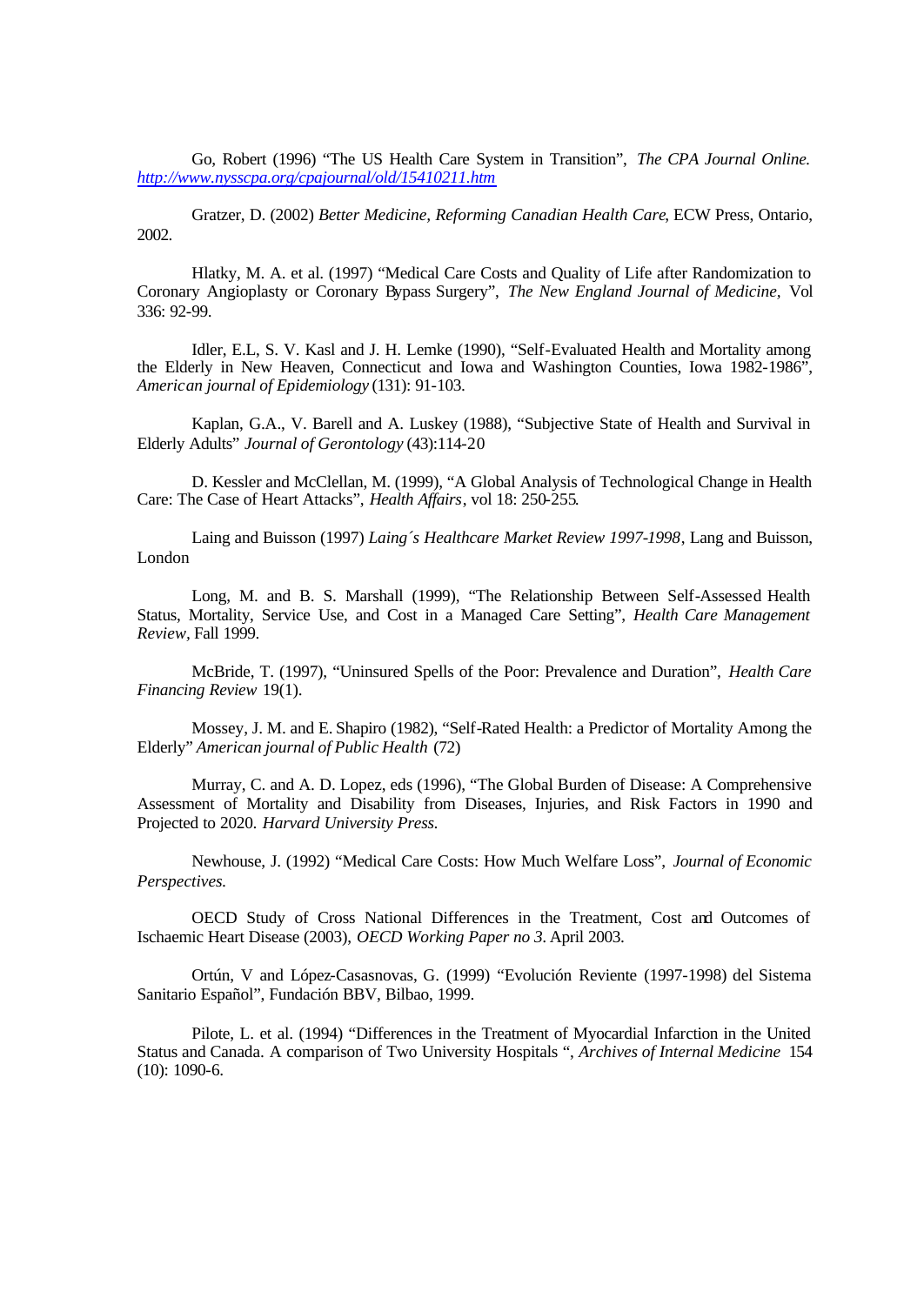Propper, C., and N. Soderlund. (1998) "Competition in the NHS Internal Market: An Overview of Its Effects on Hospital Prices and Costs", *Health Economics*, 7, 187-197.

Schieber, G; J. Poullier and L. Greenwald (1992), "US Health Expenditure Performance: An International Comparison and Data Update", *Health Care Financing Review.*

Sedrakyan, A. et al. (2003), "Age Does Not Limit Quality of Life Improvement in Cardiac Valve Surgery", *Journal of American College of Cardiology*, vol 42.

Weissman, J. and A. M. Epstein (1994), "Health care politics -- Falling Through the Safety Net: Insurance Status and Access to Health Care", *The New England Journal of Medicine*; Boston; Nov 24, 1994.

WHO (1996), "Health Care Systems in Transition: Canada", World Health Organization, Regional Office for Europe.

WHO (1996), "Health Care Systems in Transition: Spain", World Health Organization, Regional Office for Europe.

WHO (1997), "Highlights on Health in Spain", WHO Regional Office for Europe.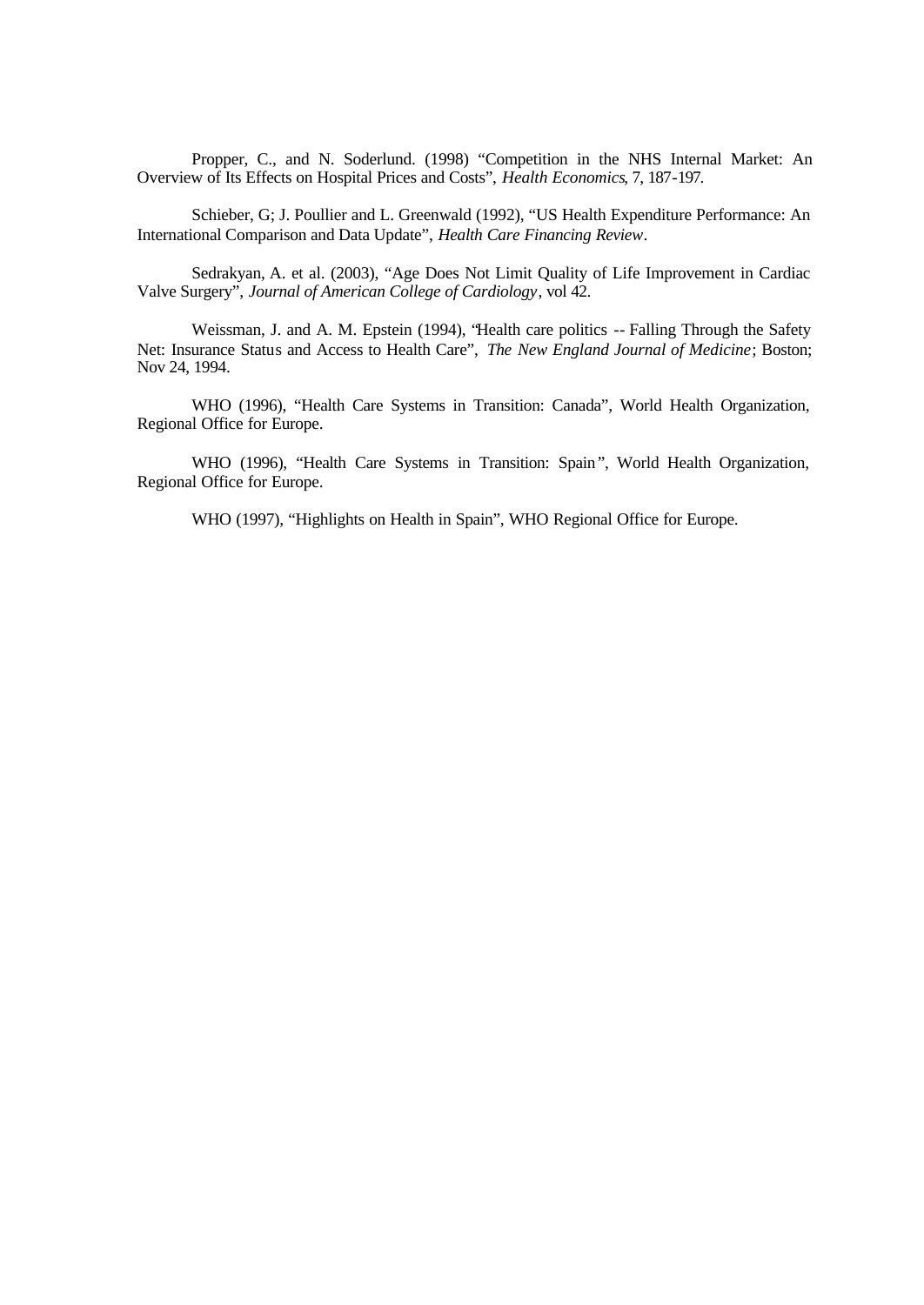

Source: OECD Health Data, 2002



Source: OECD Health Data, 2002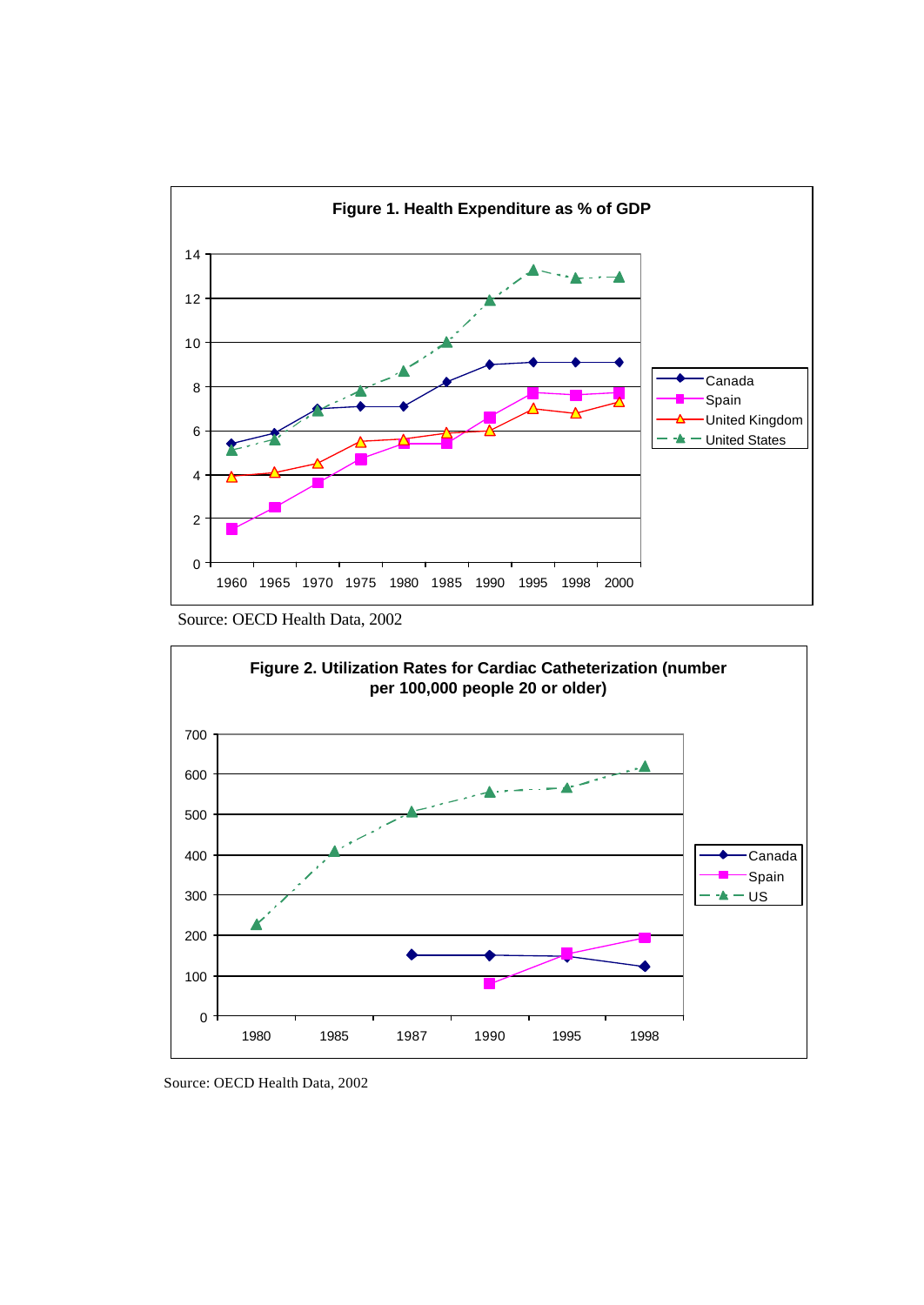

Source: OECD Health Data, 2002



Source: OECD Health Data, 2002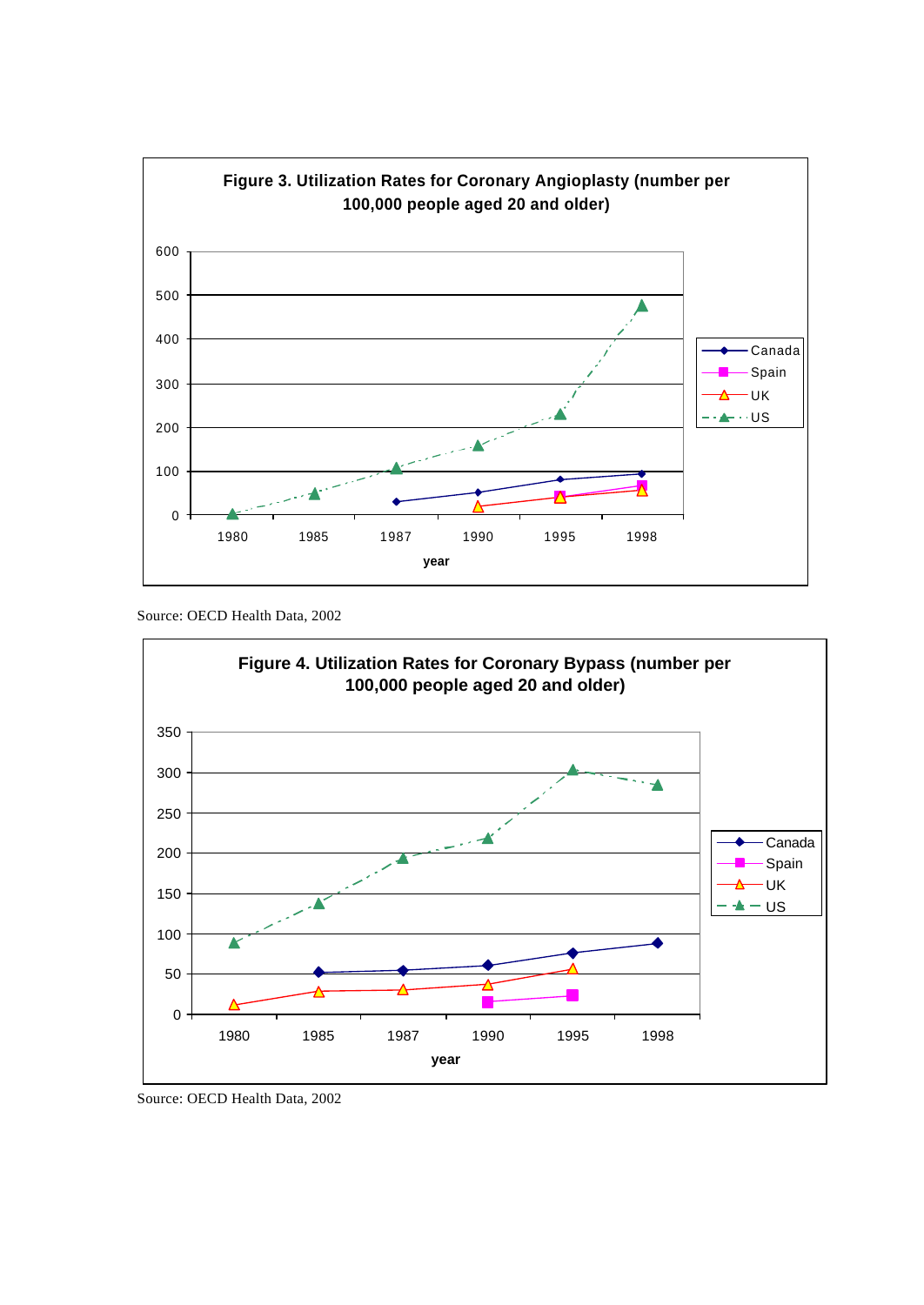|           | <b>Summary Measures</b> |                            |            |      |      | <b>Tabulation Measures</b>      |     |
|-----------|-------------------------|----------------------------|------------|------|------|---------------------------------|-----|
|           |                         | <b>Excellent Very Good</b> | Good       | Fair | Poor | <b>Excellent-Good Fair-Poor</b> |     |
| Age $18+$ |                         |                            |            |      |      |                                 |     |
| .1980     | 49%                     | $\cdots$                   | <b>38%</b> | 9%   | 3%   | 88%                             | 12% |
| 1982-83   | 40%                     | 25%                        | <b>24%</b> | 8%   | 3%   | 89%                             | 11% |
| Age $65+$ |                         |                            |            |      |      |                                 |     |
| . 1980    | 29%                     | $\cdots$                   | 41%        | 22%  | 9%   | 69%                             | 31% |
| 1982-83   | 16%                     | 19%                        | 31%        | 22%  | 12%  | 66%                             | 34% |

# **Table 1. Self-Reported Health Status in 1980 versus 1982-83**

Source: Authors Calculations based on the National Health Interview Survey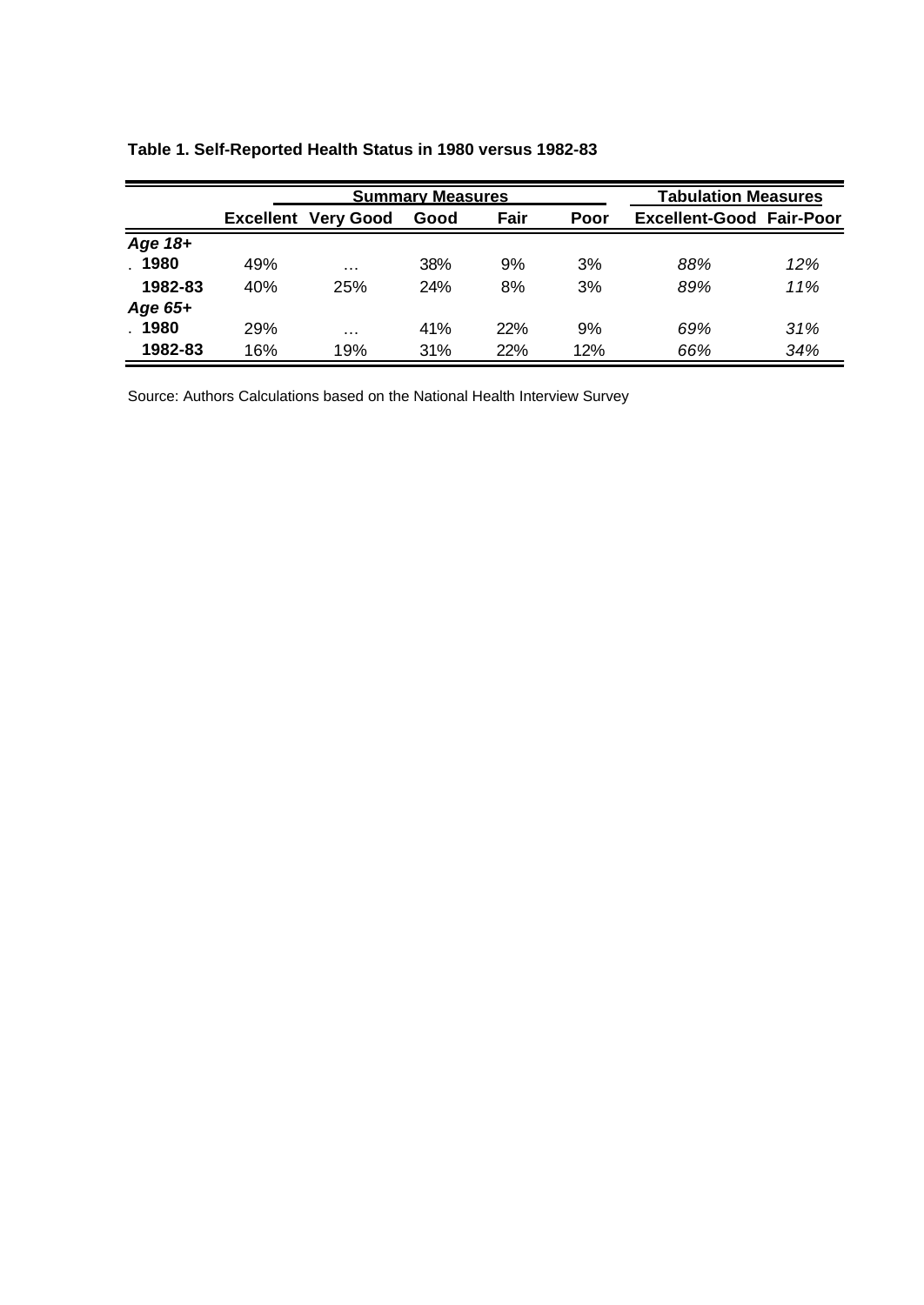# **Table 2. Chronic Condition Prevalence Rate per 1000 People**

|                          | <b>US</b> |        | <b>CANADA</b> |        | <b>SPAIN</b> |          | <b>UK</b> |          |
|--------------------------|-----------|--------|---------------|--------|--------------|----------|-----------|----------|
|                          | All       | $65+$  | All           | $65+$  | All          | $65+$    | All       | $65+$    |
| <b>Endocrine</b>         |           |        |               |        |              |          |           |          |
| <b>Diabetes</b>          | 35.8      | 147.20 | 30.20         | 111.90 | 36.00        | 138.80   | 24.20     | 124.10   |
| <b>Circulatory</b>       |           |        |               |        |              |          |           |          |
| <b>Hypertension</b>      | 125.10    | 339.20 | 106.90        | 286.50 | 119.10       | 303.60   | $\cdots$  | $\cdots$ |
| <b>Stroke</b>            | 14.10     | 47.70  | 8.60          | 39.60  | $\cdots$     | $\cdots$ | $\cdots$  | $\cdots$ |
| <b>Heart Problems</b>    | 60.80     | 257.20 | 38.00         | 175.10 | 48.10        | 238.30   | $\cdots$  | $\cdots$ |
| <b>Circulatory Probl</b> | 138.80    | 409.80 | 110.00        | 380.80 | 109.00       | 387.30   | 123.30    | 388.60   |
| <b>Musculoskeletal</b>   |           |        |               |        |              |          |           |          |
| <b>Arthritis</b>         | 134.77    | 581.95 | 126.90        | 504.40 | 81.90        | 533.50   | 147.50    | 535.80   |
| <b>Back Probl.</b>       | 70.10     | 122.70 | 81.20         | 124.50 | $\cdots$     |          | $\cdots$  | $\cdots$ |
| <b>Respiratory</b>       |           |        |               |        |              |          |           |          |
| <b>Asthma/Bronchitis</b> | 116.34    | 106.80 | 85.30         | 97.50  | 119.10       | 107.60   | 113.50    | 188.20   |
| <b>Digestive</b>         |           |        |               |        |              |          |           |          |
| Stomach/Ulcer Probl.     | 28.30     | 48.30  | 33.00         | 49.70  | 38.80        | 61.70    | 35.20     | 60.70    |
| <b>Impairments</b>       |           |        |               |        |              |          |           |          |
| Cataracts                | 25.70     | 102.20 | 23.90         | 139.30 | $\cdots$     | $\cdots$ | $\cdots$  | $\cdots$ |
| Glaucoma                 | 10.80     | 35.30  | 9.90          | 46.30  | $\cdots$     | $\cdots$ | $\cdots$  | $\cdots$ |
| Sight Probl.             | 50.10     | 86.35  | 79.80         | 126.70 | 88.50        | 123.10   | $\cdots$  | 128.50   |
| <b>Hearing Probl.</b>    | 93.10     | 322.10 | 58.10         | 214.90 | 82.60        | 263.10   | $\cdots$  | $\cdots$ |
| <b>Other</b>             |           |        |               |        |              |          |           |          |
| <b>Skin/Alergy</b>       | 152.30    | 194.70 | 125.20        | 114.20 | 80.00        | 72.20    | 115.20    | 87.40    |

SOURCES: US (National Health Interview Survey); Canada (National Population Health Survey); UK (British household Panel Survey);

Spain (Encuesta Nacional de Salud)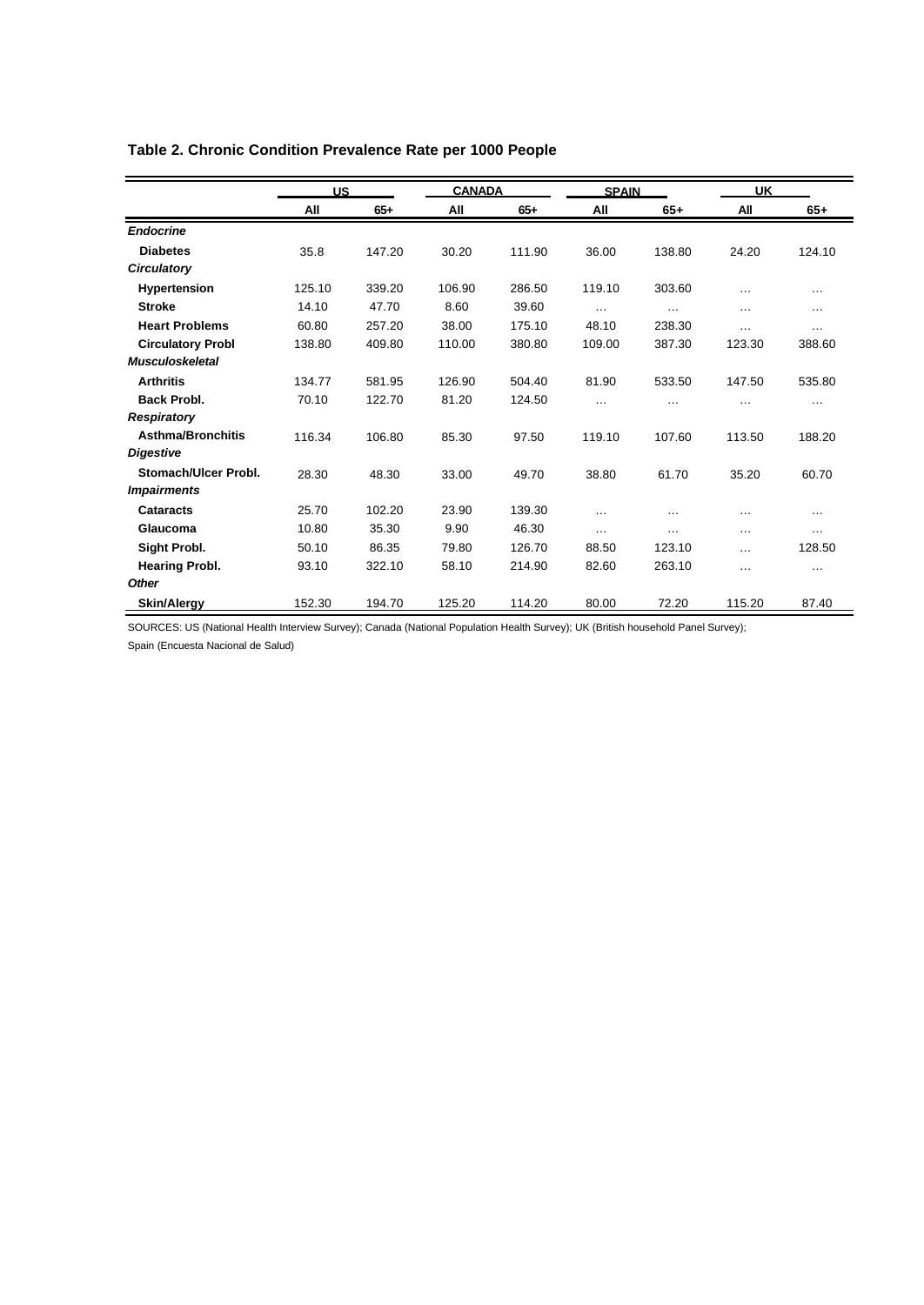# **Table 3 US and Canada**

# DEPENDENT VARIABLE: SELF-REPORTED HEALTH

| <u>DEFENDENT VANIABLE. SELF-NEFONTED HEALTH</u> |                     | ALL<br><b>POOR</b> |                     |               |                     | <b>NON-POOR</b> |
|-------------------------------------------------|---------------------|--------------------|---------------------|---------------|---------------------|-----------------|
|                                                 | <b>Coefficients</b> | <b>D</b> QALY      | <b>Coefficients</b> | <b>D</b> QALY | <b>Coefficients</b> | <b>DOALY</b>    |
| <b>Asthma or Bronchitis</b>                     | $-0.359**$          | $-0.200$           | $-0.310**$          | $-0.175$      | $-0.523**$          | $-0.276$        |
|                                                 | [0.087]             |                    | [0.107]             |               | [0.140]             |                 |
| Asthma/Bronch*Canada                            | $-0.317*$           | $-0.177$           | $-0.251$            | $-0.142$      | $-0.555**$          | $-0.294$        |
|                                                 | [0.171]             |                    | [0.205]             |               | [0.273]             |                 |
| <b>Skin/Allergy</b>                             | $-0.0004$           | 0.000              | $-0.033$            | $-0.019$      | 0.084               | 0.044           |
|                                                 | [0.058]             |                    | [0.068]             |               | [0.116]             |                 |
| Skin/Allergy*Canada                             | $-0.092$            | $-0.051$           | $-0.038$            | $-0.021$      | $-0.219$            | $-0.116$        |
|                                                 | [0.082]             |                    | [0.099]             |               | [0.155]             |                 |
| <b>Arthritis</b>                                | $-0.039**$          | $-0.022$           | $-0.052**$          | $-0.029$      | 0.029               | 0.015           |
|                                                 | [0.014]             |                    | [0.025]             |               | [0.090]             |                 |
| Arthritis*Canada                                | $-0.288**$          | $-0.161$           | $-0.309**$          | $-0.175$      | $-0.291**$          | $-0.154$        |
|                                                 | [0.060]             |                    | [0.071]             |               | [0.115]             |                 |
| <b>Diabetes</b>                                 | $-0.476**$          | $-0.266$           | $-0.636**$          | $-0.360$      | $-0.468**$          | $-0.247$        |
|                                                 | [0.081]             |                    | [0.094]             |               | [0.109]             |                 |
| Diabetes*Canada                                 | $0.348**$           | 0.194              | $0.369**$           | 0.209         | $0.338*$            | 0.178           |
|                                                 | [0.103]             |                    | [0.121]             |               | [0.200]             |                 |
| Hypertension                                    | $-0.222**$          | $-0.124$           | $-0.221**$          | $-0.125$      | $-0.204**$          | $-0.108$        |
|                                                 | [0.033]             |                    | [0.038]             |               | [0.070]             |                 |
| <b>Hypertension*Canada</b>                      | $-0.020$            | $-0.011$           | $-0.019$            | $-0.011$      | $-0.123$            | $-0.065$        |
|                                                 | [0.054]             |                    | [0.064]             |               | [0.100]             |                 |
| Heart                                           | $-0.284**$          | $-0.159$           | $-0.218**$          | $-0.123$      | $-0.477**$          | $-0.252$        |
|                                                 | [0.056]             |                    | [0.065]             |               | [0.104]             |                 |
| Heart *Canada                                   | $-0.241**$          | $-0.135$           | $-0.241**$          | $-0.136$      | $-0.238*$           | $-0.126$        |
|                                                 | [0.073]             |                    | [0.087]             |               | [0.134]             |                 |
| <b>Stroke</b>                                   | $-0.527**$          | $-0.294$           | $-0.488**$          | $-0.276$      | $-0.735**$          | $-0.388$        |
|                                                 | [0.120]             |                    | [0.134]             |               | $[0.269]$           |                 |
| Stroke *Canada                                  | $-0.182**$          | $-0.102$           | $-0.228*$           | $-0.129$      | $-0.122$            | $-0.064$        |
|                                                 | [0.052]             |                    | [0.130]             |               | [0.315]             |                 |
| <b>Migraine</b>                                 | $-0.557**$          | $-0.311$           | $-0.586**$          | $-0.331$      | $-0.420*$           | $-0.222$        |
|                                                 | [0.110]             |                    | [0.126]             |               | [0.232]             |                 |
| Migraine *Canada                                | 0.181               | 0.101              | 0.213               | 0.120         | 0.064               | 0.034           |
|                                                 | [0.141]             |                    | [0.168]             |               | [0.279]             |                 |
| <b>Back</b>                                     | $-0.207**$          | $-0.116$           | $-0.218**$          | $-0.123$      | $-0.116$            | $-0.061$        |
|                                                 | [0.090]             |                    | [0.105]             |               | [0.174]             |                 |
| Back *Canada                                    | $-0.058$            | $-0.032$           | $-0.054$            | $-0.031$      | $-0.146$            | $-0.077$        |
|                                                 | [0.102]             |                    | [0.0121]            |               | [0.195]             |                 |
| <b>Stomach</b>                                  | $-0.282*$           | $-0.157$           | $-0.259**$          | $-0.146$      | $-0.611**$          | $-0.323$        |
|                                                 | [0.168]             |                    | [0.132]             |               | [0.303]             |                 |
| Stomach *Canada                                 | 0.163               | 0.091              | $0.286*$            | 0.162         | 0.438               | 0.231           |
|                                                 | [0.189]             |                    | $[0.168]$           |               | $[0.353]$           |                 |
| <b>Cataracts</b>                                | $-0.029$            | $-0.016$           | $-0.062$            | $-0.035$      | 0.087               | 0.046           |
|                                                 | [0.069]             |                    | [0.080]             |               | [0.143]             |                 |
| <b>Cataracts *Canada</b>                        | 0.069               | 0.039              | 0.057               | 0.032         | 0.068               | 0.036           |
|                                                 | [0.088]             |                    | [0.103]             |               | [0.173]             |                 |

**CONTINUED…….**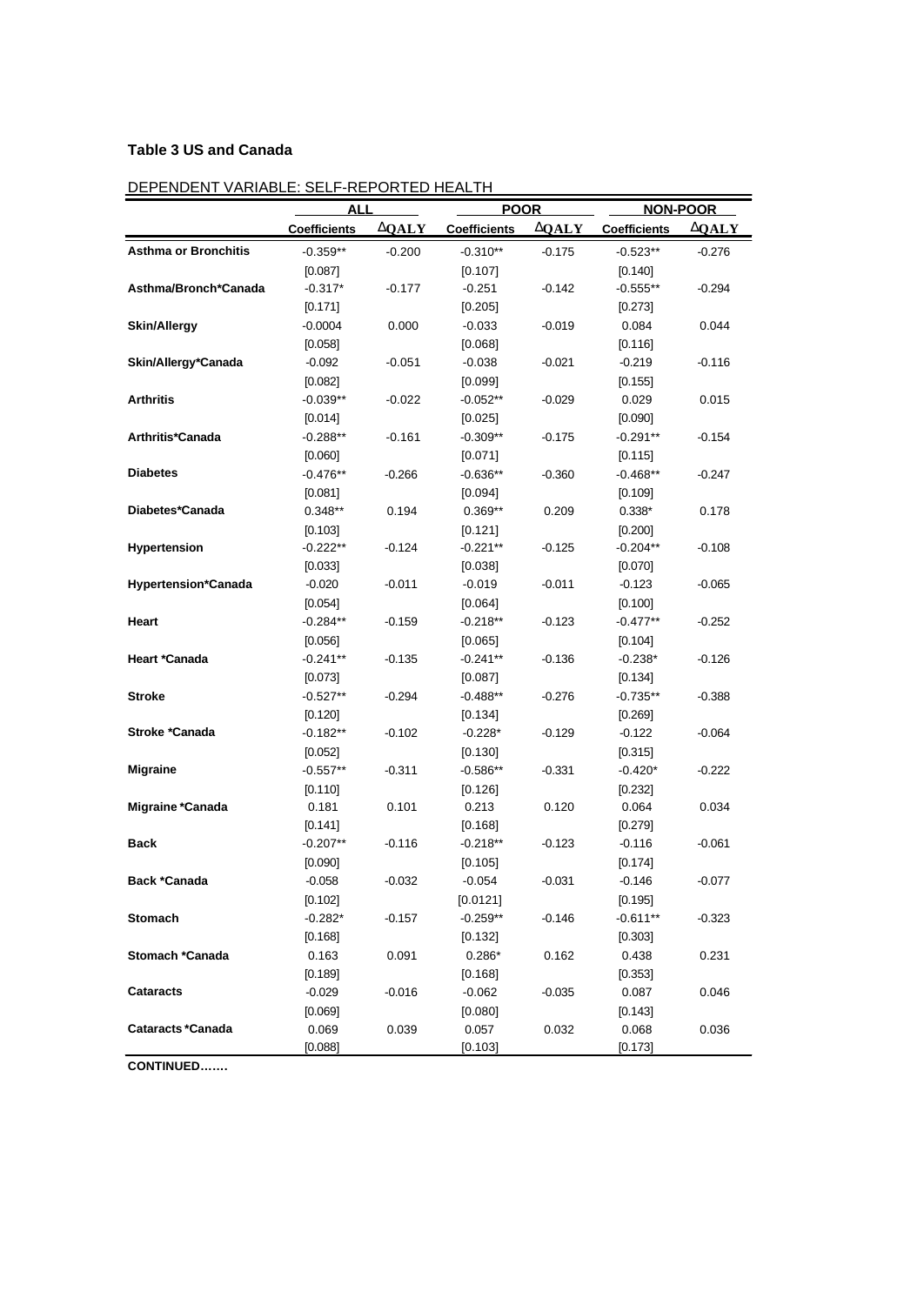# **Table 3 US and Canada (Continue…..)**

|                       | <b>ALL</b>          |              | <b>POOR</b>         |               | <b>NON-POOR</b>     |          |
|-----------------------|---------------------|--------------|---------------------|---------------|---------------------|----------|
|                       | <b>Coefficients</b> | <b>DQALY</b> | <b>Coefficients</b> | <b>D</b> QALY | <b>Coefficients</b> | D QALY   |
| Glaucoma              | $-0.023$            | $-0.013$     | $-0.046$            | $-0.026$      | 0.004               | 0.002    |
|                       | [0.118]             |              | [0.139]             |               | [0.229]             |          |
| Glaucoma*Canada       | 0.096               | 0.054        | 0.171               | 0.097         | $-0.023$            | $-0.012$ |
|                       | [0.147]             |              | [0.176]             |               | [0.272]             |          |
| Sight                 | $-0.263**$          | $-0.147$     | $-0.229**$          | $-0.129$      | $-0.347**$          | $-0.183$ |
|                       | [0.067]             |              | [0.077]             |               | [0.137]             |          |
| Sight*Canada          | $0.238**$           | 0.133        | $0.235***$          | 0.133         | 0.279               | 0.147    |
|                       | [0.088]             |              | [0.102]             |               | [0.179]             |          |
| <b>Hearing</b>        | 0.040               | 0.022        | 0.029               | 0.016         | 0.081               | 0.043    |
|                       | [0.048]             |              | [0.056]             |               | [0.096]             |          |
| Hearing*Canada        | $-0.230**$          | $-0.128$     | $-0.175$            | $-0.099$      | $-0.399**$          | $-0.211$ |
|                       | [0.090]             |              | [0.109]             |               | [0.151]             |          |
| Canada                | $0.573**$           | 0.320        | $0.755***$          | 0.427         | 0.344               | 0.182    |
|                       | [0.200]             |              | [0.256]             |               | [0.357]             |          |
| Age                   | $-0.125*$           | .            | $-0.103$            | .             | $-0.137$            | .        |
|                       | [0.069]             |              | [0.080]             |               | [0.139]             |          |
| Age Square            | 0.021               | .            | 0.022               | .             | 0.009               | .        |
|                       | [0.014]             |              | [0.016]             |               | [0.029]             |          |
| Male                  | $-0.130$            | .            | $-0.074$            | .             | $-0.282$            | $\cdots$ |
|                       | [0.116]             |              | [0.144]             |               | [0.206]             |          |
| Age* Male             | 0.021               | .            | $-0.079$            | .             | 0.219               | $\cdots$ |
|                       | [0.109]             |              | [0.132]             |               | [0.205]             |          |
| Age Square*Male       | $-0.004$            |              | 0.013               | .             | $-0.028$            | .        |
|                       | [0.022]             |              | [0.026]             |               | [0.043]             |          |
| <b>Income</b>         | $1.1E - 5**$        | .            | $2.0E - 5**$        | $\cdots$      | 1.90E-06            |          |
|                       | $[9.4E-7]$          |              | $[2.2E-6]$          |               | $[2.7E-6]$          |          |
| Income*Canada         | $-3.8E - 6**$       | .            | $-2.1E - 5**$       | .             | 4.30E-06            | $\cdots$ |
|                       | $[1.5E-6]$          |              | $[4.6E-6]$          |               | $[3.3E-6]$          |          |
| High School+          | $0.384**$           | .            | $0.347**$           | .             | $0.415**$           | $\cdots$ |
|                       | [0.032]             |              | [0.041]             |               | [0.052]             |          |
| High school+ *Canada  | $-0.105**$          | .            | $-0.153**$          | .             | $-0.121$            | $\cdots$ |
|                       | [0.054]             |              | [0.076]             |               | [0.086]             |          |
| <b>Cutting Points</b> |                     |              |                     |               |                     |          |
| $_{\text{-}$ Cut 1    | $-1.192$            |              | $-1.028$            |               | $-1.648$            |          |
| Cut2                  | $-0.324$            |              | $-0.161$            |               | $-0.750$            |          |
| Cut3                  | 0.599               |              | 0.741               |               | 0.246               |          |

# DEPENDENT VARIABLE: SELF-REPORTED HEALTH

Robust standard errors are reported in parenthesis

\*\* Significant at 5 percent

\*Significant at 10 percent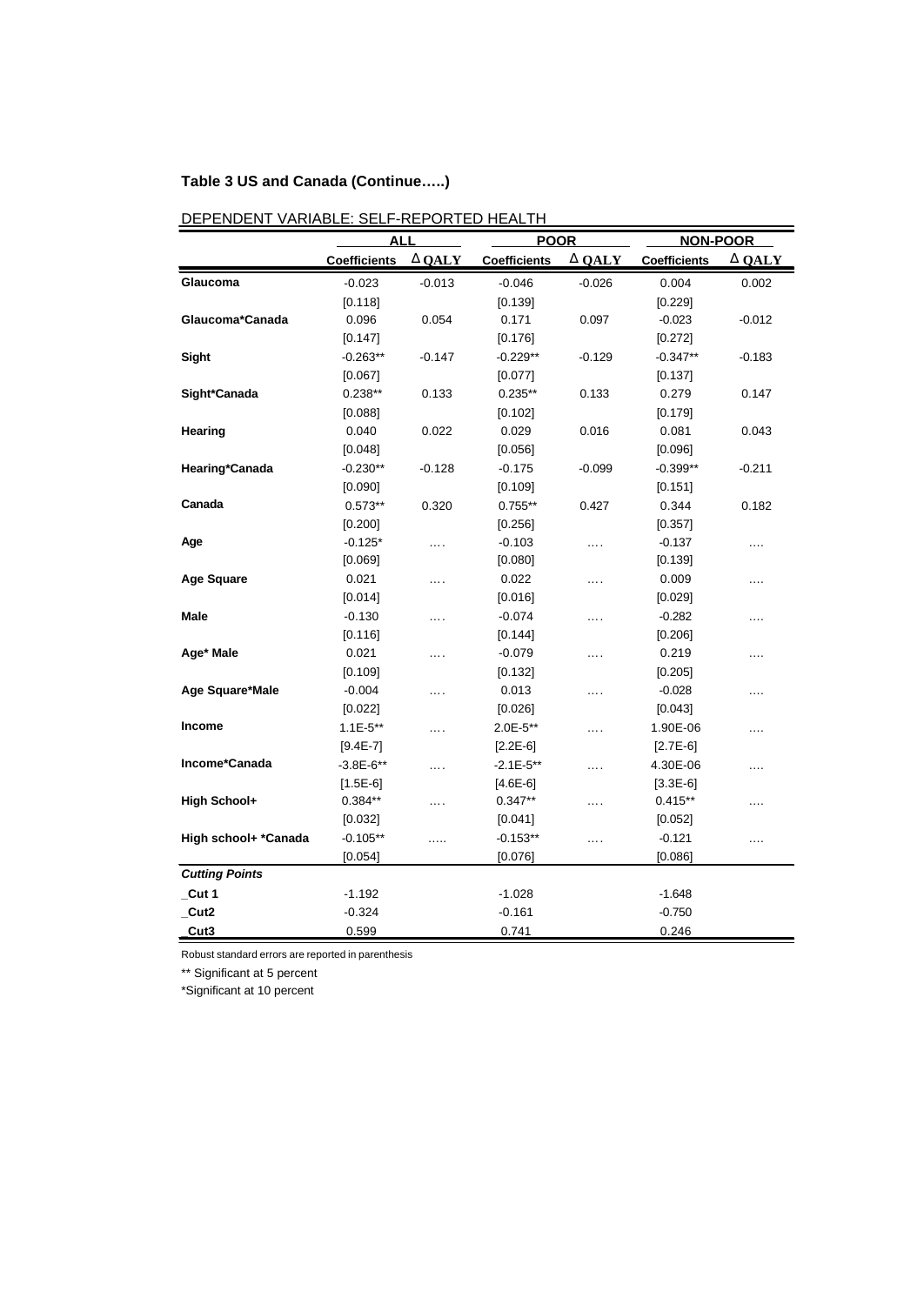# **Table 4 US,Canada and Spain**

|                            | <b>ALI</b>          | <b>POOR</b>   |                     | <b>NON-POOR</b> |                     |              |
|----------------------------|---------------------|---------------|---------------------|-----------------|---------------------|--------------|
|                            | <b>Coefficients</b> | <b>D</b> QALY | <b>Coefficients</b> | <b>D</b> QALY   | <b>Coefficients</b> | <b>DQALY</b> |
| Hypertension               | $-0.233**$          | $-0.126$      | $-0.231**$          | $-0.127$        | $-0.218**$          | -0.112       |
|                            | [0.034]             |               | [0.038]             |                 | [0.071]             |              |
| <b>Hypertension*Spain</b>  | $0.050*$            | 0.027         | 0.062               | 0.034           | $-0.010$            | $-0.005$     |
|                            | [0.027]             |               | [0.081]             |                 | [0.138]             |              |
| <b>Hypertension*Canada</b> | $-0.050$            | $-0.027$      | $-0.014$            | $-0.008$        | $-0.144$            | -0.074       |
|                            | [0.054]             |               | [0.065]             |                 | [0.102]             |              |
| <b>Asthma/ Bronchitis</b>  | $-0.348**$          | $-0.189$      | $-0.295**$          | $-0.162$        | $-0.524**$          | $-0.268$     |
|                            | [0.088]             |               | [0.109]             |                 | [0.143]             |              |
| Asthma/Bronch*Spain        | $-0.238*$           | $-0.129$      | $-0.291*$           | $-0.160$        | $-0.121$            | -0.062       |
|                            | [0.135]             |               | [0.167]             |                 | [0.236]             |              |
| Asthma/Bronch*Canada       | $-0.332*$           | $-0.180$      | $-0.256$            | $-0.141$        | $-0.608**$          | -0.031       |
|                            | [0.173]             |               | [0.205]             |                 | [0.291]             |              |
| <b>Skin/Allergy</b>        | $-0.009$            | $-0.005$      | $-0.038$            | $-0.021$        | 0.073               | 0.037        |
|                            | $[0.059]$           |               | [0.069]             |                 | [0.116]             |              |
| Skin/Allergy*Spain         | $-0.244**$          | $-0.132$      | $-0.253*$           | $-0.139$        | $-0.198$            | $-0.101$     |
|                            | [0.112]             |               | [0.138]             |                 | [0.218]             |              |
| Skin/Allergy*Canada        | $-0.124$            | $-0.067$      | $-0.063$            | $-0.035$        | $-0.270*$           | $-0.138$     |
|                            | [0.083]             |               | [0.100]             |                 | [0.156]             |              |
| <b>Diabetes</b>            | $-0.492**$          | $-0.267$      | $-0.556**$          | $-0.305$        | $-0.271*$           | $-0.139$     |
|                            | [0.083]             |               | [0.095]             |                 | [0.151]             |              |
| Diabetes*Spain             | $0.405**$           | 0.219         | $0.386**$           | 0.212           | $0.371**$           | 0.190        |
|                            | [0.116]             |               | [0.138]             |                 | $[124]$             |              |
| Diabetes*Canada            | 0.126               | 0.068         | $0.247**$           | 0.136           | 0.246               | 0.126        |
|                            | [0.105]             |               | [0.123]             |                 | [0.204]             |              |
| <b>Arthritis</b>           | $-0.043$            | $-0.023$      | $-0.056$            | $-0.031$        | 0.029               | 0.015        |
|                            | [0.043]             |               | [0.049]             |                 | [0.090]             |              |
| Arthritis*Spain            | $-0.488**$          | $-0.210$      | $-0.540**$          | $-0.297$        | $-0.513**$          | $-0.263$     |
|                            | [0.086]             |               | [0.099]             |                 | [0.178]             |              |
| Arthritis*Canada           | $-0.352**$          | $-0.191$      | $-0.372**$          | $-0.204$        | $-0.362**$          | $-0.185$     |
|                            | $[0.059]$           |               | [0.070]             |                 | [0.114]             |              |
| <b>Heart Problems</b>      | $-0.334**$          | $-0.181$      | $-0.264**$          | $-0.145$        | $-0.547**$          | $-0.280$     |
|                            | [0.055]             |               | $[0.064]$           |                 | [0.104]             |              |
| <b>Heart *Spain</b>        | $-0.086**$          | $-0.047$      | $-0.160$            | $-0.088$        | $-0.239**$          | $-0.122$     |
|                            | $[0.037]$           |               | [0.122]             |                 | [0.098]             |              |
| Heart*Canada               | $-0.240**$          | $-0.130$      | -0.241**            | $-0.132$        | $-0.214*$           | $-0.110$     |
|                            | [0.074]             |               | [0.088]             |                 | [0.118]             |              |
| <b>Stomach Conditions</b>  | $-0.267*$           | $-0.145$      | $-0.241*$           | $-0.132$        | $-0.616**$          | $-0.315$     |
|                            | [0.157]             |               | [0.127]             |                 | [0.306]             |              |
| Stomach*Spain              | 0.382               | 0.207         | 0.352               | 0.193           | 0.467               | 0.239        |
|                            | [0.202]             |               | [0.233]             |                 | [0.359]             |              |
| Stomach*Canada             | $-0.108$            | $-0.059$      | $-0.183$            | $-0.101$        | 0.408               | 0.209        |
|                            | [0.193]             |               | [0.213]             |                 | [0.471]             |              |

# DEPENDENT VARIABLE: SELF-REPORTED HEALTH

**CONTINUED….**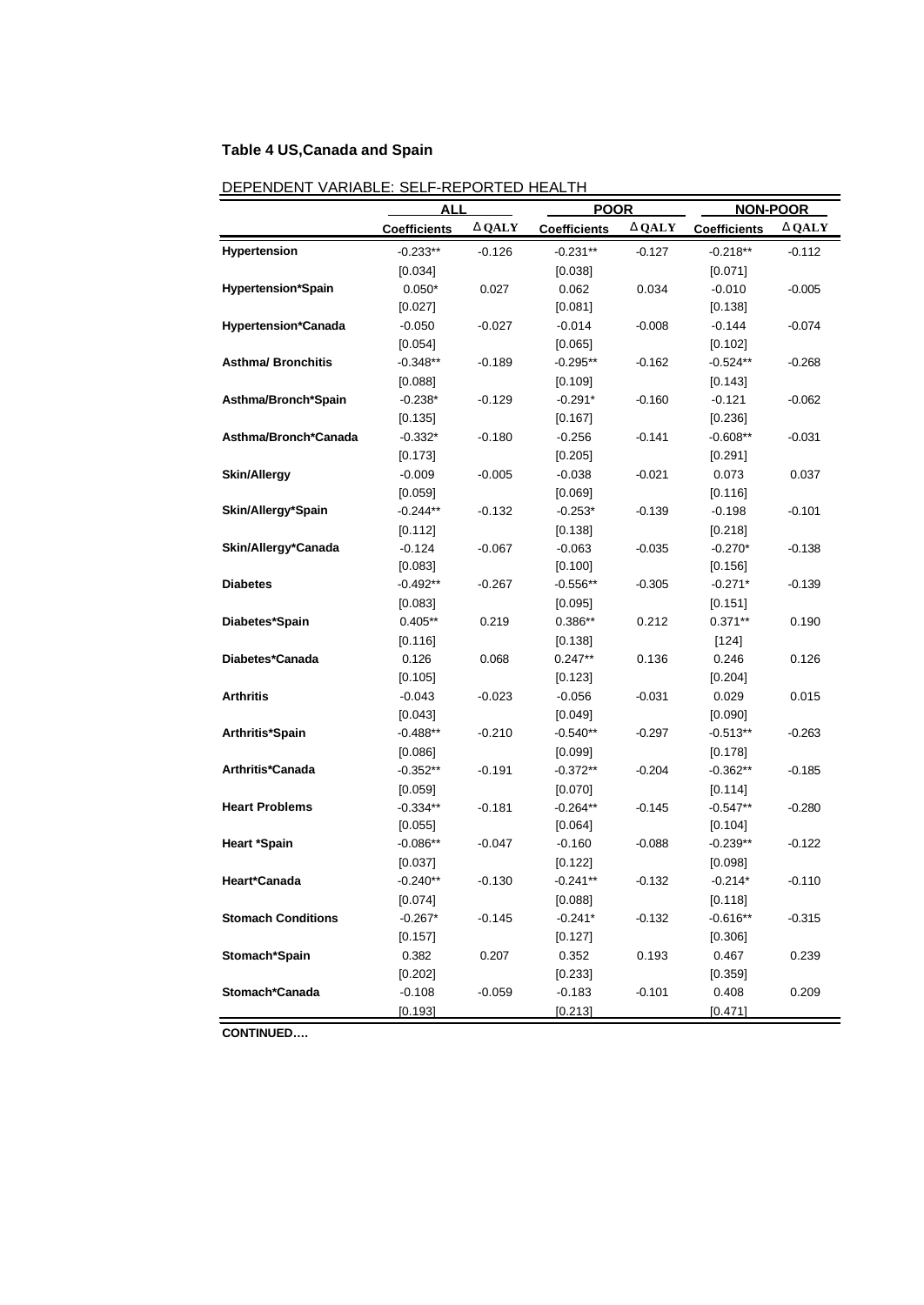# **Table 4 US,Canada and Spain (CONTINUED….)**

|                       | ALL                 |               | <b>POOR</b>         |              | <b>NON-POOR</b>     |               |
|-----------------------|---------------------|---------------|---------------------|--------------|---------------------|---------------|
|                       | <b>Coefficients</b> | <b>D</b> QALY | <b>Coefficients</b> | <b>DQALY</b> | <b>Coefficients</b> | <b>D</b> QALY |
| <b>Sight</b>          | $-0.283**$          | $-0.153$      | $-0.246**$          | $-0.135$     | $-0.381**$          | $-0.195$      |
|                       | [0.068]             |               | [0.076]             |              | [0.139]             |               |
| Sight*Spain           | $0.190*$            | 0.103         | 0.123               | 0.068        | 0.352               | 0.180         |
|                       | [0.108]             |               | [0.125]             |              | [0.221]             |               |
| Sight*Canada          | $0.262**$           | 0.142         | $0.257**$           | 0.141        | $0.299*$            | 0.153         |
|                       | [0.090]             |               | [0.104]             |              | [0.181]             |               |
| <b>Hearing</b>        | 0.043               | 0.023         | 0.025               | 0.014        | 0.099               | 0.051         |
|                       | [0.048]             |               | [0.055]             |              | [0.099]             |               |
| Hearing*Spain         | $-0.139*$           | $-0.075$      | $-0.152$            | $-0.084$     | $-0.069$            | $-0.035$      |
|                       | [0.085]             |               | [0.099]             |              | [0.171]             |               |
| Hearing*Canada        | $-0.290**$          | $-0.157$      | $-0.240**$          | $-0.132$     | $-0.452**$          | $-0.231$      |
|                       | [0.090]             |               | [0.109]             |              | [0.153]             |               |
| Spain                 | $-0.108*$           | $-0.059$      | $-0.109$            | $-0.060$     | $-0.583**$          | $-0.298$      |
|                       | [0.065]             |               | [0.138]             |              | [0.182]             |               |
| Canada                | 0.789**             | 0.427         | $0.981**$           | 0.539        | $0.606**$           | 0.310         |
|                       | [0.072]             |               | [0.103]             |              | [0.194]             |               |
| Age                   | $-0.134**$          | $\cdots$      | $-0.108$            | .            | $-0.151$            | $\cdots$      |
|                       | [0.066]             |               | [0.077]             |              | [0.133]             |               |
| <b>Age Square</b>     | $0.024*$            | .             | 0.024               | .            | 0.013               | $\cdots$      |
|                       | [0.013]             |               | [0.015]             |              | [0.027]             |               |
| Male                  | $-0.117$            | .             | $-0.056$            | .            | $-0.261$            | $\cdots$      |
|                       | [0.110]             |               | [0.136]             |              | [0.196]             |               |
| Age* Male             | 0.031               | .             | $-0.067$            | .            | 0.205               | $\cdots$      |
|                       | [0.104]             |               | [0.126]             |              | [0.195]             |               |
| Age Square*Male       | $-0.007$            | .             | 0.009               | .            | $-0.025$            | $\cdots$      |
|                       | [0.021]             |               | [0.025]             |              | [0.040]             |               |
| <b>Income</b>         | $1.1E-5**$          | .             | 2.0E-5**            | .            | 1.90E-06            | $\cdots$      |
|                       | $[9.5E-7]$          |               | $[2.2E-6]$          |              | $[2.8E-6]$          |               |
| Income*Spain          | $-1.1E - 5**$       | .             | $-2.0E - 5**$       | .            | $-1.80E - 06$       | $\cdots$      |
|                       | $[9.5E-7]$          |               | $[2.2E-6]$          |              | $[2.8E-6]$          |               |
| Income*Canada         | $-3.9E-6**$         | .             | $-2.1E-5**$         | .            | 4.30E-06            | $\cdots$      |
|                       | $[1.6E-6]$          |               | $[4.7E-6]$          |              | $[3.4E-6]$          |               |
| High school+          | $0.391**$           | .             | $0.353**$           | .            | $0.429**$           | .             |
|                       | $[0.032]$           |               | [0.042]             |              | [0.053]             |               |
| High school+ *Spain   | $-0.217*$           | .             | $-0.105$            | .            | $-0.324**$          | .             |
|                       | [0.111]             |               | [0.166]             |              | [0.159]             |               |
| High school+*Canada   | $-0.128**$          |               | $-0.178**$          |              | $-0.145*$           |               |
|                       | [0.055]             |               | [0.077]             |              | [0.087]             |               |
| <b>Cutting Points</b> |                     |               |                     |              |                     |               |
| $\_$ Cut 1            | $-1.199$            |               | $-1.022$            |              | $-1.683$            |               |
| _Cut2                 | $-0.299$            |               | $-0.125$            |              | $-0.750$            |               |
| Cut3                  | 0.647               |               | 0.798               |              | 0.271               |               |

DEPENDENT VARIABLE: SELF-REPORTED HEALTH

Robust standard errors are reported in parenthesis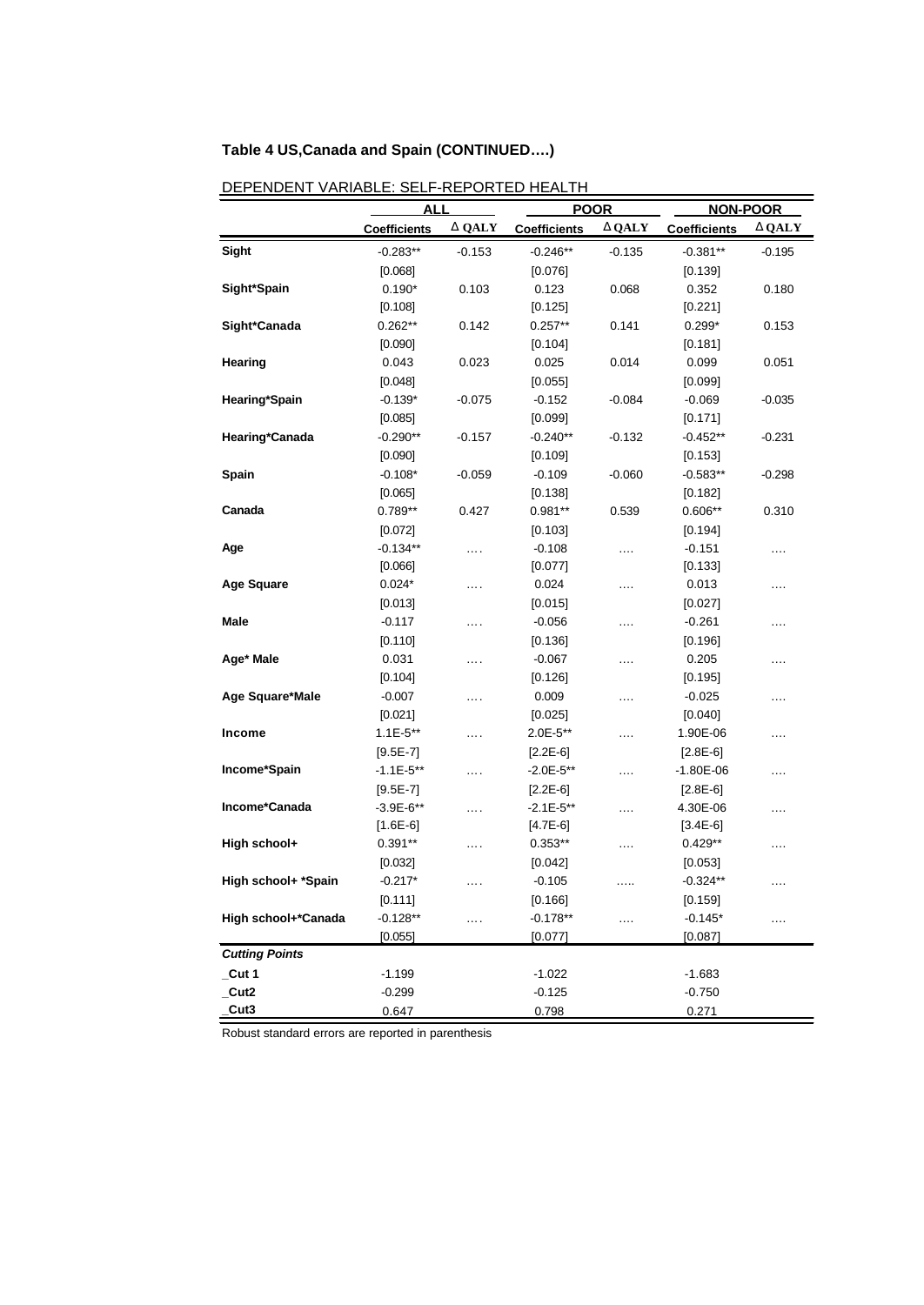#### **Table 5 US, Canada, Spain and UK** DEPENDENT VARIABLE: SELF-REPORTED HEALTH

|                            | <b>ALL</b>          |                   | <b>POOR</b>  |                   | NON-POOR            |          |
|----------------------------|---------------------|-------------------|--------------|-------------------|---------------------|----------|
|                            | <b>Coefficients</b> | $D_{\text{QALY}}$ | Coefficients | D <sub>QALY</sub> | <b>Coefficients</b> | D QALY   |
| <b>Asthma/Bronchitis</b>   | $-0.317**$          | $-0.167$          | $-0.263**$   | $-0.142$          | $-0.503**$          | $-0.245$ |
|                            | [0.090]             |                   | [0.111]      |                   | [0.148]             |          |
| Asthma/Bronch*UK           | $-0.345**$          | $-0.181$          | $-0.383**$   | $-0.206$          | $-0.208*$           | $-0.101$ |
|                            | [0.112]             |                   | $[0.149]$    |                   | [0.115]             |          |
| Asthma/Bronch*Canada       | $-0.409**$          | $-0.215$          | $-0.337$     | $-0.182$          | $-0.641**$          | $-0.313$ |
|                            | [0.178]             |                   | [0.211]      |                   | [0.306]             |          |
| Asthama/Bronch*Spain       | $-0.310**$          | $-0.163$          | $-0.359**$   | $-0.193$          | $-0.183$            | $-0.089$ |
|                            | [0.137]             |                   | [0.167]      |                   | [0.241]             |          |
| <b>Skin/Allergy</b>        | 0.009               | 0.005             | $-0.022$     | $-0.012$          | 0.096               | 0.047    |
|                            | [0.061]             |                   | $[0.071]$    |                   | [0.121]             |          |
| Skin/Allergy*UK            | $-0.143$            | $-0.075$          | $-0.049$     | $-0.026$          | $-0.279*$           | $-0.136$ |
|                            | [0.101]             |                   | $[0.155]$    |                   | [0.158]             |          |
| Skin/Allergy*Canada        | $-0.153*$           | $-0.080$          | $-0.080$     | $-0.043$          | $-0.331**$          | $-0.161$ |
|                            | [0.085]             |                   | [0.101]      |                   | [0.161]             |          |
| Skin/Allergy*Spain         | $-0.261**$          | $-0.137$          | $-0.276**$   | $-0.149$          | $-0.215$            | $-0.105$ |
|                            | [0.113]             |                   | [0.137]      |                   | [0.223]             |          |
| <b>Diabetes</b>            | $-0.471**$          | $-0.248$          | $-0.532**$   | $-0.287$          | $-0.244**$          | $-0.119$ |
|                            | [0.085]             |                   | [0.097]      |                   | [0.112]             |          |
| Diabetes*UK                | $0.173**$           | 0.091             | 0.129        | 0.070             | $0.236**$           | 0.115    |
|                            | [0.098]             |                   | [0.183]      |                   | [0.103]             |          |
| Diabetes*Canada            | $0.176*$            | 0.093             | $0.205*$     | 0.110             | $0.324*$            | 0.158    |
|                            | [0.093]             |                   | [0.125]      |                   | $[0.170]$           |          |
| Diabetes*Spain             | $0.268**$           | 0.141             | $0.350**$    | 0.189             | 0.237               | 0.116    |
|                            | [0.116]             |                   | [0.138]      |                   | [0.228]             |          |
| <b>Stomach</b>             | $-0.251*$           | $-0.132$          | $-0.223$     | $-0.120$          | $-0.625**$          | $-0.305$ |
|                            | [0.129]             |                   | $[0.193]$    |                   | [0.310]             |          |
| Stomach*UK                 | $0.261**$           | 0.137             | 0.266        | 0.143             | 0.159               | 0.078    |
|                            | [0.138]             |                   | $[0.223]$    |                   | [0.124]             |          |
| Stomach*Canada             | 0.152               | 0.080             | 0.214        | 0.115             | 0.340               | 0.166    |
|                            | [0.196]             |                   | $[0.216]$    |                   | $[0.373]$           |          |
| Stomach*Spain              | 0.128               | 0.067             | 0.388        | 0.209             | 0.475               | 0.232    |
|                            | [0.206]             |                   | $[0.238]$    |                   | $[0.358]$           |          |
| <b>Heart/ Hypertension</b> | $-0.095**$          | $-0.050$          | $-0.063$     | $-0.034$          | -0.193**            | $-0.094$ |
|                            | [0.039]             |                   | $[0.045]$    |                   | $[0.077]$           |          |
| Heart/Hyper*UK             | $-0.325**$          | $-0.171$          | $-0.397**$   | $-0.214$          | $-0.205**$          | $-0.100$ |
|                            | [0.061]             |                   | [0.082]      |                   | [0.100]             |          |
| Heart/Hypert*Canada        | $-0.367**$          | $-0.193$          | $-0.350**$   | $-0.189$          | -0.391**            | $-0.191$ |
|                            | [0.057]             |                   | [0.068]      |                   | [0.106]             |          |
| <b>Heart/Hypert*Spain</b>  | $-0.204**$          | $-0.107$          | $-0.223**$   | $-0.120$          | $-0.149$            | $-0.073$ |
|                            | [0.070]             |                   | [0.082]      |                   | [0.136]             |          |
| <b>Arthritis</b>           | $-0.012$            | $-0.006$          | $-0.027$     | $-0.015$          | $-0.066$            | $-0.032$ |
|                            | $[0.044]$           |                   | [0.051]      |                   | [0.093]             |          |
| Arthritis*UK               | $-0.469**$          | $-0.247$          | $-0.371**$   | $-0.200$          | $-0.598**$          | $-0.292$ |
|                            | $[0.064]$           |                   | [0.084]      |                   | $[0.114]$           |          |
| Arthritis*Canada           | $-0.391**$          | $-0.206$          | $-0.409**$   | $-0.220$          | -0.405**            | $-0.198$ |
|                            | [0.061]             |                   | [0.072]      |                   | [0.118]             |          |
| Arthritis*Spain            | $-0.626**$          | $-0.329$          | $-0.668**$   | $-0.360$          | $-0.579**$          | $-0.282$ |
|                            | [0.087]             |                   | [0.099]      |                   | [0.180]             |          |
| Sight                      | $-0.292**$          | -0.154            | $-0.253**$   | $-0.136$          | -0.408**            | $-0.199$ |
|                            | $[0.070]$           |                   | [0.080]      |                   | [0.145]             |          |
| Sight*UK                   | $0.173*$            | 0.091             | $0.237*$     | 0.128             | 0.250               | 0.122    |
|                            | [0.099]             |                   | [0.136]      |                   | [0.170]             |          |
| Sight*Canada               | $0.259**$           | 0.136             | $0.259**$    | 0.140             | 0.285               | 0.139    |
|                            | [0.093]             |                   | [0.106]      |                   | [0.187]             |          |

**CONTINUE…**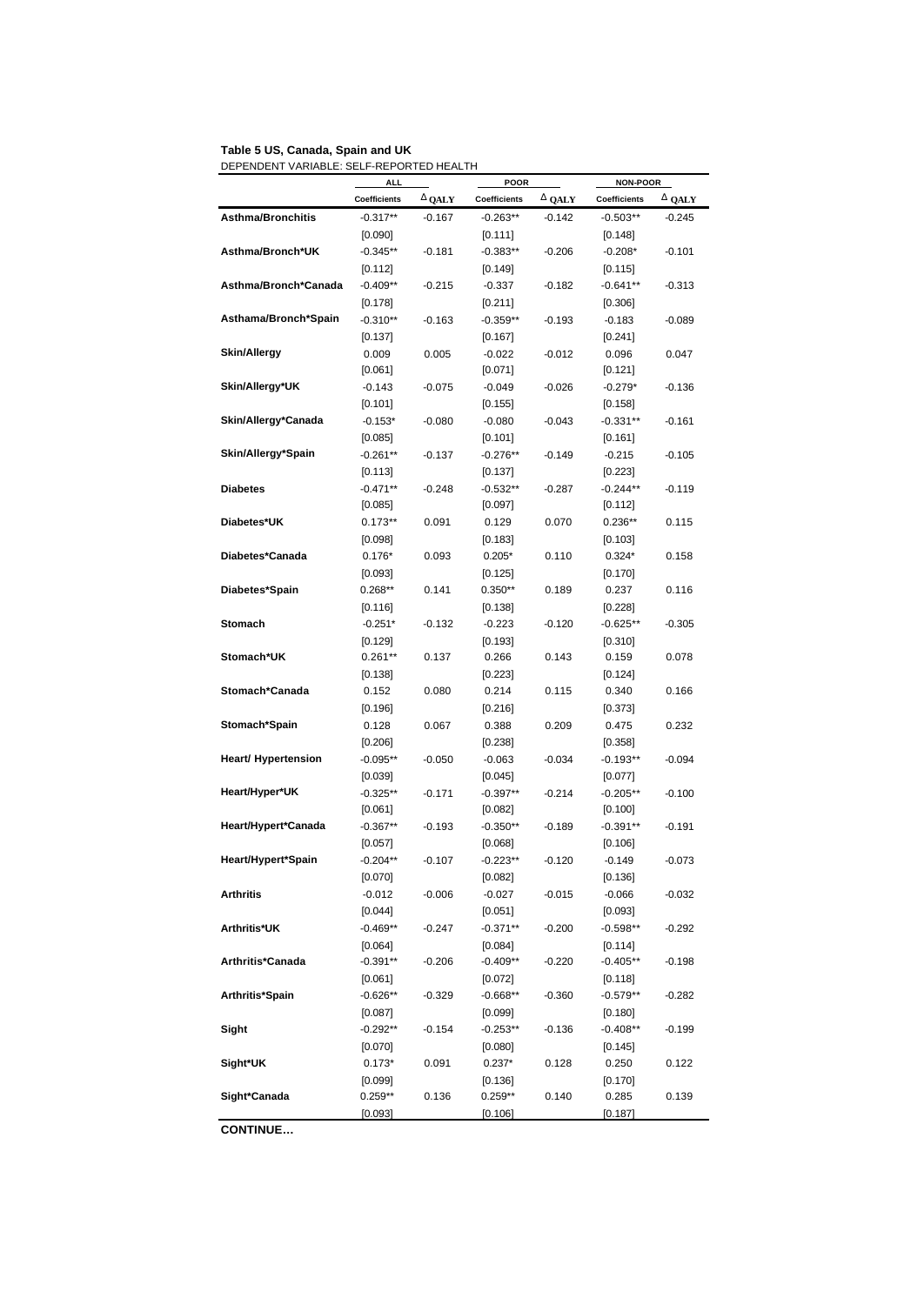|                       | ALL                 |               | <b>POOR</b>         |               | <b>NON-POOR</b>     |               |
|-----------------------|---------------------|---------------|---------------------|---------------|---------------------|---------------|
|                       | <b>Coefficients</b> | <b>D</b> QALY | <b>Coefficients</b> | <b>D</b> QALY | <b>Coefficients</b> | <b>D</b> QALY |
| Sight*Spain           | $0.195*$            | 0.103         | 0.117               | 0.063         | $0.386*$            | 0.188         |
|                       | [0.110]             |               | [0.126]             |               | [0.227]             |               |
| <b>Hearing</b>        | $-0.085$            | -0.045        | $-0.065$            | -0.035        | $-0.148$            | $-0.072$      |
|                       | [0.069]             |               | [0.056]             |               | [0.102]             |               |
| Hearing*UK            | $-0.170**$          | -0.089        | $-0.116$            | -0.063        | $-0.261**$          | -0.127        |
|                       | [0.074]             |               | [0.104]             |               | [0.126]             |               |
| Hearing*Canada        | $-0.349**$          | -0.183        | $-0.294**$          | $-0.158$      | $-0.519**$          | $-0.253$      |
|                       | [0.092]             |               | [0.110]             |               | [0.158]             |               |
| Hearing*Spain         | $-0.186**$          | $-0.098$      | $-0.198*$           | $-0.107$      | $-0.118$            | $-0.058$      |
|                       | [0.087]             |               | [0.100]             |               | [0.178]             |               |
| <b>UK</b>             | $0.567**$           | 0.298         | $0.704**$           | 0.379         | $0.285*$            | 0.139         |
|                       | [0.056]             |               | [0.123]             |               | [0.152]             |               |
| Canada                | $0.884**$           | 0.465         | 1.088**             | 0.586         | $0.716**$           | 0.349         |
|                       | [0.074]             |               | [0.105]             |               | [0.202]             |               |
| Spain                 | $-0.035$            | $-0.018$      | $-0.100$            | $-0.054$      | $-0.544**$          | $-0.265$      |
|                       | [0.066]             |               | [0.139]             |               | [0.189]             |               |
| Age                   | $-0.111*$           | .             | $-0.103$            | .             | $-0.081$            | $-0.040$      |
|                       | [0.062]             |               | [0.073]             |               | [0.120]             |               |
| <b>Age Square</b>     | 0.018               | .             | 0.022               | .             | $-0.003$            | $-0.001$      |
|                       | [0.012]             |               | [0.014]             |               | [0.024]             |               |
| Male                  | $-0.058$            | .             | $-0.032$            | .             | $-0.132$            | .             |
|                       | [0.103]             |               | [0.132]             |               | [0.175]             |               |
| Age* Male             | $-0.028$            | .             | $-0.102$            | .             | 0.066               | .             |
|                       | [0.098]             |               | [0.122]             |               | [0.172]             |               |
| Age Square*Male       | 0.007               | .             | 0.017               | .             | 0.005               | .             |
|                       | [0.020]             |               | [0.024]             |               | [0.035]             |               |
| <b>Income</b>         | $1.2E - 5**$        | .             | $2.1E-5**$          | .             | 2.10E-06            | .             |
|                       | $[9.7E-7]$          |               | $[2.3E-6]$          |               | $[2.9E-6]$          |               |
| income*UK             | $1.2E - 5**$        | .             | $-2.80E-05$         | .             | $1.7E-5**$          | .             |
|                       | $[4.3E-6]$          |               | $[3.1E-5]$          |               | $[5.9E-6]$          |               |
| Income*Canada         | $-4.2E-6**$         | .             | $-2.2E - 5**$       | .             | 4.30E-06            | .             |
|                       | $[1.6E-6]$          |               | $[4.8E-6]$          |               | $[4.5E-6]$          |               |
| Income*Spain          | $-1.1E-5**$         | .             | $-2.1E-5**$         | .             | $-1.90E-06$         | .             |
|                       | $[9.7E-7]$          |               | $[2.3E-6]$          |               | $[2.9E-6]$          |               |
| High school+          | $0.400**$           | $\cdots$      | $0.359**$           | .             | $0.443**$           | .             |
|                       | [0.033]             |               | [0.042]             |               | [0.054]             |               |
| High school+ *UK      | $-0.356**$          |               | $-0.256**$          |               | $-0.435**$          |               |
|                       | [0.063]             |               | [0.099]             |               | [0.089]             |               |
| High school+*Canad    | $-0.134**$          | .             | $-0.187**$          |               | $-0.155*$           | .             |
|                       | [0.056]             |               | [0.079]             |               | [0.090]             |               |
| High school+*Spain    | $-0.217*$           | $\cdots$      | $-0.089$            | .             | $-0.338**$          | .             |
|                       | [0.114]             |               | [0.168]             |               | [0.166]             |               |
| <b>Cutting Points</b> |                     |               |                     |               |                     |               |
| _Cut 1                | $-1.132$            |               | $-0.956$            |               | $-1.619$            |               |
| Cut <sub>2</sub>      | $-0.222$            |               | $-0.050$            |               | $-0.669$            |               |
| Cut3                  | 0.770               |               | 0.900               |               | 0.431               |               |

**Table 5 US, Canada, Spain and UK (CONTINUED…)**

Robust standard errors are reported in parenthesis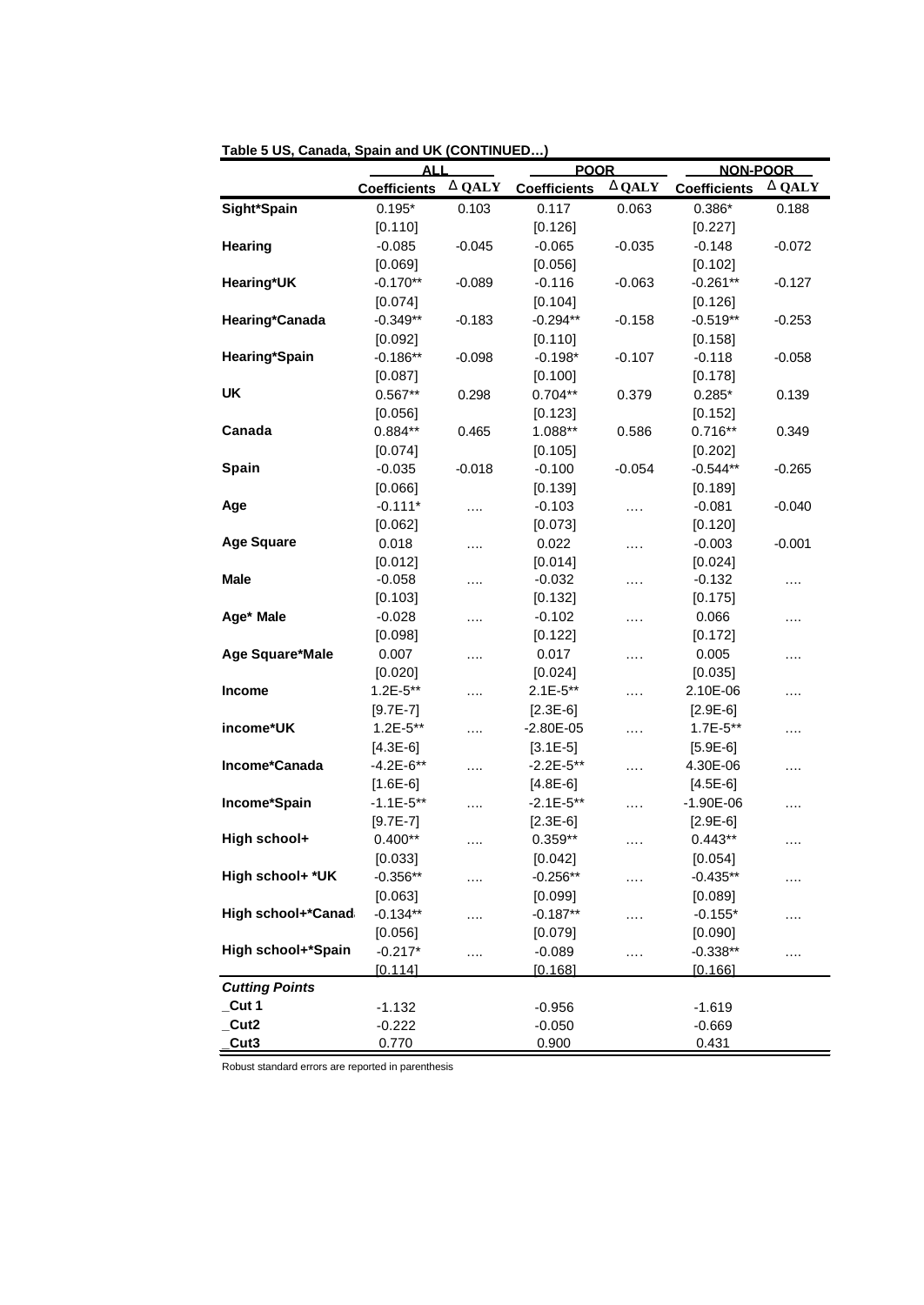# **Table 6 Summary of Country Comparisons**

| DEPENDENT VARIABLE: SELF-REPORTED HEALTH STATUS |         |          |              |       |  |  |  |
|-------------------------------------------------|---------|----------|--------------|-------|--|--|--|
| <b>Condition</b>                                | US      | Canada   | <b>Spain</b> | UK.   |  |  |  |
| Asthma/Bronchitis                               | ****    | *        | ***          | $***$ |  |  |  |
| Skin/Allergy                                    | ****    | ***      | $\star$      | ***   |  |  |  |
| <b>Diabetes</b>                                 | $\star$ | $***$    | ****         | $***$ |  |  |  |
| Stomach                                         | $\star$ | ***      | $***$        | ****  |  |  |  |
| Heart/ Hypertension                             | ****    | $\star$  | $***$        | $***$ |  |  |  |
| <b>Arthritis</b>                                | ****    | $***$    | $\star$      | $***$ |  |  |  |
| Sight                                           | $\star$ | ****     | ***          | $***$ |  |  |  |
| Hearing                                         | ****    | $^\star$ | $***$        | ***   |  |  |  |
| Hypertension                                    | ***     | $***$    | ****         |       |  |  |  |
| <b>Heart Problems</b>                           | ****    | $***$    | ***          |       |  |  |  |
| lStroke                                         | ****    | $***$    |              |       |  |  |  |
| Migraine                                        | ***     | ****     |              |       |  |  |  |
| <b>Back Problems</b>                            | ****    | ***      |              |       |  |  |  |
| Cataracts                                       | ***     | ****     |              |       |  |  |  |
| Glaucoma                                        | ***     | ****     |              |       |  |  |  |

DEPENDENT VARIABLE: SELF-REPORTED HEALTH STATUS

\*\*\*\* corresponds to the country that does best for the treatment of this condition

\*\*\* is the second best, \*\* the thrird best and so on.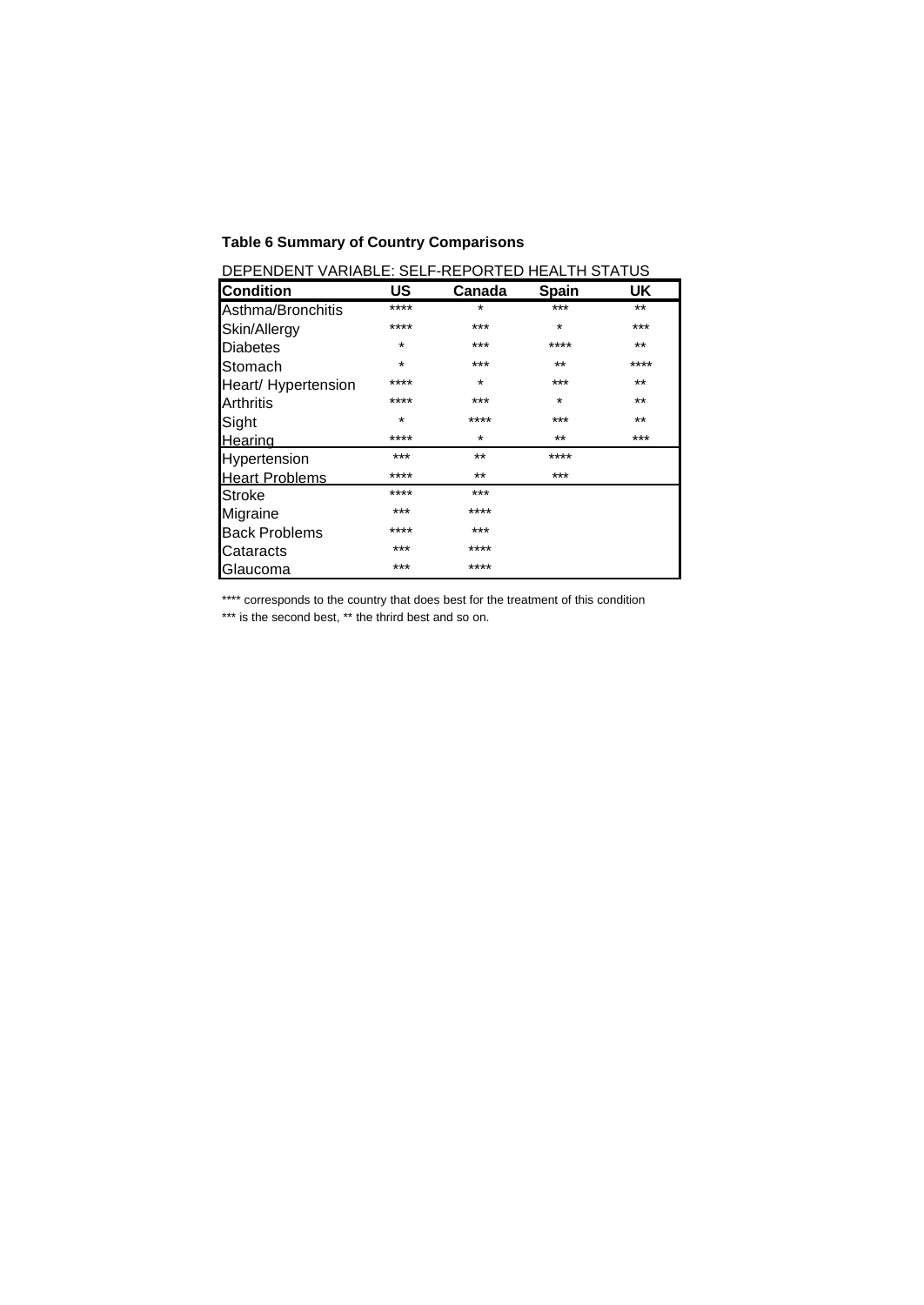# **Table 7 US and Canada**

| DEPENDENT VARIABLE: SUM ADLs |  |
|------------------------------|--|
|------------------------------|--|

| <u>-IVLLIVI</u><br><b>VAINADI</b> | ושה ויוטט          |            |            |
|-----------------------------------|--------------------|------------|------------|
|                                   | All                | Poor       | Non-Poor   |
| <b>Asthma or Bronchitis</b>       | $0.354**$          | $0.367**$  | $0.280**$  |
|                                   | [0.041]            | [0.047]    | [0.079]    |
| Asthma/Bronch*Canada              | 0.026              | $-0.003$   | 0.064      |
|                                   | [0.091]            | [0.116]    | [0.155]    |
| <b>Skin/Allergy</b>               | 0.024              | $-0.262**$ | 0.03       |
|                                   | $[0.070]$          | [0.090]    | [0.135]    |
| Skin/Allergy*Canada               | $0.277**$          | $0.351**$  | $0.215**$  |
|                                   | [0.104]            | $[0.132]$  | $[0.172]$  |
| Arthritis                         | $0.312**$          | $0.345**$  | $0.200**$  |
|                                   | [0.035]            | [0.041]    | [0.067]    |
| Arthritis*Canada                  | 0.026              | $-0.014$   | 0.116      |
|                                   | [0.058]            | $[0.075]$  | [0.101]    |
| Diabetes                          | $0.427**$          | $0.541**$  | $0.354**$  |
|                                   | [0.045]            | [0.050]    | [0.102]    |
| Diabetes*Canada                   | $-0.130**$         | $-0.128**$ | $-0.317**$ |
|                                   | $[0.057]$          | [0.056]    | [0.158]    |
| <b>Hypertension</b>               | $0.070**$          | $0.064*$   | 0.055      |
|                                   | [0.033]            | [0.039]    | [0.064]    |
| <b>Hypertension*Canada</b>        | $-0.044$           | $-0.090$   | 0.099      |
|                                   | [0.059]            | [0.077]    | [0.100]    |
| Heart                             | $0.399**$          | $0.305**$  | $0.348**$  |
|                                   | [0.035]            | [0.040]    | [0.072]    |
| Heart *Canada                     | $0.094**$          | $0.073*$   | $0.078**$  |
|                                   |                    | [0.042]    | [0.033]    |
|                                   | [0.041]<br>1.104** | 1.170**    | $0.603**$  |
| <b>Stroke</b>                     |                    |            |            |
|                                   | [0.058]            | [0.066]    | [0.122]    |
| Stroke *Canada                    | $0.155**$          | $0.104*$   | $0.490*$   |
|                                   | [0.069]            | [0.055]    | [0.287]    |
| <b>Migraine</b>                   | $-0.139$           | $-0.127$   | $-0.328$   |
|                                   | [0.170]            | [0.190]    | [0.364]    |
| <b>Migraine *US</b>               | 0.109              | 0.156      | 0.205      |
|                                   | [0.208]            | [0.258]    | [0.396]    |
| Back                              | 0.136              | $0.229*$   | 0.212      |
|                                   | [0.100]            | [0.117]    | [0.169]    |
| <b>Back *Canada</b>               | 0.164              | 0.112      | $0.422**$  |
|                                   | [0.119]            | [0.146]    | [0.192]    |
| Stomach                           | 0.449**            | 0.531**    | 0.736      |
|                                   | [0.194]            | [0.212]    | [0.415]    |
| Stomach *Canada                   | $-0.138$           | $-0.192$   | $-0.521$   |
|                                   | [0.226]            | [0.259]    | [0.448]    |
| <b>Cataracts</b>                  | $-0.080$           | $-0.125**$ | 0.029      |
|                                   | [0.036]            | $[0.042]$  | [0.072]    |
| <b>Cataracts *Canada</b>          | $0.159**$          | 0.117      | $0.239*$   |
|                                   | [0.078]            | [0.098]    | [0.137]    |

**CONTINUED…….**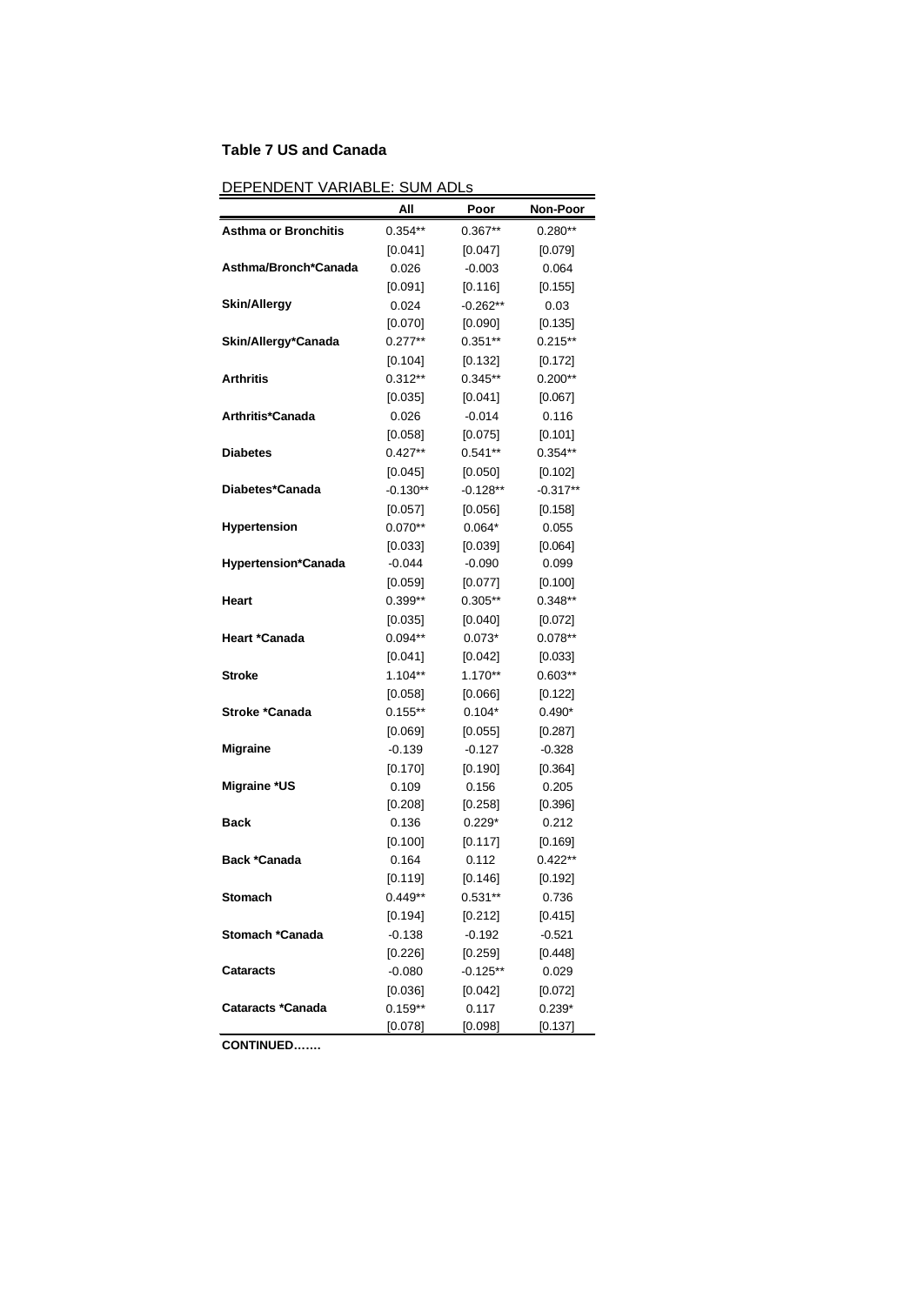# **Table 7 US and Canada (Continued…..)**

|                      | All          | Poor          | Non-Poor    |
|----------------------|--------------|---------------|-------------|
| Glaucoma             | $0.117**$    | $0.145**$     | 0.077       |
|                      | [0.054]      | [0.061]       | [0.116]     |
| Glaucoma*Canada      | $-0.040$     | 0.106         | $-0.304$    |
|                      | [0.128]      | [0.188]       | [0.171]     |
| Sight                | $0.593**$    | 0.676**       | $0.254**$   |
|                      | [0.042]      | [0.048]       | [0.090]     |
| Sight*Canada         | $-0.676**$   | $-0.749**$    | $-0.319**$  |
|                      | [0.075]      | [0.098]       | [0.126]     |
| Hearing              | $0.072**$    | $-0.048$      | 0.139       |
|                      | [0.034]      | [0.039]       | [0.127]     |
| Hearing*Canada       | $0.380**$    | $0.378**$     | $0.361**$   |
|                      | [0.116]      | [0.151]       | [0.180]     |
| Canada               | $-0.556**$   | $-0.344**$    | $-1.003**$  |
|                      | [0.083]      | [0.167]       | [0.248]     |
| Age                  | $-0.554**$   | $-0.685**$    | $-0.186$    |
|                      | [0.102]      | [0.123]       | [0.192]     |
| <b>Age Square</b>    | $0.151**$    | $0.173**$     | $0.088**$   |
|                      | [0.019]      | [0.023]       | [0.037]     |
| Male                 | $-0.343*$    | $-0.573**$    | 0.230       |
|                      | [0.173]      | [0.225]       | [0.284]     |
| Age* Male            | 0.034        | 0.219         | $-0.440*$   |
|                      | [0.148]      | [0.189]       | [0.252]     |
| Age Square*Male      | $-0.024$     | $-0.052$      | 0.050       |
|                      | [0.029]      | [0.036]       | [0.050]     |
| <b>Income</b>        | $-10.0E-6**$ | $-1.6E - 5**$ | $-9.1E-6**$ |
|                      | $[1.2E-6]$   | $[2.8E-6]$    | $[3.4E-6]$  |
| Income*Canada        | $-0.002*$    | $-0.031$      | 2.80E-02    |
|                      | [0.001]      | [0.028]       | [0.021]     |
| <b>High School+</b>  | $-0.068*$    | $-0.054$      | $-0.062$    |
|                      | [0.040]      | [0.051]       | [0.063]     |
| High school+ *Canada | 0.073        | $-0.046$      | 0.071       |
|                      | [0.060]      | [0.096]       | [0.089]     |
| _constant            | 1.352        | 1.558**       | 1.069**     |
|                      | [0.133]      | [0.166]       | [0.279]     |

# DEPENDENT VARIABLE: SUM ADLs

Robust standard errors are reported in parenthesis

\*\* Signifficant at 5 percent

\*Signifficant at 10 percent

4 age cathegories are included

Sum ADL=preparing meals+Shopping groceries+doing light housework

.+doing heavy housework+showering+walking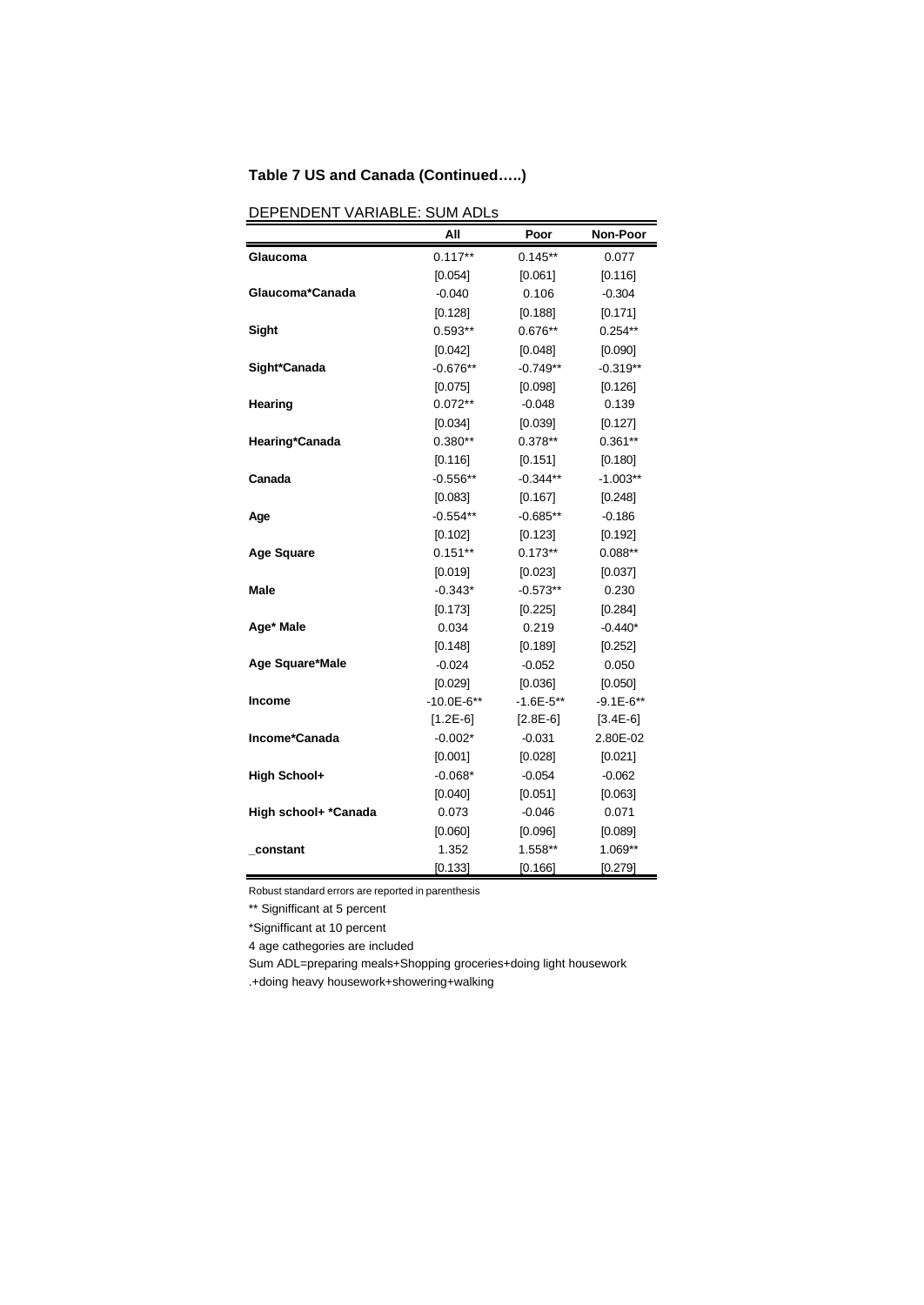# **Table 8 US,Canada and Spain**

# DEPENDENT VARIABLE: SUM ADLs

|                            | ALL        | <b>POOR</b> | <b>NON-POOR</b> |
|----------------------------|------------|-------------|-----------------|
| <b>Hypertension</b>        | $0.122**$  | 0.096**     | $0.173**$       |
|                            | [0.028]    | [0.033]     | [0.055]         |
| <b>Hypertension*Spain</b>  | $-0.043$   | 0.019       | $-0.163$        |
|                            | [0.070]    | [0.088]     | [0.115]         |
| <b>Hypertension*Canada</b> | $-0.084*$  | 0.029       | $-0.08$         |
|                            | [0.049]    | 0.064]      | [0.081]         |
| <b>Asthma/ Bronchitis</b>  | $0.247**$  | $0.258**$   | $0.185**$       |
|                            | [0.034]    | [0.040]     | [0.066]         |
| Asthma/Bronch*Spain        | $-0.007$   | $-0.047$    | 0.089           |
|                            | [0.113]    | [0.133]     | [0.209]         |
| Asthma/Bronch*Canada       | $-0.007$   | $-0.042$    | 0.056           |
|                            | [0.076]    | [0.097]     | [0.128]         |
| <b>Skin/Allergy</b>        | $-0.215$   | $-0.217$    | $-0.243$        |
|                            | [0.166]    | [0.177]     | [0.161]         |
| Skin/Allergy*Spain         | 0.148      | 0.147       | 0.184           |
|                            | [0.136]    | [0.172]     | [0.187]         |
| Skin/Allergy*Canada        | $0.254**$  | 0.306**     | $0.247*$        |
|                            | [0.087]    | [0.110]     | [0.147]         |
| <b>Diabetes</b>            | $0.432**$  | $0.420**$   | $0.447**$       |
|                            | [0.039]    | [0.042]     | [0.095]         |
| Diabetes*Spain             | $-0.388**$ | $-0.404**$  | $-0.352**$      |
|                            | [0.092]    | [0.110]     | [0.171]         |
| Diabetes*Canada            | $-0.157*$  | $-0.023$    | $-0.416**$      |
|                            | [0.083]    | [0.109]     | [0.135]         |
| <b>Arthritis</b>           | $0.176**$  | $0.215**$   | 0.055           |
|                            | [0.030]    | [0.035]     | [0.058]         |
| Arthritis*Spain            | $0.373**$  | $0.402**$   | $0.367**$       |
|                            | [0.102]    | [0.121]     | [0.176]         |
| Arthritis*Canada           | 0.071      | 0.024       | $0.172**$       |
|                            | [0.047]    | [0.060]     | [0.081]         |
| <b>Heart Problems</b>      | $0.151***$ | $0.189**$   | $0.134**$       |
|                            | [0.030]    | [0.034]     | [0.063]         |
| <b>Heart *Spain</b>        | $0.096**$  | $0.084**$   | $0.082*$        |
|                            | $[0.044]$  | [0.039]     | [0.043]         |
| Heart*Canada               | $0.096*$   | 0.08        | $0.129*$        |
|                            | $[0.050]$  | [0.078]     | $[0.071]$       |
| <b>Stomach Conditions</b>  | $0.352**$  | 0.302       | $0.257**$       |
|                            | [0.113]    | [0.187]     | [0.105]         |
| Stomach*Spain              | $-0.258$   | $-0.119$    | $-0.116$        |
|                            | [0.219]    | [0.259]     | [0.425]         |
| Stomach*Canada             | $-0.080$   | $-0.012$    | 0.236           |
|                            | [0.195]    | [0.221]     | [0.428]         |

**CONTINUED….**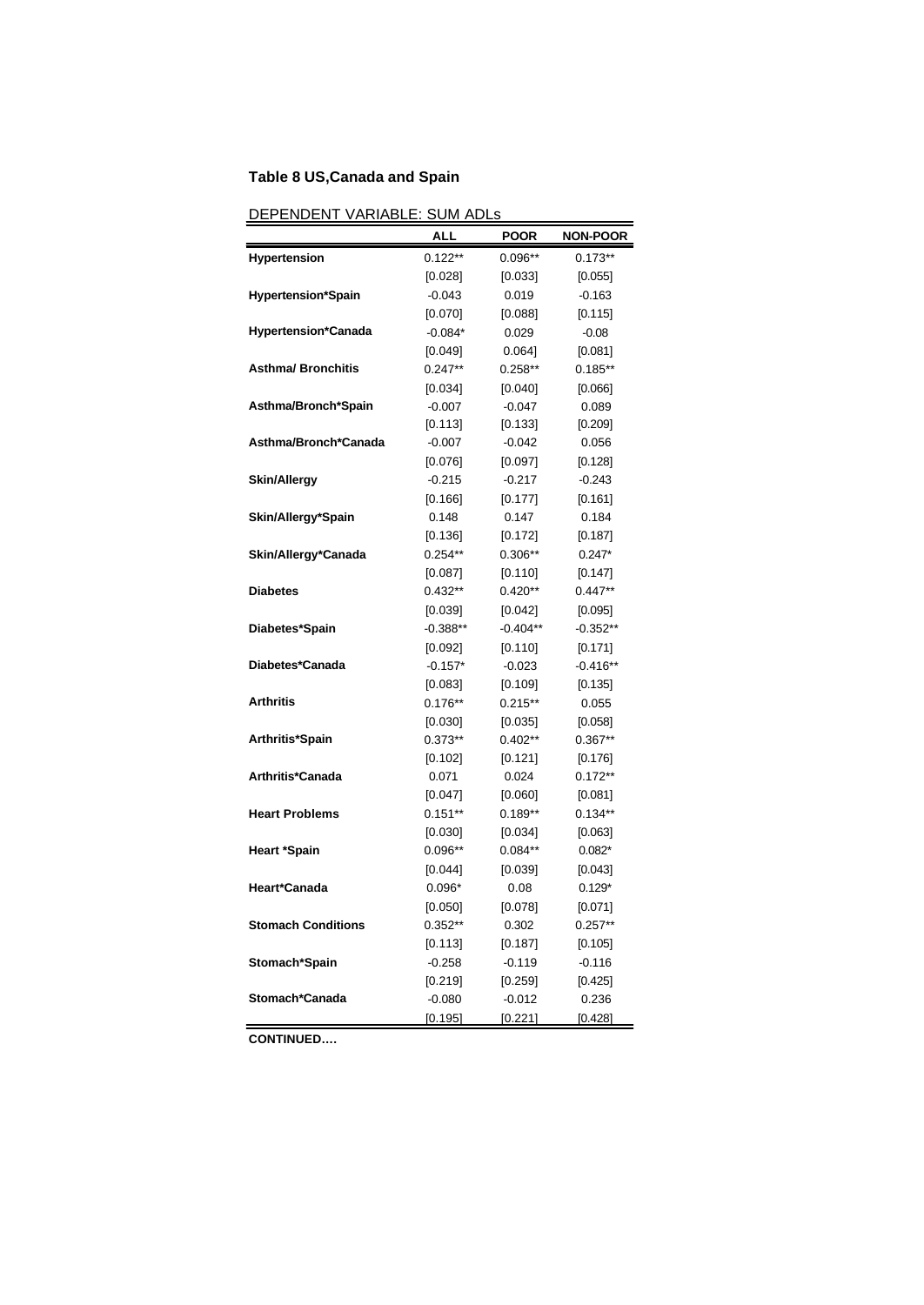# **Table 8 US,Canada and Spain (CONTINUED….)**

| <u>UEFENUEN I</u><br><u>VANIADL</u> | <u>. JUNI ADLS</u><br>ALL | POOR         | <b>NON-POOR</b> |
|-------------------------------------|---------------------------|--------------|-----------------|
| Sight                               | $0.598**$                 | $0.630**$    | $0.454**$       |
|                                     | [0.035]                   | [0.039]      | $[0.073]$       |
| Sight*Spain                         | $-0.354**$                | $-0.449**$   | $-0.025$        |
|                                     | [0.099]                   | [0.113]      | [0.207]         |
| Sight*Canada                        | $-0.639**$                | $-0.661**$   | $-0.457**$      |
|                                     | [0.061]                   | [0.081]      | [0.098]         |
| Hearing                             | $-0.054$                  | $-0.041$     | $-0.090$        |
|                                     | [0.038]                   | [0.033]      | [0.059]         |
| Hearing*Spain                       | $0.275**$                 | 0.160        | $0.507**$       |
|                                     | [0.090]                   | [0.103]      | [0.182]         |
| Hearing*Canada                      | $0.164**$                 | $-0.013$     | 0.216           |
|                                     | [0.094]                   | [0.155]      | [0.146]         |
| Spain                               | $-0.605**$                | $-0.549**$   | $-0.758**$      |
|                                     | [0.071]                   | [0.145]      | [0.205]         |
| Canada                              | $-0.524**$                | $-0.372**$   | $-1.031**$      |
|                                     | [0.066]                   | [0.134]      | [0.204]         |
| Age                                 | $-0.502**$                | $-0.587**$   | $-0.226$        |
|                                     | [0.078]                   | [0.093]      | [0.149]         |
| <b>Age Square</b>                   | $0.137**$                 | $0.150**$    | $0.089**$       |
|                                     | [0.015]                   | [0.018]      | [0.030]         |
| Male                                | $-0.167$                  | $-0.265$     | 0.135           |
|                                     | [0.129]                   | [0.164]      | [0.221]         |
| Age* Male                           | 0.051                     | 0.166        | $-0.251$        |
|                                     | [0.114]                   | [0.142]      | [0.201]         |
| Age Square*Male                     | $-0.024$                  | $-0.040$     | 0.021           |
|                                     | [0.022]                   | [0.028]      | [0.040]         |
| Income                              | $-6.9E - 6**$             | -1.6E-5**    | $-6.6E-6**$     |
|                                     | $[1.0E-6]$                | $[2.4E-6]$   | $[2.9E-6]$      |
| Income*Spain                        | 6.9E-6**                  | $1.6E - 5**$ | $6.6E - 6**$    |
|                                     | $[1.0E-6]$                | $[2.4E-6]$   | $[2.9E-6]$      |
| Income*Canada                       | $-0.001*$                 | $-0.039*$    | $0.036**$       |
|                                     | [0.0007]                  | [0.022]      | [0.017]         |
| High school+                        | $-0.094**$                | $-0.034$     | $-0.165**$      |
|                                     | [0.034]                   | [0.043]      | [0.055]         |
| High school+ *Spain                 | $-0.033$                  | $-0.117$     | 0.092           |
|                                     | [0.082]                   | $[0.079]$    | [0.144]         |
| High school+*Canada                 | $0.104**$                 | $-0.042$     | $0.196**$       |
|                                     | [0.049]                   | [0.079]      | [0.074]         |
| _Constant                           | 1.072**                   | 1.264**      | 0.935**         |
|                                     | [0.100]                   | [0.125]      | [0.220]         |

DEPENDENT VARIABLE: SUM ADLs

Robust standard errors are reported in parenthesis

Age corresponds to 4 age cathegories.

Sum ADL=preparing meals+Shopping groceries+doing light housework

.+showering+walking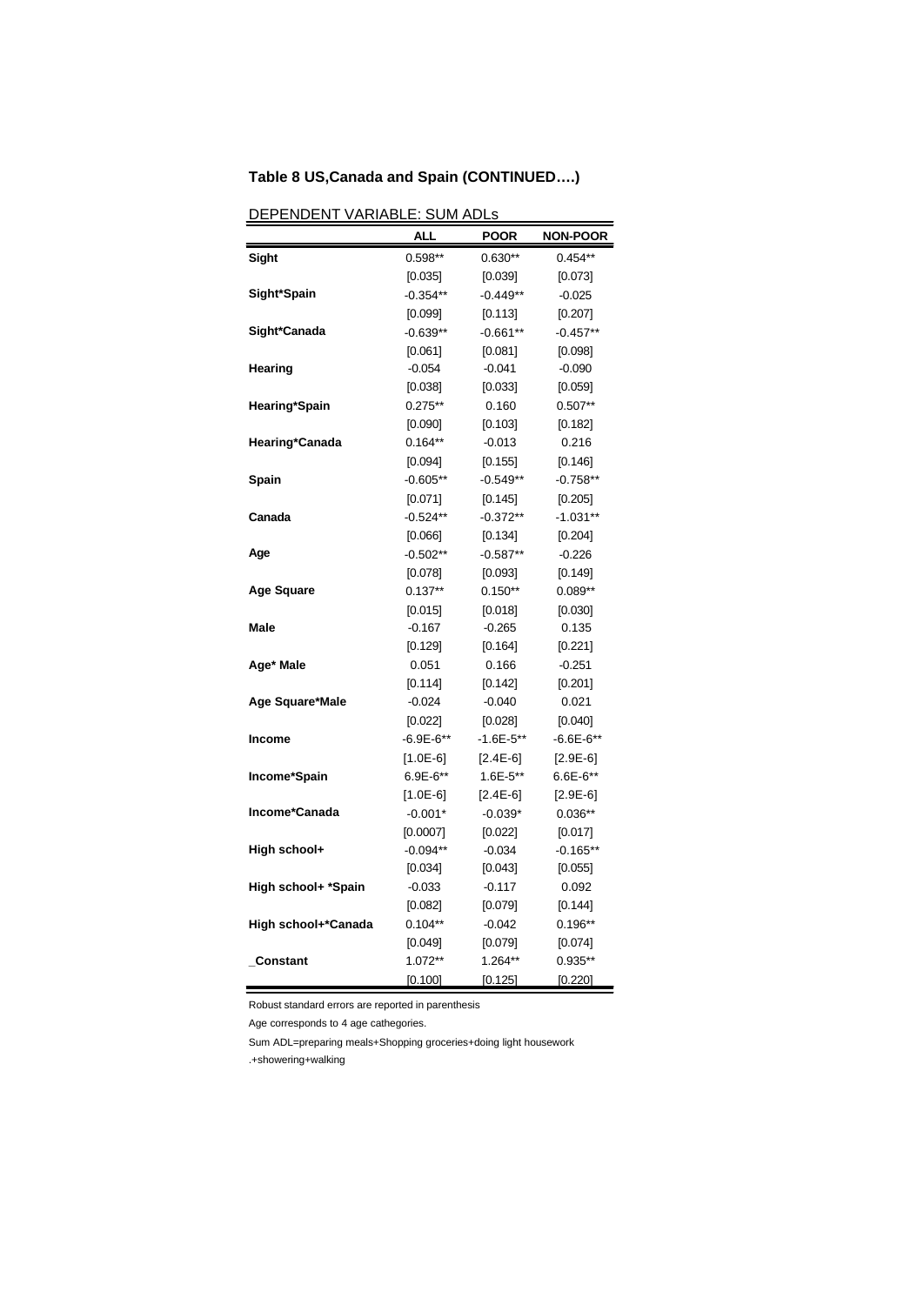# **Table 9 US, Spain and UK**

| DEPENDENT VARIABLE: SUM OF ADLs |                        |                  |                  |  |
|---------------------------------|------------------------|------------------|------------------|--|
|                                 | ALL                    | <b>POOR</b>      | <b>NON-POOR</b>  |  |
| <b>Heart/Circulatory</b>        | $0.080**$              | $0.091**$        | $0.033**$        |  |
|                                 | [0.013]                | [0.015]          | [0.014]          |  |
| Heart/Circ*UK                   | $0.092**$              | $0.200*$         | $0.056**$        |  |
|                                 | $[0.032]$              | [0.109]          | $[0.024]$        |  |
| Heart/Circ*Spain                | $0.104**$              | $0.343**$        | $0.126**$        |  |
|                                 | $[0.023]$              | [0.057]          | [0.039]          |  |
| <b>Asthma/ Bronchitis</b>       | $0.094**$              | $0.090**$        | $0.102**$        |  |
|                                 | [0.015]                | [0.017]          | [0.033]          |  |
| Asthma/Bronch*UK                | 0.035                  | 0.023            | 0.022            |  |
|                                 | [0.074]                | [0.119]          | [0.096]          |  |
| Asthma/Bronch*Spain             | 0.035                  | $-0.005$         | $-0.013$         |  |
|                                 | [0.043]                | $[0.052]$        | [0.076]          |  |
| <b>Skin/Alergy</b>              | -0.112                 | $-0.105$         | $-0.133$         |  |
|                                 | [0.290]                | [0.341]          | [0.147]          |  |
| skin/Alergy*UK                  | $0.213**$              | $0.313**$        | $0.256*$         |  |
|                                 | [0.106]                | [0.151]          | [0.151]          |  |
| Skin/Alergy*Spain               | $0.087*$               | $0.103**$        | 0.073            |  |
|                                 | [0.041]                | [0.051]          | [0.063]          |  |
| <b>Diabetes</b>                 | $0.383**$              | $0.188**$        | $0.335**$        |  |
|                                 | $[0.017]$              | [0.019]          | [0.038]          |  |
| Diabetes*UK                     | $-0.158*$              | $-0.143**$       | $-0.142**$       |  |
|                                 | [0.080]                | [0.065]          | [0.069]          |  |
| Diabetes*Spain                  | $-0.262**$             | $-0.179**$       | $-0.142**$       |  |
|                                 | $[0.035]$              | [0.043]          | [0.061]          |  |
| Arthritis                       | $0.149**$              | $0.163**$        | $0.107**$        |  |
|                                 | [0.013]                | [0.015]          | [0.027]          |  |
| Arthritis*UK                    | 0.128                  | $0.235**$        | 0.007            |  |
|                                 | [0.101]                | [0.141]          | [0.143]          |  |
| Arthritis*Spain                 | 0.013                  | 0.039            | $-0.013$         |  |
| <b>Stomach</b>                  | $[0.037]$<br>$0.204**$ | [0.045]<br>0.067 | [0.062]<br>0.336 |  |
|                                 |                        | [0.124]          | [0.257]          |  |
| Stomach*UK                      | [0.082]<br>$-0.108$    | $-0.022$         | $-0.159$         |  |
|                                 | [0.120]                | [0.174]          | [0.244]          |  |
| Stomach*Spain                   | $-0.025$               | $-0.028$         | $-0.018$         |  |
|                                 | [0.091]                | [0.102]          | [0.065]          |  |
| Sight                           | $0.217**$              | $0.210**$        | $0.243**$        |  |
|                                 | [0.015]                | [0.017]          | [0.034]          |  |
| Sight*UK                        | $-0.158*$              | $-0.124*$        | $-0.250**$       |  |
|                                 | [0.094]                | [0.035]          | [0.120]          |  |
| Sight*Spain                     | $-0.192**$             | $-0.169**$       | $-0.257**$       |  |
|                                 | [0.036]                | [0.043]          | [0.071]          |  |
|                                 |                        |                  |                  |  |

**CONTINUED….**